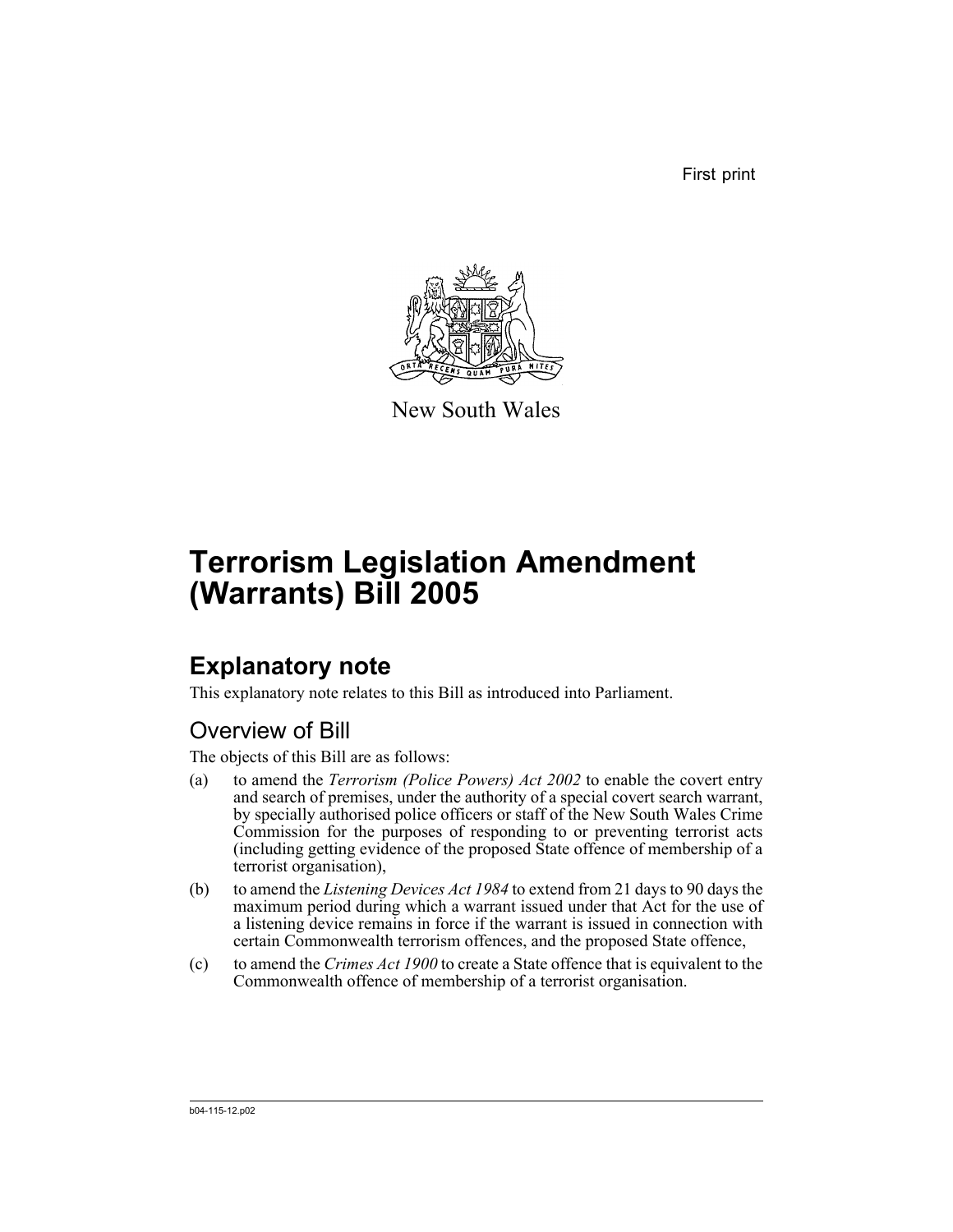Explanatory note

## Outline of provisions

**Clause 1** sets out the name (also called the short title) of the proposed Act.

**Clause 2** provides for the commencement of most of the proposed Act on a day or days to be appointed by proclamation. It provides for the commencement of clause 6 on the second anniversary of the commencement of clause 5. (See explanation of effect of clauses 5 and 6 below.)

**Clause 3** is a formal provision that gives effect to the amendments to the *Terrorism (Police Powers) Act 2002* set out in Schedules 1 and 2.

**Clause 4** is a formal provision that gives effect to the amendments to the *Listening Devices Act 1984* set out in Schedule 3.

**Clause 5** is a formal provision that gives effect to the amendments to the *Crimes Act 1900* set out in Schedule 4. These amendments create a State offence that is equivalent to the Commonwealth offence of membership of a terrorist organisation. These amendments are to be repealed on the second anniversary of their commencement.

**Clause 6** provides for the repeal of those amendments and of the amendments to proposed section 27A (2) of the *Terrorism (Police Powers) Act 2002*, which defines *terrorist act* to include the proposed State offence.

### **Schedule 1 Principal amendments to Terrorism (Police Powers) Act 2002**

**Schedule 1 [1]** inserts a new Part 3 (sections 27A–27ZC) into the Principal Act, which establishes the scheme for covert search warrants.

Proposed section 27A contains definitions for the purposes of the proposed Part. In particular, *terrorist act* is defined to include the proposed State offence of membership of a terrorist organisation (see Schedule  $\hat{A}$ ) and references to the commission of a terrorist act and to preventing or responding to a terrorist act are, in that case, to be construed as referring to the actual commission of the offence and as obtaining or providing evidence of the commission of that offence.

Under proposed section 27D, certain police officers (*eligible police officers*), and certain staff members of the New South Wales Crime Commission (*eligible staff members of the Crime Commission*), may be authorised to apply for a covert search warrant by the Commissioner of Police and the Commissioner for the New South Wales Crime Commission respectively.

Proposed sections 27E and 27F restrict the persons to whom the Commissioner of Police and the Commissioner for the New South Wales Crime Commission, respectively, may delegate their function of authorising persons to apply for covert search warrants.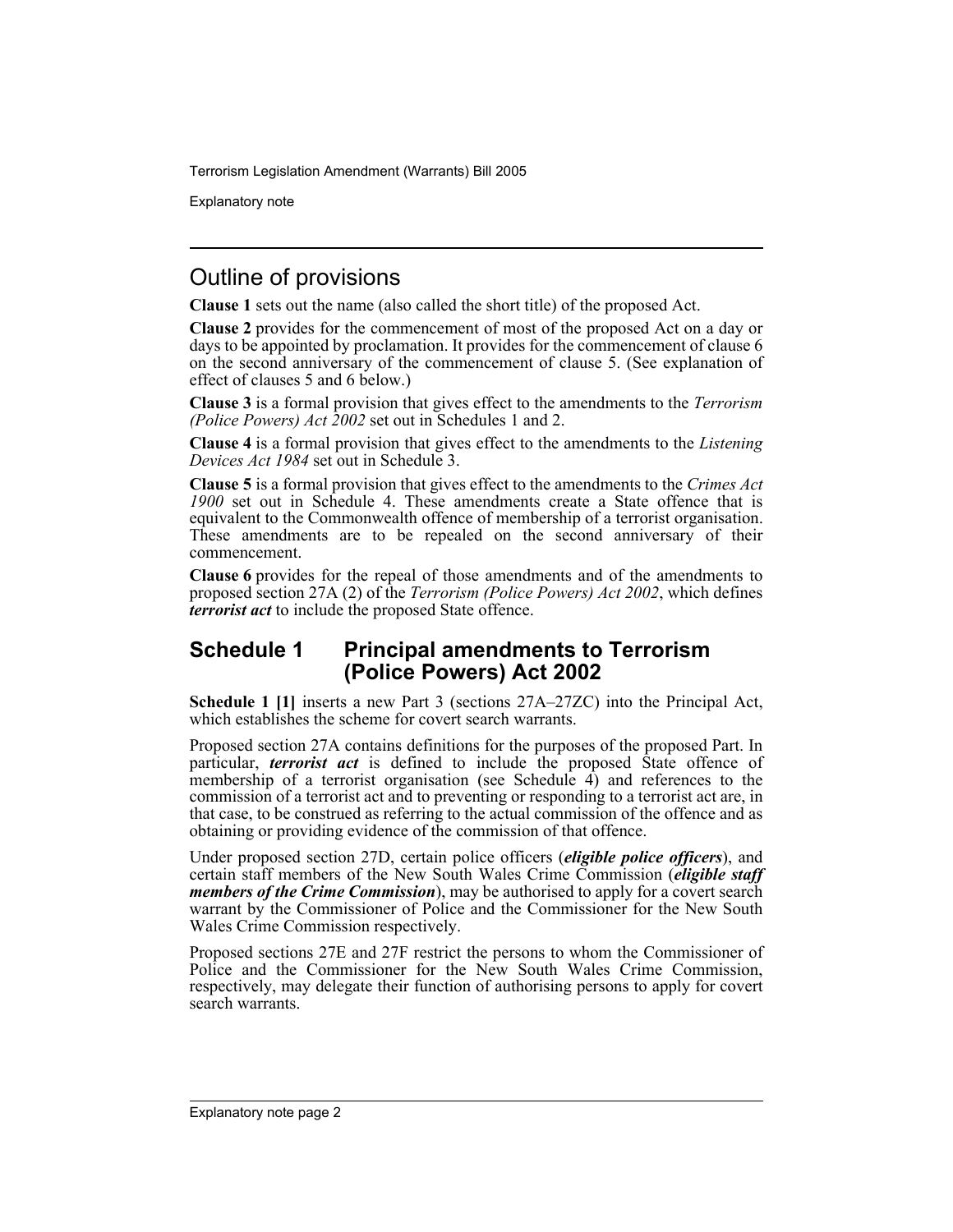Explanatory note

Proposed section 27G enables eligible police officers or eligible staff members of the New South Wales Crime Commission to apply to eligible Judges of the Supreme Court for a covert search warrant. In order to deal with issues raised by *Kable v Director of Public Prosecutions (NSW)* (1996) 189 CLR 51, applications may be made only to Judges who consent, under proposed section 27B, to being involved in issuing covert search warrants.

An authorisation to apply for a covert search warrant may be given under proposed section 27C, or an application for such a warrant may be made under proposed section 27G, if the person giving the authorisation or making the application (as the case may be) suspects or believes on reasonable grounds:

- (a) that a terrorist act has been, is being, or is likely to be, committed, and
- (b) that the entry to and search of premises will substantially assist in responding to or preventing the terrorist act, and
- (c) that it is necessary for the entry and search of those premises to be conducted without the knowledge of any occupier of the premises.

Proposed sections 27H and 27I provide for the making of applications for covert search warrants in person and by telephone.

Proposed section 27J sets out the matters that must be included in an application for a covert search warrant.

Proposed section 27K provides that an eligible Judge may issue a covert search warrant if satisfied that there are reasonable grounds for doing so. When determining whether there are reasonable grounds to issue a covert search warrant, the Judge is to consider (amongst other things):

- (a) the reliability of the information on which the application is based, and
- (b) whether there is a connection between the terrorist act concerned and the kinds of things that are proposed to be searched for, seized, placed in substitution for a seized thing, copied, photographed, recorded, operated, printed or tested, and
- (c) the nature and gravity of the terrorist act, and
- (d) the extent to which the exercise of powers under the warrant would assist in the prevention of, or response to, the terrorist act, and
- (e) alternative means of obtaining the information sought, and
- (f) the extent to which the privacy of a person who is not believed to be knowingly concerned in the commission of the terrorist act is likely to be affected if the warrant is issued.

Proposed section 27L requires an eligible Judge who determines an application for a covert search warrant to record all relevant particulars of the grounds that the Judge has relied on to justify the issue of the warrant or the refusal to issue the warrant (as the case may be). It also provides that any matter that might disclose the name or residential address of a person must not be recorded if the Judge is satisfied that to do so might jeopardise the safety of any person.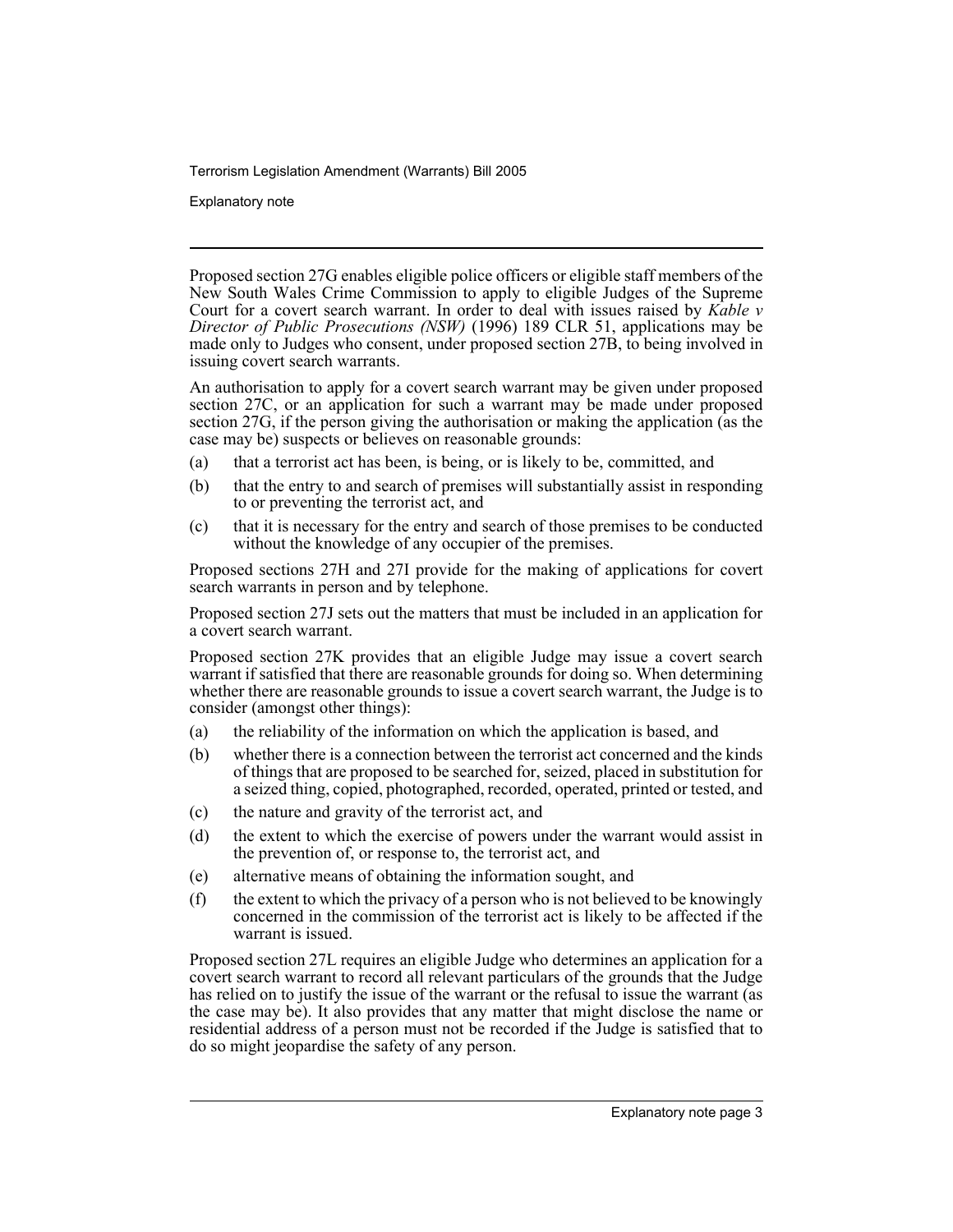Explanatory note

Proposed section 27M provides that if an application for a covert search warrant has been refused, a further application may not be made for the same warrant unless the further application provides additional information that justifies the making of the further application.

Proposed section 27N sets out the matters that must be specified in a covert search warrant.

Proposed section 27O sets out the powers conferred by a covert search warrant, which are as follows:

- (a) to enter, without any occupier's knowledge, the premises the subject of the warrant,
- (b) to impersonate another person for the purposes of executing the warrant,
- (c) to use such force as is reasonably necessary for the purpose of entering the subject premises,
- (d) if the warrant authorises entry to premises adjoining the premises the subject of the warrant—to enter the adjoining premises, using such force as is reasonably necessary, for the purpose of entering the subject premises,
- (e) to search the subject premises for any kind of thing described in the warrant,
- (f) to break open any receptacle in or on the subject premises for the purposes of that search if it is reasonably necessary to do so,
- $(g)$  if the warrant authorises the seizure of a kind of thing—to seize and detain a thing of that kind and any relevant thing that the person finds in the course of executing the warrant,
- (h) to seize and detain any other thing that the person finds in the course of executing the warrant and that is connected with a serious indictable offence,
- (i) if the warrant authorises the placing of a kind of thing in substitution for a seized thing—to place a thing of that kind on the subject premises in substitution for a thing seized under paragraph (g),
- (j) if the warrant authorises the copying, photographing or recording of a kind of thing—to copy, photograph or otherwise record a thing of that kind and any relevant thing that the person finds in the course of executing the warrant,
- (k) if the warrant authorises the operation of a kind of electronic equipment—to operate any electronic equipment of that kind, and any relevant electronic equipment that the person finds in the course of executing the warrant, and print, copy or otherwise record information from that equipment,
- (l) if the warrant authorises the testing of a kind of thing—to test a thing of that kind and any relevant thing that the person finds in the course of executing the warrant.

Proposed section 27P allows a person to execute a search warrant with the aid of assistants.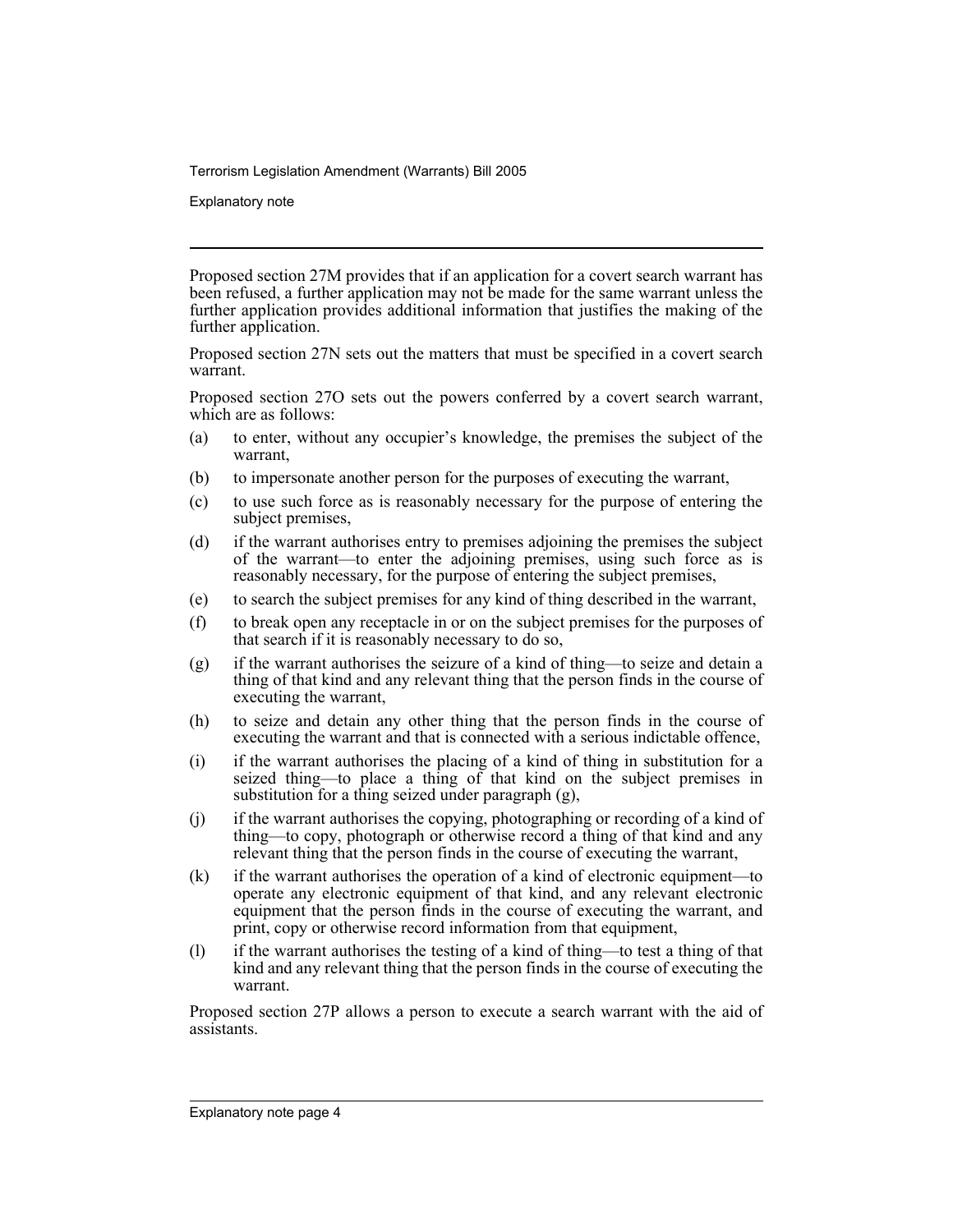Explanatory note

Proposed section 27Q provides for the expiration of a covert search warrant.

Proposed section 27R enables a covert search warrant to authorise the return of a seized thing or the retrieval of a thing that has been placed in substitution for something that has been seized. Generally, the thing concerned must be returned or retrieved within 7 days of the execution of the warrant.

Proposed section 27S requires a person to whom a covert search warrant has been issued to report back to the eligible Judge who issued the warrant about the execution of the warrant.

Proposed section 27T provides that a covert search warrant is not invalidated by any defect other than a defect that affects the substance of the warrant in a material particular.

Proposed section 27U requires an occupier's notice to be provided for the approval of an eligible Judge, within 6 months of the execution of a covert search warrant. Following approval by the Judge, the notice is to be given to:

- (a) any person suspected of being knowingly concerned in the commission of the terrorist act concerned, and
- (b) if no such person was an occupier when the warrant was executed, an occupier of the premises concerned.

The proposed section enables an eligible Judge to postpone, for a period of up to 6 months at a time, the giving of the occupier's notice if satisfied that there are reasonable grounds for doing so. The giving of an occupier's notice must not be postponed for a total period of more than 18 months unless the eligible Judge is satisfied that there are exceptional circumstances justifying the postponement.

Proposed section 27V provides for similar notices to be prepared and given to occupiers of premises adjoining premises that are the subject of a covert search warrant if the execution of the warrant involved entry to those adjoining premises.

Proposed section 27W provides for the destruction of any records obtained in the execution of a covert search warrant if the Commissioner of Police (in the case of records obtained by NSW Police) or the Crime Commissioner (in the case of records obtained by the New South Wales Crime Commission) is satisfied that their retention is no longer required.

Proposed section 27X provides that, if an eligible Judge who has issued a covert search warrant has died, has ceased to be an eligible Judge or is absent, the report required to be provided to the Judge under proposed section 27S on the execution of the warrant, and the power to postpone the giving of an occupier's notice under section 27U, may be provided to, or exercised by, any other eligible Judge.

Proposed section 27Y provides that matters required to be dealt with by an eligible Judge under the proposed Part are to be dealt with in the absence of the public.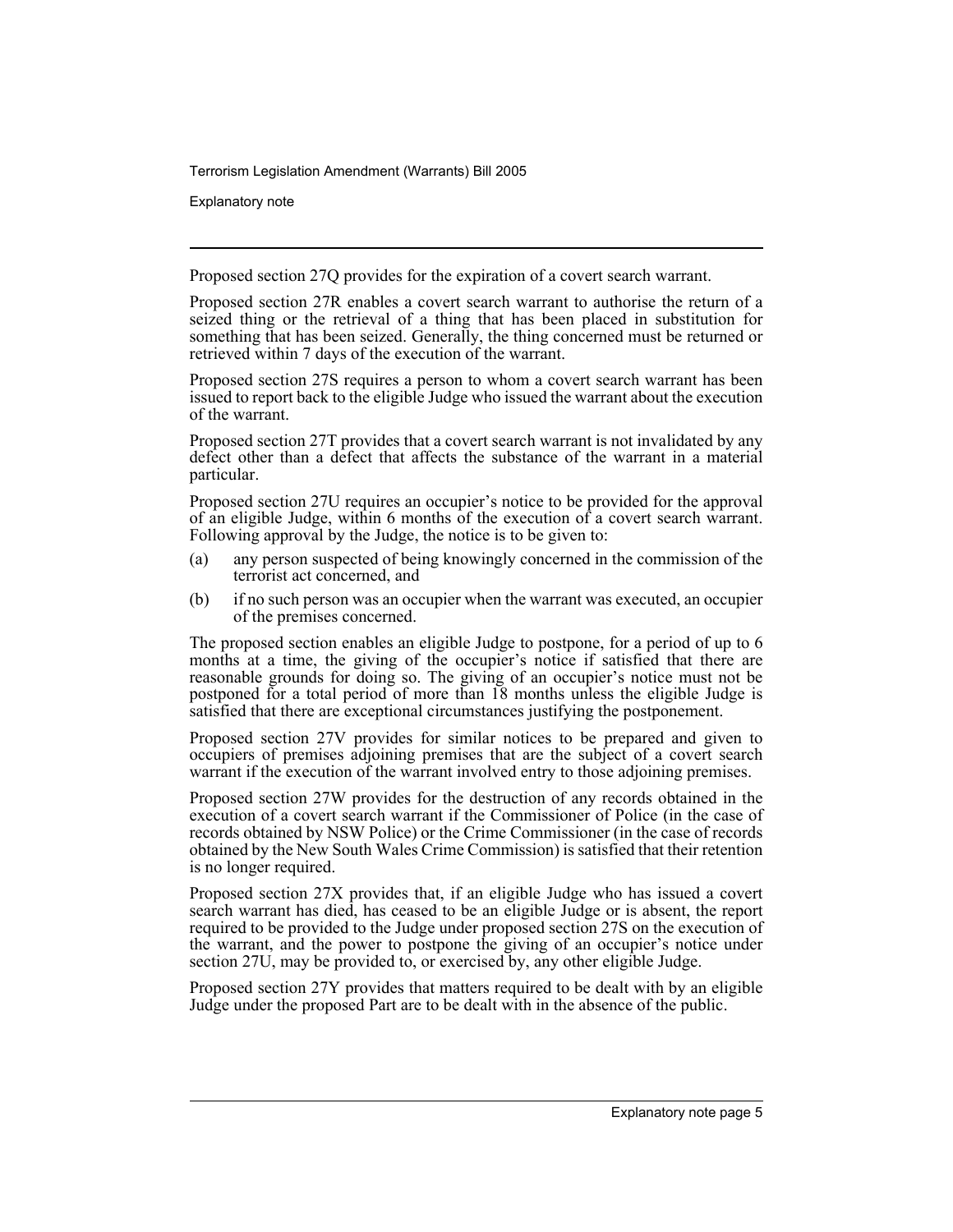Explanatory note

Proposed section 27Z makes it an offence for a person to give false or misleading information to an eligible Judge in an application for a covert search warrant. The proposed offence is punishable by a maximum penalty of \$11,000 or 2 years imprisonment, or both.

Proposed section 27ZA makes it an offence, with certain exceptions, for a person to intentionally or recklessly publish an application for a covert search warrant, a report prepared under proposed section 27S, an occupier's notice or any information derived from such an application, report or notice:

- (a) before the related occupier's notice is served, or
- (b) if the identity or whereabouts of any person believed to be knowingly concerned in the commission of the terrorist act concerned, or the identity or whereabouts of the relevant occupier, is unknown—before directions are sought from an eligible Judge in relation to the giving of the occupier's notice in these circumstances.

The proposed offence is punishable by a maximum penalty of \$5,500 or 12 months imprisonment, or both.

Proposed section 27ZB requires the Commissioner of Police and the Commissioner for the New South Wales Crime Commission to each report to the Attorney General and the Minister for Police on an annual basis in relation to the exercise of powers relating to covert search warrants.

Proposed section 27ZC requires the Ombudsman to monitor the exercise of powers relating to covert search warrants by members of NSW Police, the Crime Commissioner and staff of the New South Wales Crime Commission for 2 years from the commencement of the new Part 3.

**Schedule 1 [2]** inserts proposed section 29A into the Principal Act, which enables the Attorney General to enter into arrangements with a Minister of the Commonwealth in relation to the transmission to or from the Commonwealth of things seized under the Principal Act or Commonwealth law, where the things seized are relevant to the investigation of an offence.

**Schedule 1 [3]** amends section 36 of the Principal Act to enable the Attorney General to require the Commissioner of Police or the Commissioner for the New South Wales Crime Commission to provide information, for the purposes of the annual review of that Act, about the exercise of functions by members of NSW Police, members of the Crime Commission or members of staff of the Crime Commission.

## **Schedule 2 Consequential amendments to Terrorism (Police Powers) Act 2002**

**Schedule 2** contains amendments that are consequential on the amendments made by **Schedule 1 [1]**, including renumbering.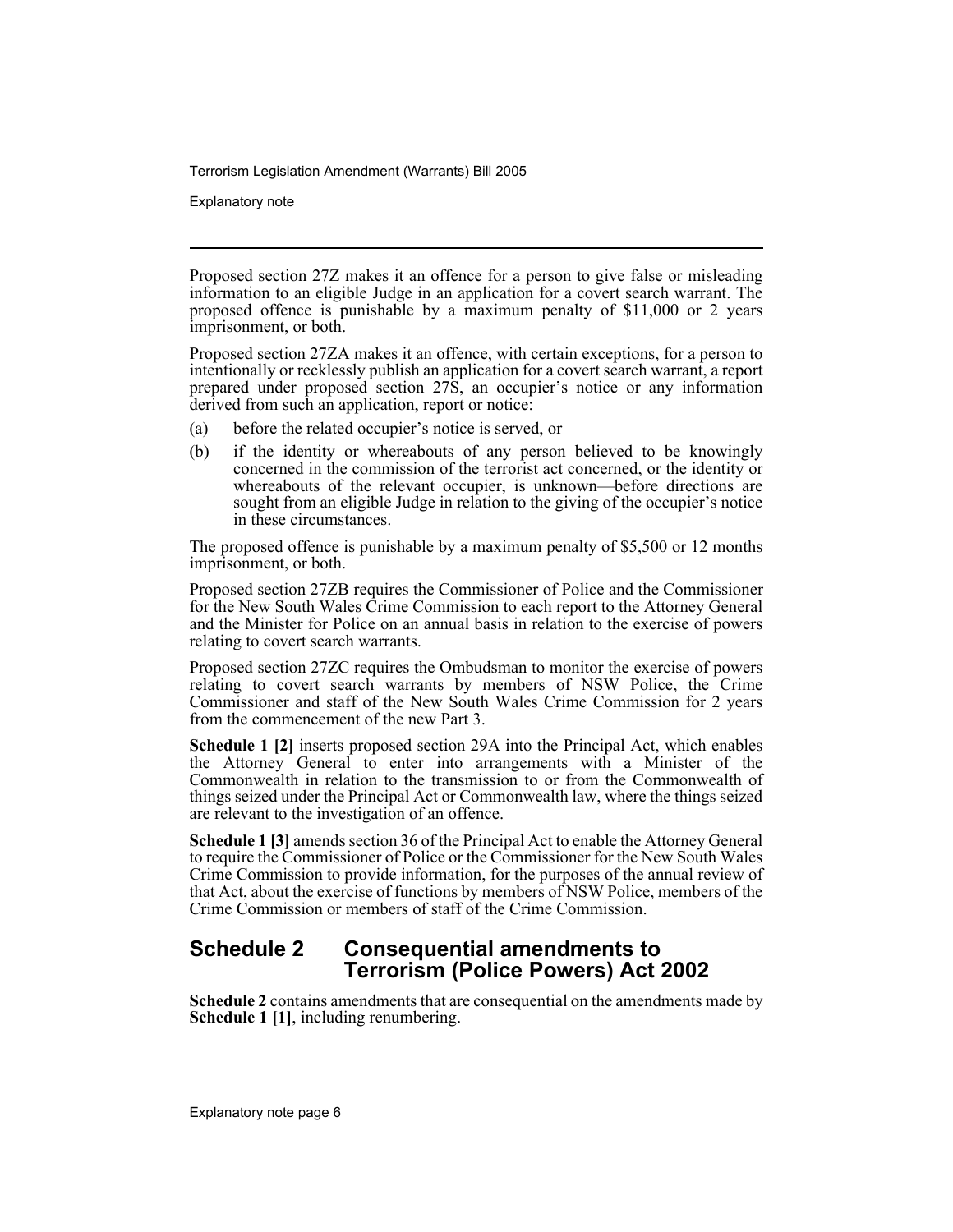Explanatory note

**Schedule 2 [17] and [18]** enable regulations of a savings and transitional nature to be made as a consequence of the proposed Act.

**Schedule 2 [18]** also makes it clear that the scheme for covert search warrants contained in proposed Part 3 of the Principal Act applies in relation to terrorist acts committed before, as well as those committed after, the commencement of that Part.

## **Schedule 3 Amendment of Listening Devices Act 1984**

**Schedule 3 [1]** amends section 16 of the *Listening Devices Act 1984* (the *Act*) to extend from 21 days to 90 days the maximum period during which a warrant authorising the use of a listening device is in force if the offence to which the warrant relates is a terrorism offence.

**Schedule 3 [2]** inserts into section 16 of the Act a definition of *terrorism offence* for the purposes of the proposed amendment made by **Schedule 3 [1]**. *Terrorism offence* is defined to mean the proposed State offence of membership of a terrorist organisation (see Schedule 4) or an offence under any of the following provisions of the Commonwealth Criminal Code:

- (a) section 101.1 (Terrorist acts),
- (b) section 101.2 (Providing or receiving training connected with terrorist acts),
- (c) section 101.4 (Possessing things connected with terrorist acts),
- (d) section 101.5 (Collecting or making documents likely to facilitate terrorist acts),
- (e) section 101.6 (Other acts done in preparation for, or planning, terrorist acts),
- (f) section 102.2 (Directing the activities of a terrorist organisation),
- (g) section 102.3 (Membership of a terrorist organisation),
- (h) section 102.4 (Recruiting for a terrorist organisation),
- (i) section 102.5 (Training a terrorist organisation or receiving training from a terrorist organisation),
- (j) section 102.6 (Getting funds to or from a terrorist organisation),
- (k) section 102.7 (Providing support to a terrorist organisation),
- (l) section 103.1 (Financing terrorism).

These offences carry penalties ranging from 10 years to life imprisonment.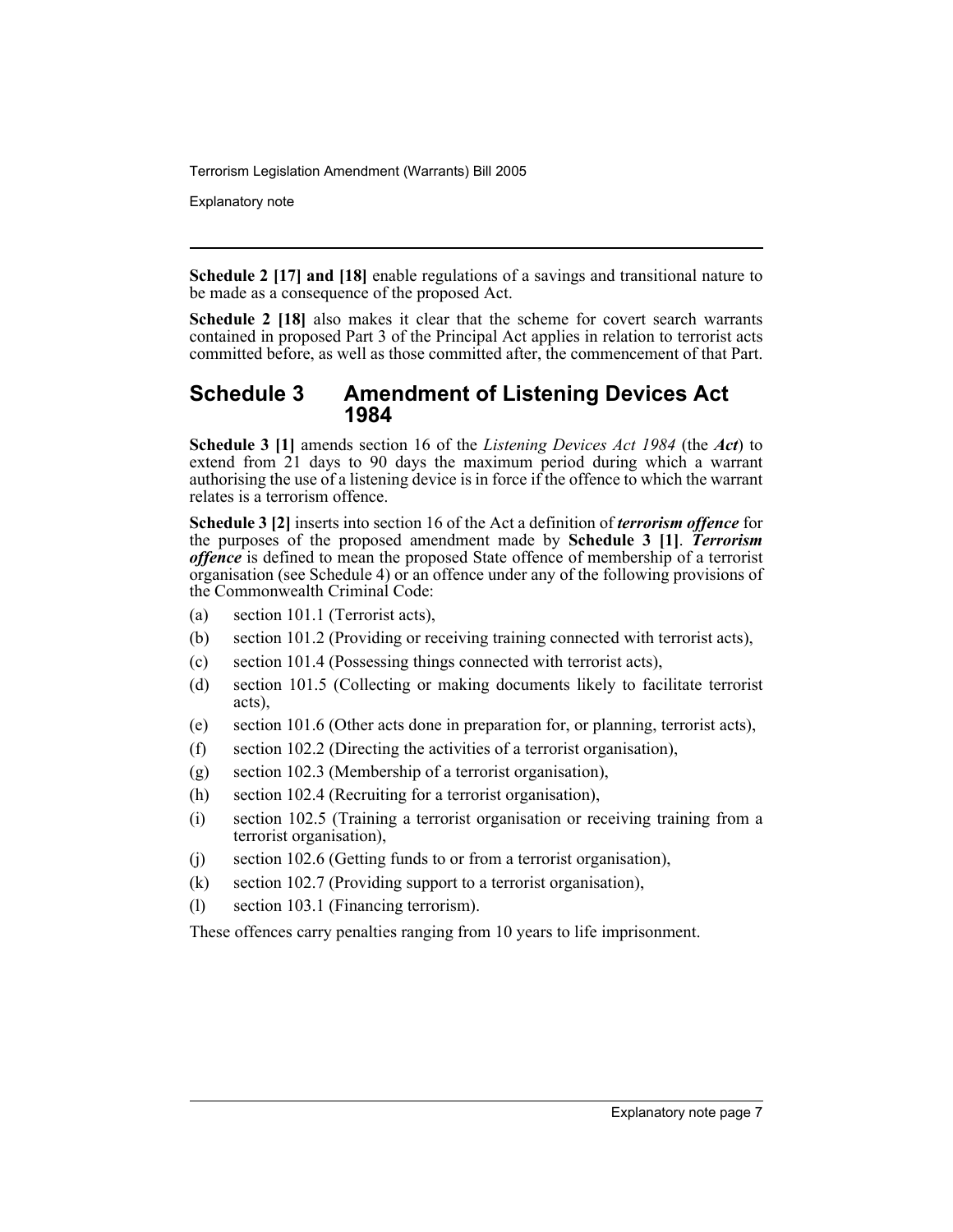Explanatory note

## **Schedule 4 Amendment of Crimes Act 1900**

**Schedule 4** inserts proposed Part 6B into the *Crimes Act 1900* to create a State offence that is equivalent to the Commonwealth offence of membership of a terrorist organisation. This Part is to be repealed on the second anniversary of its commencement.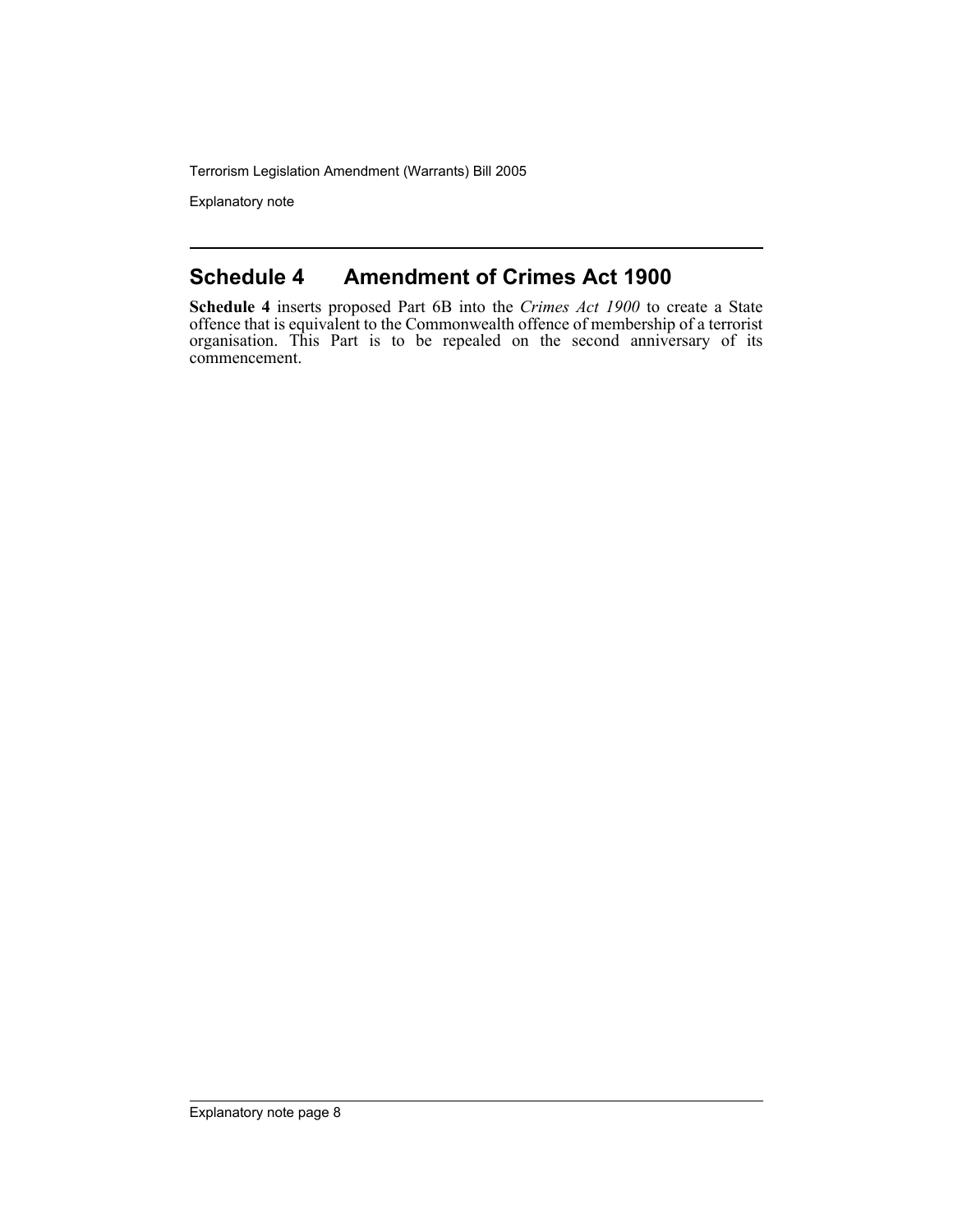First print



New South Wales

# **Terrorism Legislation Amendment (Warrants) Bill 2005**

## **Contents**

|            |                                                                        | Page |
|------------|------------------------------------------------------------------------|------|
|            | Name of Act                                                            |      |
| 2          | Commencement                                                           |      |
| 3          | Amendment of Terrorism (Police Powers) Act 2002 No 115                 | 2    |
| 4          | Amendment of Listening Devices Act 1984 No 69                          | 2    |
| 5          | Amendment of Crimes Act 1900 No 40                                     |      |
| 6          | Repeal of amendment of Crimes Act 1900 No 40 and related<br>amendments |      |
| Schedule 1 | Principal amendments to Terrorism (Police Powers) Act 2002 3           |      |
| Schedule 2 | Consequential amendments to Terrorism (Police Powers)                  |      |
|            | Act 2002                                                               | 24   |
| Schedule 3 | Amendment of Listening Devices Act 1984                                | 28   |
| Schedule 4 | Amendment of Crimes Act 1900                                           | 29   |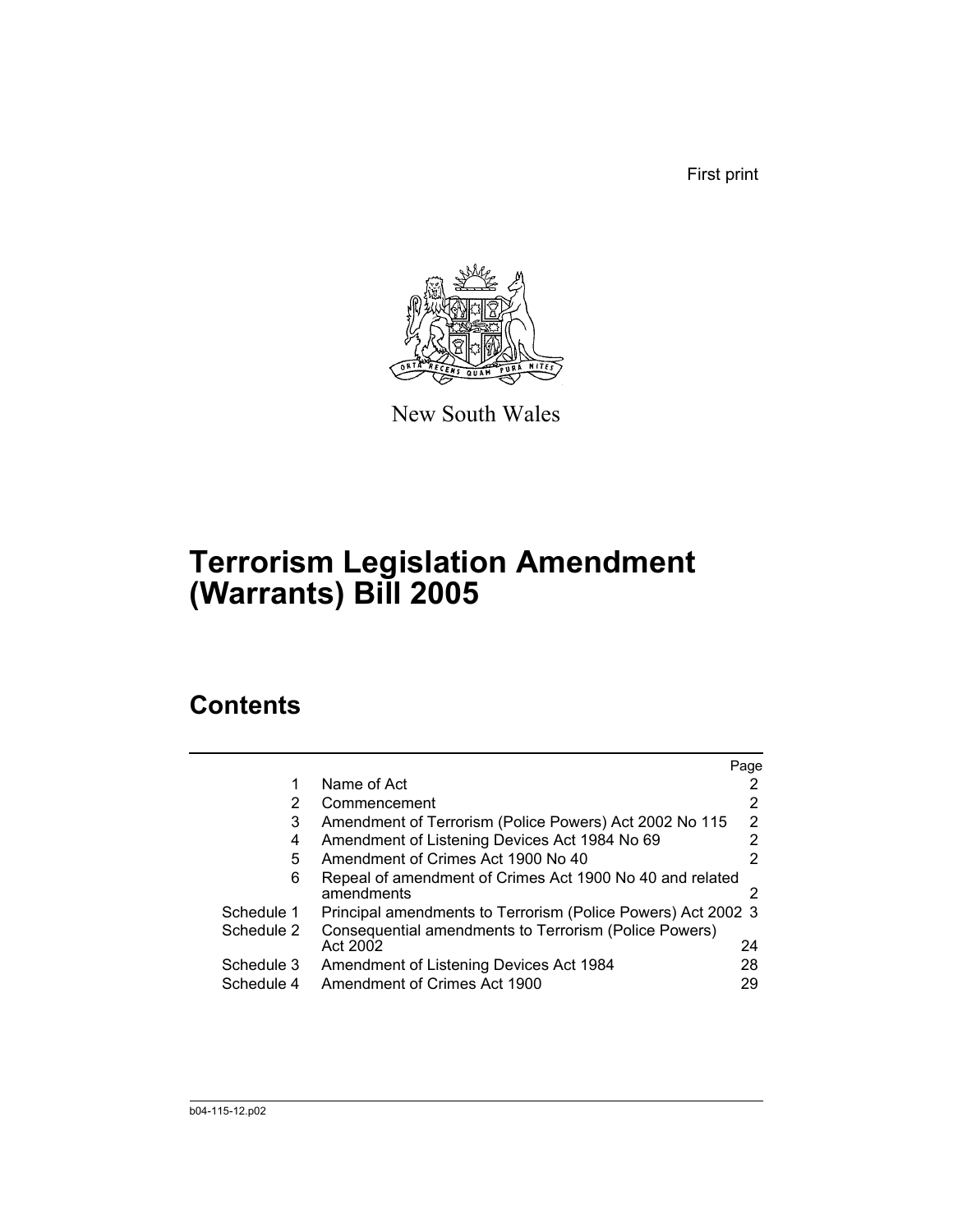**Contents** 

Page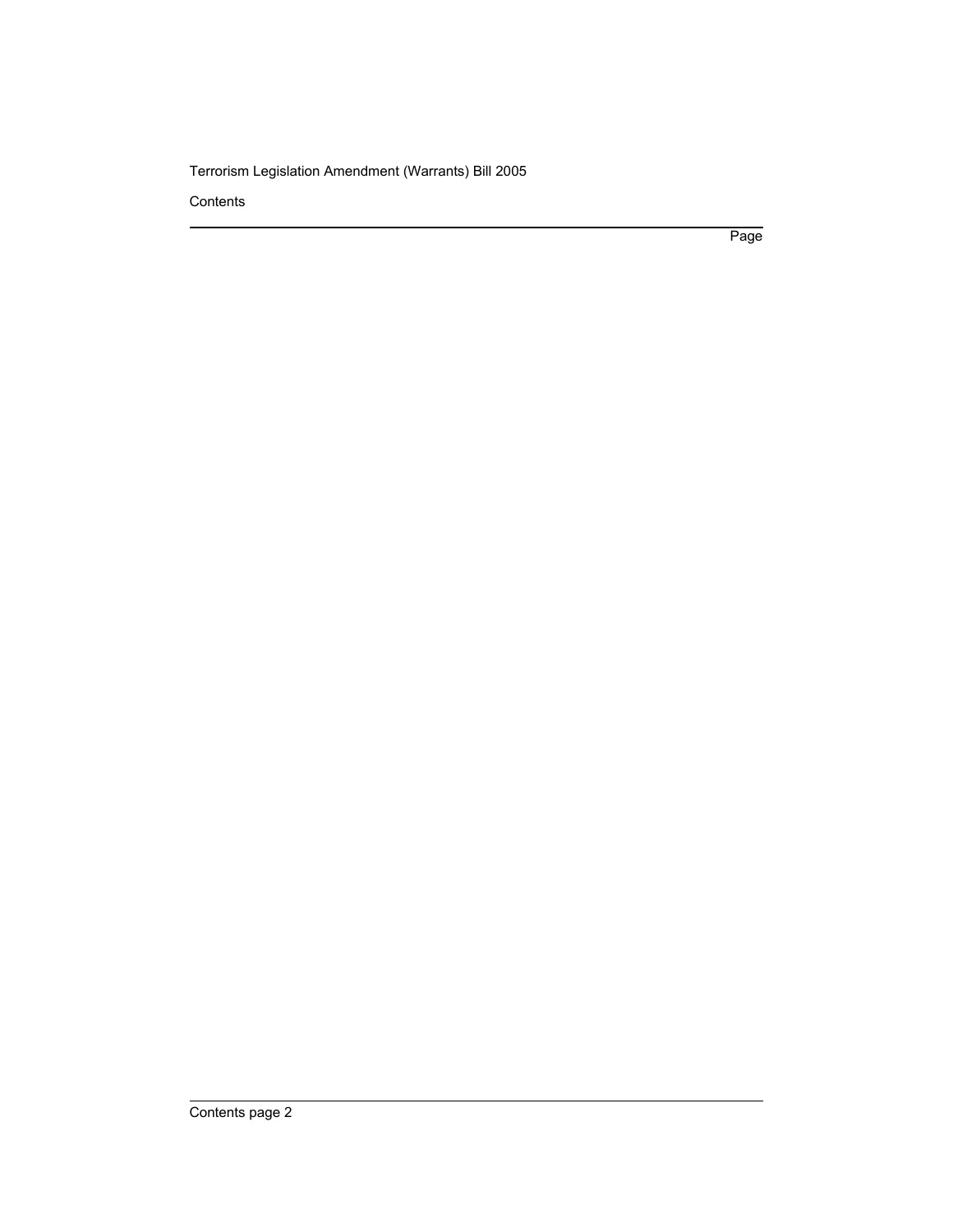

New South Wales

No , 2005

### **A Bill for**

An Act to amend the *Terrorism (Police Powers) Act 2002* to make provision with respect to covert warrants in connection with terrorist acts; to amend the *Listening Devices Act 1984* with respect to the duration of warrants for terrorism offences; to amend the *Crimes Act 1900* to create the offence of being a member of a terrorist organisation; and for other purposes.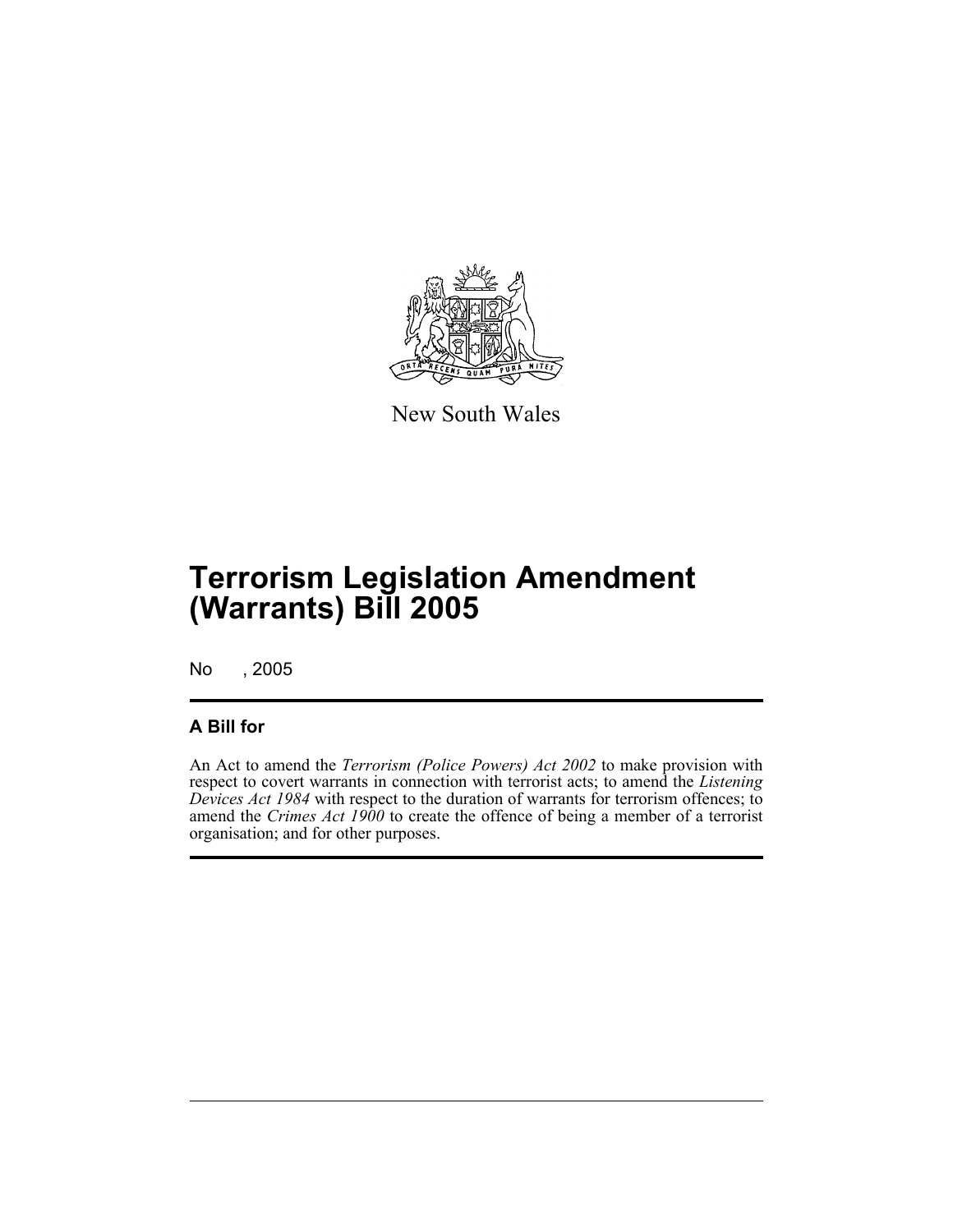|              |     | The Legislature of New South Wales enacts:                                                                                                                   | 1                    |
|--------------|-----|--------------------------------------------------------------------------------------------------------------------------------------------------------------|----------------------|
| 1            |     | <b>Name of Act</b>                                                                                                                                           | 2                    |
|              |     | This Act is the Terrorism Legislation Amendment (Warrants) Act 2005.                                                                                         | 3                    |
| $\mathbf{2}$ |     | <b>Commencement</b>                                                                                                                                          | $\overline{4}$       |
|              | (1) | This Act commences on a day or days to be appointed by proclamation,<br>except as provided by subsection (2).                                                | 5<br>6               |
|              | (2) | Section 6 commences on the second anniversary of the commencement<br>of section 5.                                                                           | $7\overline{ }$<br>8 |
| 3            |     | Amendment of Terrorism (Police Powers) Act 2002 No 115                                                                                                       | 9                    |
|              |     | The Terrorism (Police Powers) Act 2002 is amended as set out in<br>Schedules 1 and 2.                                                                        | 10<br>11             |
| 4            |     | Amendment of Listening Devices Act 1984 No 69                                                                                                                | 12                   |
|              |     | The Listening Devices Act 1984 is amended as set out in Schedule 3.                                                                                          | 13                   |
| 5            |     | <b>Amendment of Crimes Act 1900 No 40</b>                                                                                                                    | 14                   |
|              |     | The Crimes Act 1900 is amended as set out in Schedule 4.                                                                                                     | 15                   |
| 6            |     | Repeal of amendment of Crimes Act 1900 No 40 and related amendments                                                                                          | 16                   |
|              | (1) | The <i>Terrorism (Police Powers) Act 2002</i> is amended by omitting<br>section 27A (2) of that Act, as inserted by section 3 and Schedule 1 to<br>this Act. | 17<br>18<br>19       |
|              | (2) | The Crimes Act 1900 is amended by omitting Part 6B of that Act, as<br>inserted by section 5 and Schedule 4 to this Act.                                      | 20<br>21             |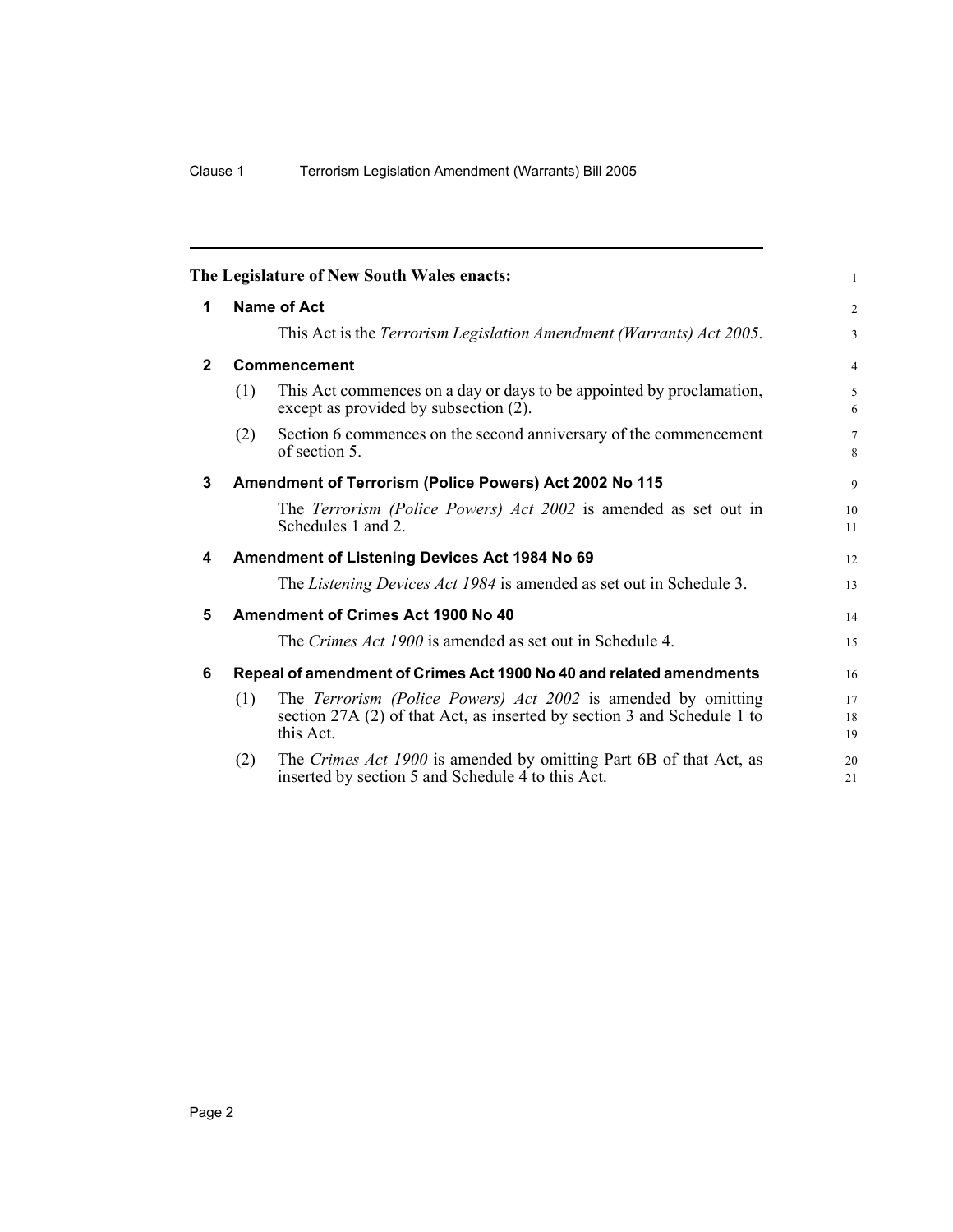Principal amendments to Terrorism (Police Powers) Act 2002 Schedule 1

#### **Schedule 1 Principal amendments to Terrorism (Police Powers) Act 2002** (Section 3) **[1] Part 3** Insert after Part 2 (as inserted by Schedule 2 [5]): **Part 3 Covert search warrants Division 1 Preliminary 27A Definitions** (1) In this Part: *Crime Commissioner* means the Commissioner for the New South Wales Crime Commission.*(Warrants) eligible Judge*—see section 27B. *eligible police officer* means a police officer who is employed within a group of staff of NSW Police who are designated by the Commissioner of Police as the terrorism investigation group for NSW Police. *eligible staff member of the Crime Commission* means a person who is employed within a group of staff of the New South Wales Crime Commission that is designated by the Crime Commissioner as the terrorism investigation group for the Crime Commission. *occupier's notice* means an occupier's notice referred to in section 27U or 27V. *subject premises*, in relation to a warrant or an application for a warrant, means premises the subject of the warrant or the application (as the case may be). *telephone warrant* means a warrant referred to in section 27I. (2) In this Part, *terrorist act* includes an offence against section 310J of the *Crimes Act 1900* (Membership of terrorist organisation). In that case, a reference in this Part: (a) to a terrorist act that has been, is being, or is likely to be, committed is a reference to an offence against that section that is being committed, and (b) to responding to or preventing a terrorist act is a reference to obtaining or providing evidence of the commission of an offence against that section. 1  $\mathfrak{D}$ 3 4 5 6 7 8 9 10 11 12 13 14 15 16 17 18 19 20 21 22 23 24 25 26 27 28 29 30 31 32 33 34 35 36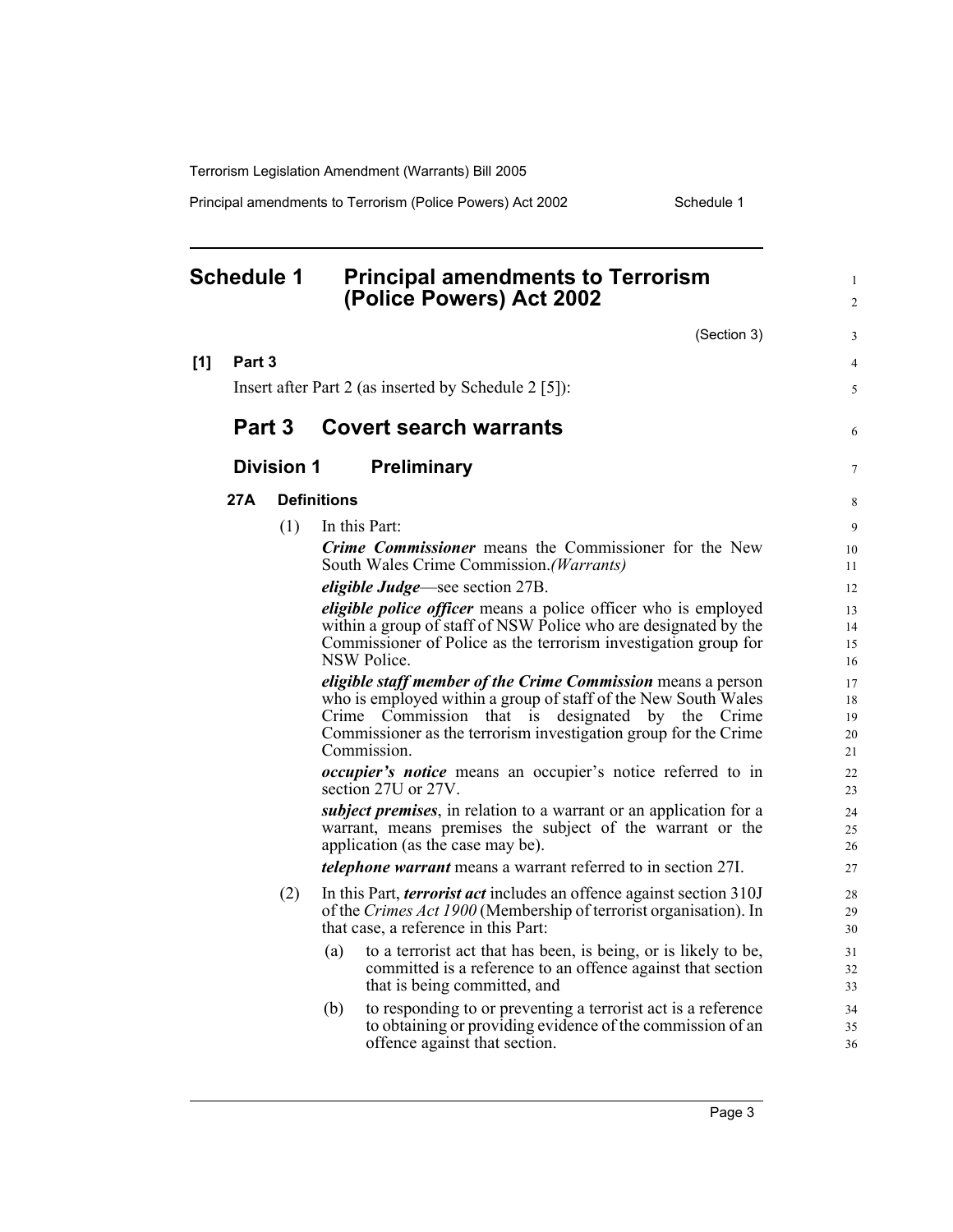Schedule 1 Principal amendments to Terrorism (Police Powers) Act 2002

(3) For the purpose of this Part, a reference to the search of premises includes a reference to the search for information that may be derived from, or anything on, premises.

#### **27B Eligible Judges**

(1) In this Part: *eligible Judge* means a Judge in relation to whom a consent under subsection (2) and a declaration under subsection (3) are in force. (2) A Judge of the Supreme Court may, by instrument in writing, consent to be nominated by the Attorney General under subsection (3). (3) The Attorney General may, by instrument in writing, declare Judges in relation to whom consents are in force under subsection (2) to be eligible Judges for the purposes of this Part. (4) An eligible Judge has, in relation to the exercise of a function conferred on an eligible Judge by this Part, the same protection and immunity as a Judge of the Supreme Court has in relation to proceedings in the Supreme Court. (5) A Judge who has given consent under this section may, by instrument in writing, revoke the consent. (6) The Attorney General may, by instrument in writing, amend or revoke a declaration under this section. **Division 2 Authorisation to apply for covert search warrant 27C Authorisation to apply for covert search warrant** An authorisation to apply for a covert search warrant issued under this Part may be given in accordance with this Division if the person giving the authorisation suspects or believes on reasonable grounds: (a) that a terrorist act has been, is being, or is likely to be, committed, and (b) that the entry to and search of premises will substantially assist in responding to or preventing the terrorist act, and (c) that it is necessary for the entry and search of those premises to be conducted without the knowledge of any occupier of the premises. 10 11 12 13 14 15 16 17 18 19 20 21 22 23 24  $25$ 26 27 28 29 30 31 32 33 34 35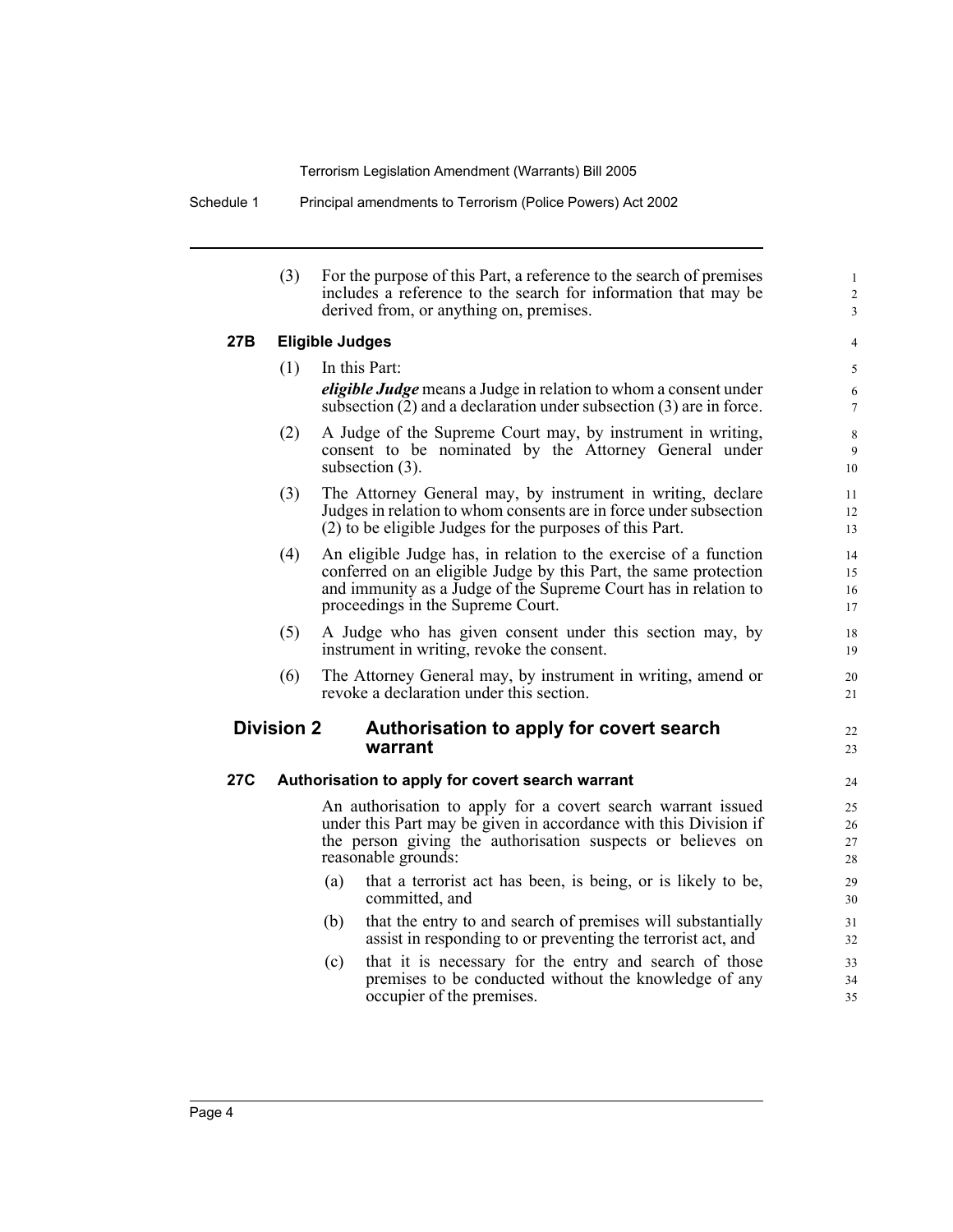Principal amendments to Terrorism (Police Powers) Act 2002 Schedule 1

| 27D        |     | Who may be authorised to apply for a covert search warrant                                                                                                                                     | $\mathbf{1}$                 |
|------------|-----|------------------------------------------------------------------------------------------------------------------------------------------------------------------------------------------------|------------------------------|
|            | (1) | The Commissioner of Police may authorise an eligible police<br>officer to apply for a covert search warrant issued under this Part.                                                            | $\overline{\mathbf{c}}$<br>3 |
|            | (2) | The Crime Commissioner may authorise an eligible staff member<br>of the Crime Commission to apply for a covert search warrant<br>under this Part.                                              | $\overline{4}$<br>5<br>6     |
| <b>27E</b> |     | Delegation of Commissioner of Police's power to give<br>authorisation                                                                                                                          | $\overline{7}$<br>8          |
|            | (1) | Except as provided by this section, the power of the<br>Commissioner of Police to give an authorisation under this Part<br>may not be delegated to any person.                                 | 9<br>10<br>11                |
|            | (2) | The Commissioner of Police may delegate to any of the<br>following persons who are eligible police officers his or her<br>power to give an authorisation:                                      | 12<br>13<br>14               |
|            |     | an Assistant Commissioner holding a position that is<br>(a)<br>prescribed by the regulations,                                                                                                  | 15<br>16                     |
|            |     | a person holding a position of or above the rank of<br>(b)<br>superintendent that is prescribed by the regulations.                                                                            | 17<br>18                     |
|            | (3) | No more than 2 persons may hold delegations under this section<br>at any one time.                                                                                                             | 19<br>20                     |
|            | (4) | This section has effect despite any other Act or law to the<br>contrary.                                                                                                                       | 21<br>22                     |
| 27F        |     | Delegation of Crime Commissioner's power to give authorisation                                                                                                                                 | 23                           |
|            | (1) | Except as provided by this section, the power of the Crime<br>Commissioner to give an authorisation under this Part may not be.<br>delegated to any person.                                    | 24<br>25<br>26               |
|            | (2) | The Crime Commissioner may delegate to an eligible staff<br>member of the Crime Commission who holds a position<br>prescribed by the regulations his or her power to give an<br>authorisation. | 27<br>28<br>29<br>30         |
|            | (3) | No more than 1 person may hold a delegation under this section<br>at any one time.                                                                                                             | 31<br>32                     |
|            | (4) | This section has effect despite any other Act or law to the<br>contrary.                                                                                                                       | 33<br>34                     |
|            |     |                                                                                                                                                                                                |                              |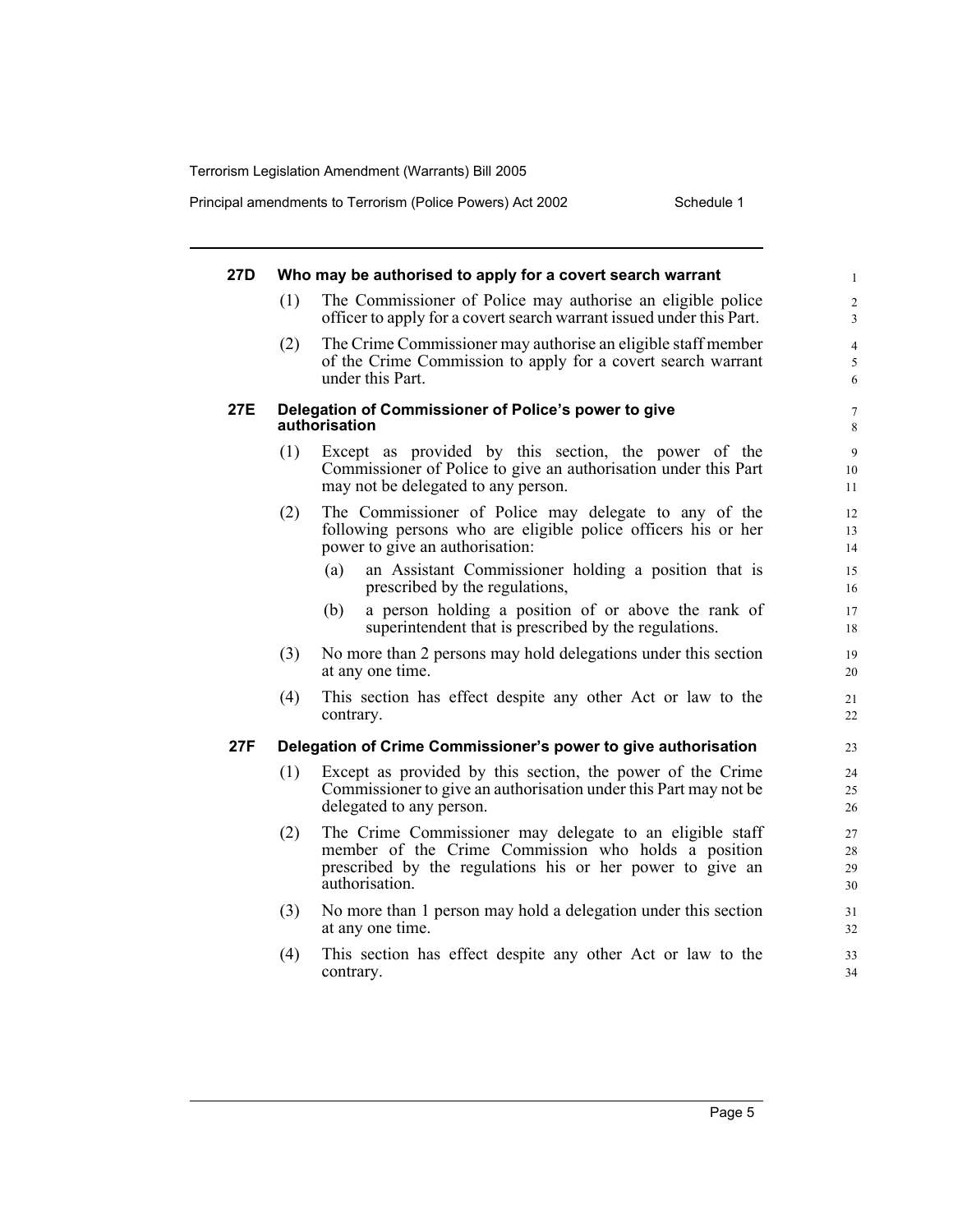Schedule 1 Principal amendments to Terrorism (Police Powers) Act 2002

### **Division 3 Application for, and issue of, covert search warrant**

#### **27G Power to apply for covert search warrant**

An eligible police officer, or an eligible staff member of the Crime Commission, who is given an authorisation under Division 2 may apply to an eligible Judge for a covert search warrant in respect of any premises if the officer or staff member suspects or believes on reasonable grounds:

1  $\mathcal{L}$ 

- (a) that a terrorist act has been, is being, or is likely to be, committed, and
- (b) that the entry to and search of the premises will substantially assist in responding to or preventing the terrorist act, and
- (c) that it is necessary for the entry and search of those premises to be conducted without the knowledge of any occupier of the premises.

#### **27H Application for warrant in person**

- (1) An application for a covert search warrant must be in writing and must be made by the applicant in person.
- (2) An eligible Judge must not issue a covert search warrant unless the information given by the applicant in or in connection with the application is verified before the Judge on oath or affirmation or by affidavit.
- (3) An eligible Judge may administer an oath or affirmation or take an affidavit for the purposes of an application for a covert search warrant.
- (4) This section does not apply to a telephone warrant.

#### **27I Telephone warrant**

- (1) An eligible police officer, or an eligible staff member of the Crime Commission, who is given an authorisation under Division 2 may apply by telephone for a covert search warrant.
- (2) An eligible Judge must not issue a covert search warrant on an application made by telephone unless the Judge is satisfied that the warrant is required urgently and that it is not practicable for the application to be made in person.
- (3) An application must be made by facsimile if the facilities to do so are readily available for that purpose.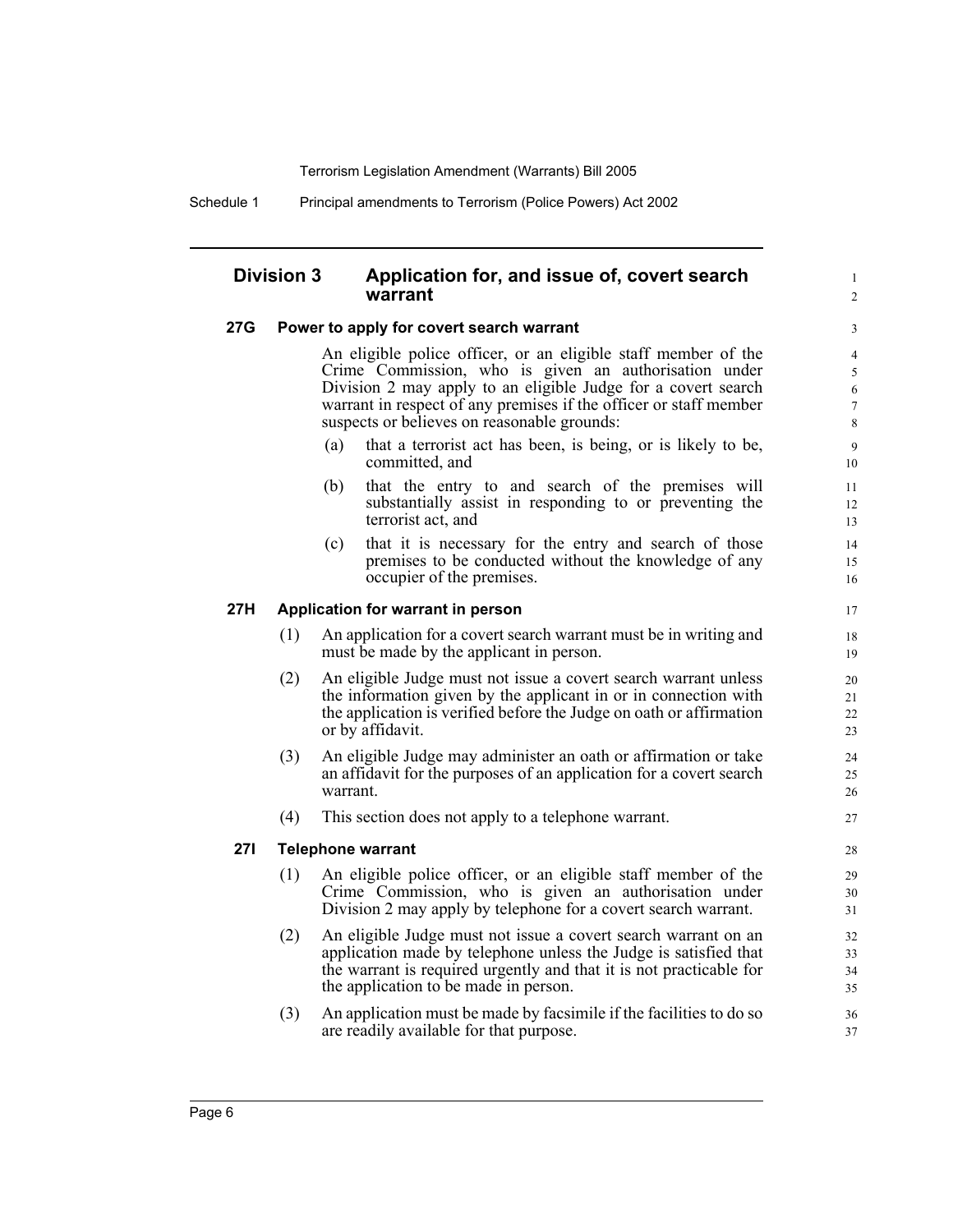Principal amendments to Terrorism (Police Powers) Act 2002 Schedule 1

|     | (4) | If it is not practicable for an application for a covert search<br>warrant to be made by telephone directly to an eligible Judge, the<br>application may be transmitted to the Judge by another person on<br>behalf of the applicant.     | $\mathbf{1}$<br>$\overline{2}$<br>3<br>$\overline{4}$ |
|-----|-----|-------------------------------------------------------------------------------------------------------------------------------------------------------------------------------------------------------------------------------------------|-------------------------------------------------------|
|     | (5) | An eligible Judge who issues a covert search warrant on an<br>application made by telephone must:                                                                                                                                         | 5<br>6                                                |
|     |     | complete and sign the warrant, and<br>(a)                                                                                                                                                                                                 | $\tau$                                                |
|     |     | (b)<br>provide the warrant to the person who made the<br>application or inform that person of the terms of the<br>warrant and of the date when it was signed.                                                                             | 8<br>9<br>10                                          |
|     | (6) | If a covert search warrant is issued on an application made by<br>telephone and the applicant was not provided with the warrant,<br>the applicant must:                                                                                   | 11<br>12<br>13                                        |
|     |     | complete a form of warrant in the terms indicated by the<br>(a)<br>eligible Judge under subsection (5), and                                                                                                                               | 14<br>15                                              |
|     |     | write on it the name of that Judge and the date when the<br>(b)<br>warrant was signed, and                                                                                                                                                | 16<br>17                                              |
|     |     | provide the warrant to that Judge within 2 business days of<br>(c)<br>the issue of the warrant.                                                                                                                                           | 18<br>19                                              |
|     | (7) | A form of covert search warrant so completed is taken to be a<br>warrant issued in accordance with this Division.                                                                                                                         | 20<br>21                                              |
|     | (8) | A covert search warrant is to be provided by an eligible Judge by<br>transmitting it by facsimile if the facilities to do so are readily<br>available, and the copy produced by that transmission is taken to<br>be the original warrant. | 22<br>23<br>24<br>25                                  |
|     | (9) | In this section:                                                                                                                                                                                                                          | 26                                                    |
|     |     | <i>facsimile</i> means facsimile transmission, the internet or any other                                                                                                                                                                  | 27                                                    |
|     |     | means of electronic transmission of information in a form from                                                                                                                                                                            | 28                                                    |
|     |     | which written material is capable of being reproduced with or<br>without the aid of any other device or article.                                                                                                                          | 29<br>30                                              |
|     |     | <i>telephone</i> includes any communication device.                                                                                                                                                                                       | 31                                                    |
|     |     |                                                                                                                                                                                                                                           |                                                       |
| 27J |     | Information in application for warrant                                                                                                                                                                                                    | 32                                                    |
|     | (1) | An eligible Judge must not issue a covert search warrant unless<br>application for the warrant includes the<br>following<br>the                                                                                                           | 33                                                    |
|     |     | information:                                                                                                                                                                                                                              | 34<br>35                                              |
|     |     | the name of the applicant and details of the authorisation<br>(a)                                                                                                                                                                         | 36                                                    |
|     |     | given to the applicant under Division 2,                                                                                                                                                                                                  | 37                                                    |
|     |     | (b)<br>the address or other description of the subject premises,                                                                                                                                                                          | 38                                                    |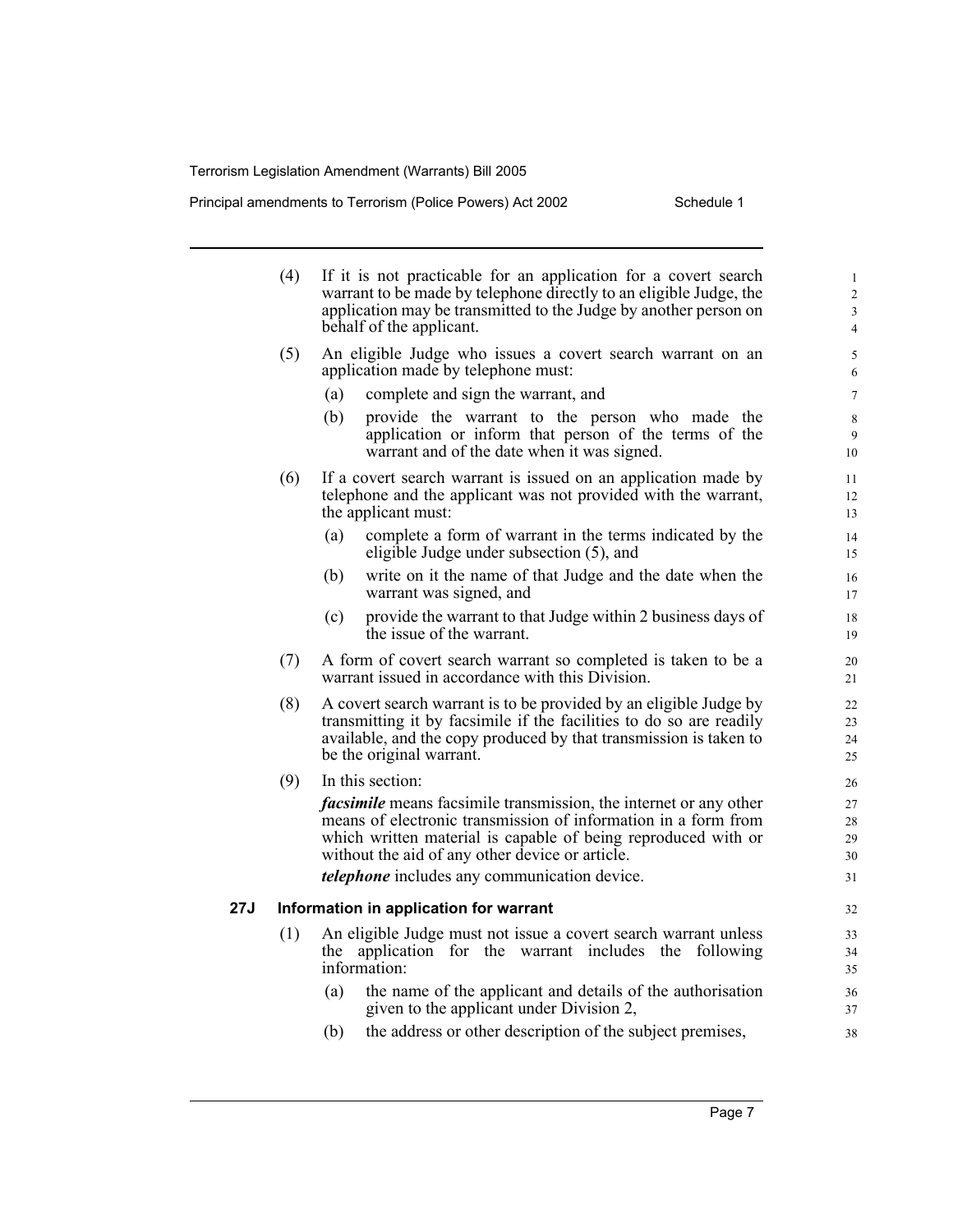- (c) particulars of the grounds on which the application is based,
- (d) the name of the following persons:
	- (i) any person believed to be knowingly concerned in the commission of the terrorist act in respect of which the application is made,

- (ii) if no such person is an occupier of the subject premises—any occupier (if known) of those premises,
- (e) if it is proposed that premises adjoining or providing access to the subject premises be entered for the purposes of entering the subject premises—the address or other description of the premises that adjoin or provide such access and particulars of the grounds on which entry to those premises is required,
- (f) the powers that are proposed to be exercised on entry to the subject premises,
- (g) a description of the kinds of things that are proposed to be searched for, seized, placed in substitution for a seized thing, copied, photographed, recorded, operated, printed or tested,
- (h) if a previous application for the same warrant was refused—details of the refusal and any additional information provided as required by section 27M,
- (i) details of any covert search warrant that has previously been issued in respect of the subject premises,
- (j) any other information required by the regulations.
- (2) The applicant must provide (either orally or in writing) such further information as the eligible Judge requires concerning the grounds on which the warrant is being sought.

#### **27K Determining application for covert search warrant**

- (1) An eligible Judge to whom an application for a covert search warrant is made may, if satisfied that there are reasonable grounds for doing so, issue a covert search warrant.
- (2) An eligible Judge, when determining whether there are reasonable grounds to issue a covert search warrant, is to consider (but is not limited to considering) the following matters:
	- (a) the reliability of the information on which the application is based, including the nature of the source of the information,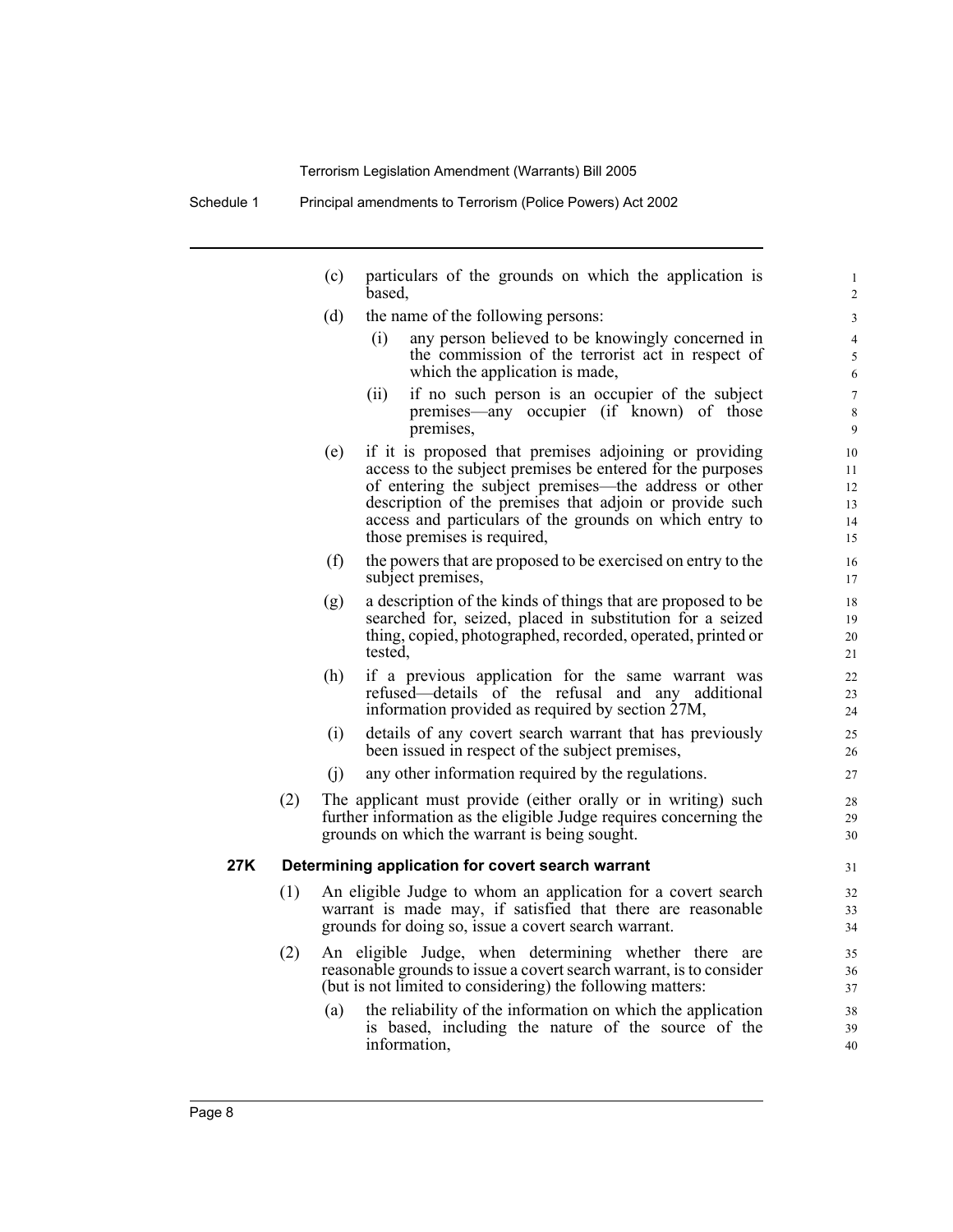Principal amendments to Terrorism (Police Powers) Act 2002 Schedule 1

|     |     | (b) | whether there is a connection between the terrorist act in<br>respect of which the application has been made and the<br>kinds of things that are proposed to be searched for, seized, | $\mathbf{1}$<br>$\overline{c}$<br>$\mathfrak{Z}$ |
|-----|-----|-----|---------------------------------------------------------------------------------------------------------------------------------------------------------------------------------------|--------------------------------------------------|
|     |     |     | placed in substitution for a seized thing, copied,                                                                                                                                    | $\overline{4}$                                   |
|     |     |     | photographed, recorded, operated, printed or tested,                                                                                                                                  | 5                                                |
|     |     | (c) | the nature and gravity of the terrorist act,                                                                                                                                          | 6                                                |
|     |     | (d) | the extent to which the exercise of powers under the                                                                                                                                  | $\tau$                                           |
|     |     |     | warrant would assist in the prevention of, or response to,<br>the terrorist act,                                                                                                      | 8<br>9                                           |
|     |     | (e) | alternative means of obtaining the information sought to be<br>obtained,                                                                                                              | 10<br>11                                         |
|     |     | (f) | the extent to which the privacy of a person who is not                                                                                                                                | 12                                               |
|     |     |     | believed to be knowingly concerned in the commission of                                                                                                                               | 13                                               |
|     |     |     | the terrorist act is likely to be affected if the warrant is<br>issued,                                                                                                               | 14<br>15                                         |
|     |     | (g) | if it is proposed that premises adjoining or providing                                                                                                                                | 16                                               |
|     |     |     | access to the subject premises be entered for the purposes                                                                                                                            | 17                                               |
|     |     |     | of entering the subject premises:                                                                                                                                                     | 18                                               |
|     |     |     | whether this is reasonably necessary in order to<br>(i)                                                                                                                               | 19                                               |
|     |     |     | enable access to the subject premises, or                                                                                                                                             | 20                                               |
|     |     |     | whether this is reasonably necessary in order to<br>(11)<br>avoid compromising the investigation of the                                                                               | 21<br>22                                         |
|     |     |     | terrorist act,                                                                                                                                                                        | 23                                               |
|     |     | (h) | whether any conditions should be imposed by the Judge in                                                                                                                              | 24                                               |
|     |     |     | relation to the execution of the warrant.                                                                                                                                             | 25                                               |
| 27L |     |     | Record of determination by eligible Judge                                                                                                                                             | 26                                               |
|     | (1) |     | An eligible Judge who determines an application for a covert                                                                                                                          | 27                                               |
|     |     |     | search warrant must cause a record to be made of all relevant                                                                                                                         | 28                                               |
|     |     |     | particulars of the grounds the eligible Judge has relied on to<br>justify the issue of the warrant or the refusal to issue the warrant                                                | 29<br>30                                         |
|     |     |     | (as the case may be).                                                                                                                                                                 | 31                                               |
|     | (2) |     | The regulations may make provision for or with respect to:                                                                                                                            | 32                                               |
|     |     | (a) | the keeping of records in connection with the issue and<br>execution of covert search warrants, and                                                                                   | 33<br>34                                         |
|     |     | (b) | the inspection of any such records, and                                                                                                                                               | 35                                               |
|     |     | (c) | any other matter in connection with any such records.                                                                                                                                 | 36                                               |
|     | (3) |     | Any matter that might disclose the name or residential address of                                                                                                                     | 37                                               |
|     |     |     | a person must not be recorded pursuant to this section if the                                                                                                                         | 38                                               |
|     |     |     | eligible Judge is satisfied that to do so might jeopardise the safety                                                                                                                 | 39                                               |
|     |     |     | of any person.                                                                                                                                                                        | 40                                               |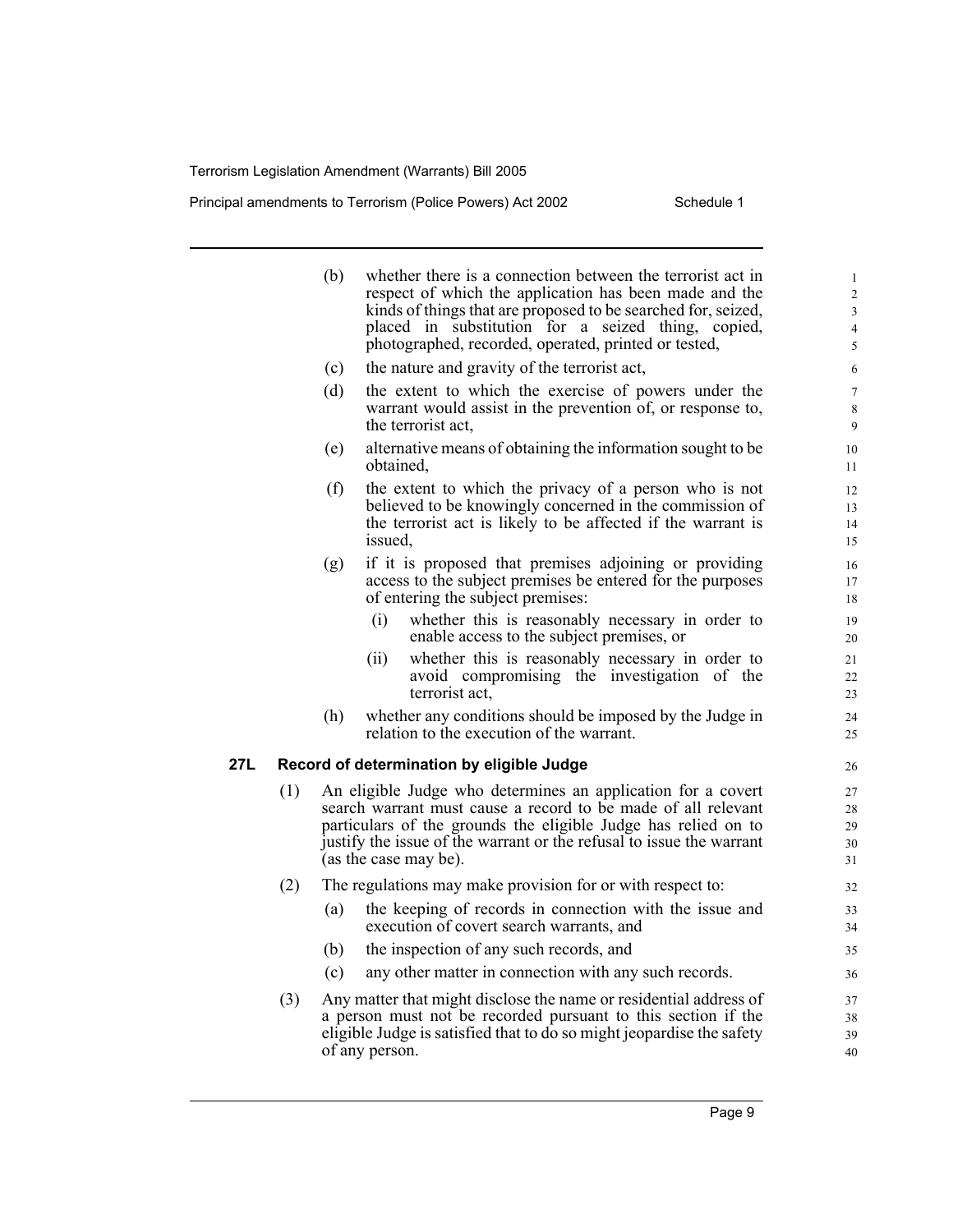Schedule 1 Principal amendments to Terrorism (Police Powers) Act 2002

#### **27M Further application for warrant after refusal**

If an application by a person for a covert search warrant is refused by an eligible Judge, that person (or any other person who is aware of the application) may not make a further application for the same warrant to that or any other eligible Judge unless the further application provides additional information that justifies the making of the further application.

36 37

#### **27N Contents of covert search warrant**

A covert search warrant is to specify the following matters:

- (a) the name of the person who applied for the warrant,
- (b) the address or other description of the subject premises,
- (c) the name of the following persons:

|            |                   | (c) | the name of the following persons:                                                                                                                                                      | 12                   |
|------------|-------------------|-----|-----------------------------------------------------------------------------------------------------------------------------------------------------------------------------------------|----------------------|
|            |                   |     | any person believed to be knowingly concerned in<br>(i)<br>the commission of the terrorist act in respect of<br>which the warrant is issued,                                            | 13<br>14<br>15       |
|            |                   |     | if no such person is an occupier of the subject<br>(11)<br>premises—any occupier (if known) of those<br>premises,                                                                       | 16<br>17<br>18       |
|            |                   | (d) | a description of the kinds of things that may be searched<br>for, seized, placed in substitution for a seized thing,<br>copied, photographed, recorded, operated, printed or<br>tested, | 19<br>20<br>21<br>22 |
|            |                   | (e) | the date on which the warrant is issued,                                                                                                                                                | 23                   |
|            |                   | (f) | the date on which the warrant expires (being a date that is<br>not more than 30 days from the date on which the warrant<br>is issued),                                                  | 24<br>25<br>26       |
|            |                   | (g) | any conditions imposed in relation to the execution of the<br>warrant,                                                                                                                  | 27<br>28             |
|            |                   | (h) | any other matter required by the regulations.                                                                                                                                           | 29                   |
|            | <b>Division 4</b> |     | <b>Execution of covert search warrant and</b><br>provisions applying after warrant executed                                                                                             | 30<br>31             |
| <b>270</b> |                   |     | Powers conferred by covert search warrant                                                                                                                                               | 32                   |
|            | (1)               |     | A covert search warrant authorises an eligible person:                                                                                                                                  | 33                   |
|            |                   | (a) | to enter, without any occupier's knowledge, the subject<br>premises, and                                                                                                                | 34<br>35             |

(b) to impersonate another person for the purposes of executing the warrant, and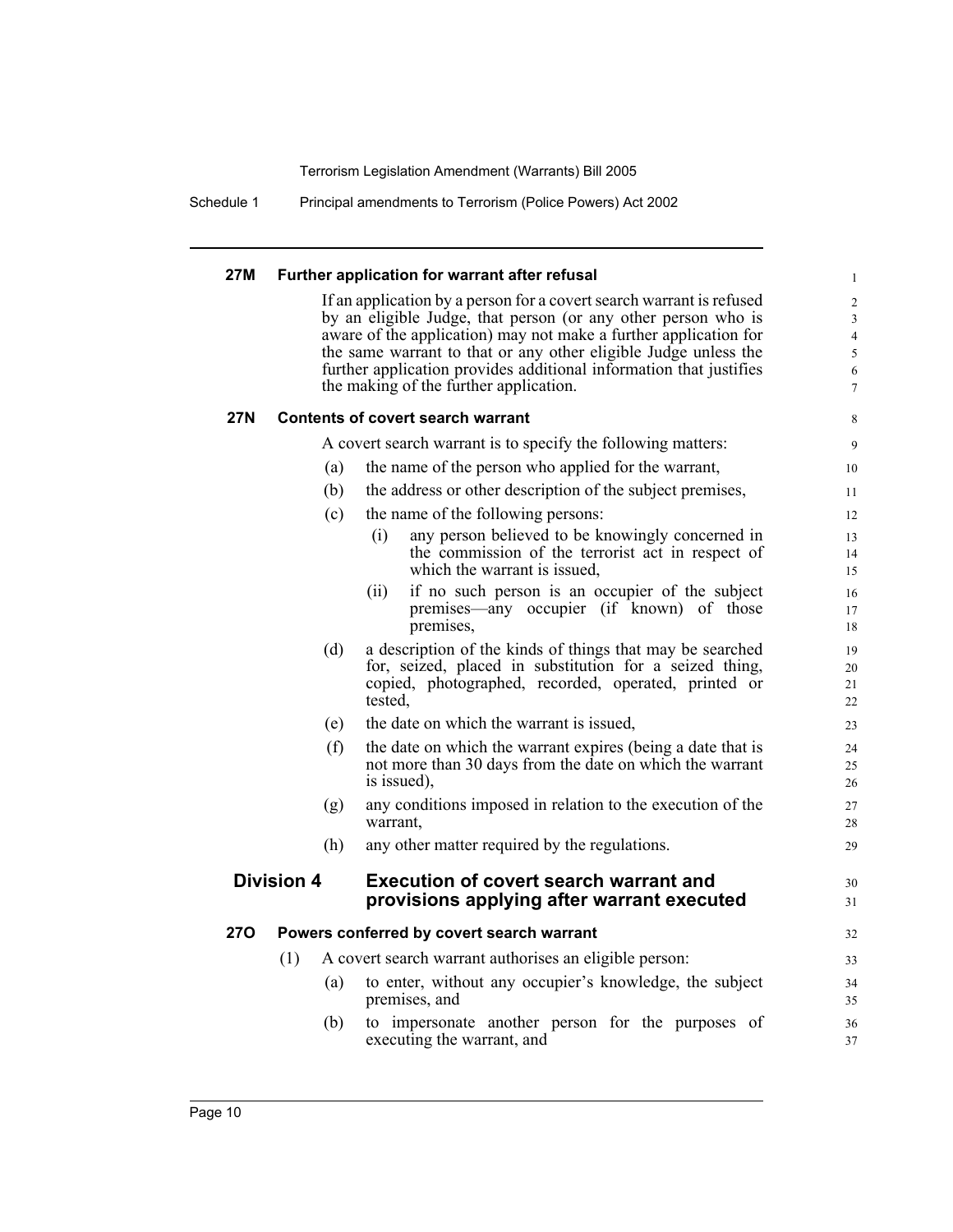Principal amendments to Terrorism (Police Powers) Act 2002 Schedule 1

- (c) to use such force as is reasonably necessary for the purposes of entering the subject premises, and
- (d) if the warrant authorises entry to premises adjoining or providing access to the subject premises—to enter premises adjoining or providing access to the subject premises, using such force as is reasonably necessary, for the purposes of entering the subject premises, and
- (e) to search the subject premises for any kind of thing described in the warrant, and
- (f) to break open any receptacle in or on the subject premises for the purposes of that search if it is reasonably necessary to do so, and
- (g) if the warrant authorises the seizure of a kind of thing—to seize and detain a thing of that kind and any relevant thing that the person finds in the course of executing the warrant, and
- (h) to seize and detain any other thing that the person finds in the course of executing the warrant and that is connected with a serious indictable offence, and
- (i) if the warrant authorises the placing of a kind of thing in substitution for a seized thing—to place a thing of that kind on the subject premises in substitution for a thing seized under paragraph (g), and
- (j) if the warrant authorises the copying, photographing or recording of a kind of thing—to copy, photograph or otherwise record a thing of that kind and any relevant thing that the person finds in the course of executing the warrant, and
- (k) if the warrant authorises the operation of a kind of electronic equipment:
	- (i) to operate any electronic equipment of that kind and any relevant electronic equipment that the person finds in the course of executing the warrant, and
	- (ii) to print, copy or otherwise record from that equipment information that is of a kind that the warrant authorises to be printed, copied or recorded and any relevant information that the person finds in the course of executing the warrant, and
- (l) if the warrant authorises the testing of a kind of thing—to test a thing of that kind and any relevant thing that the person finds in the course of executing the warrant.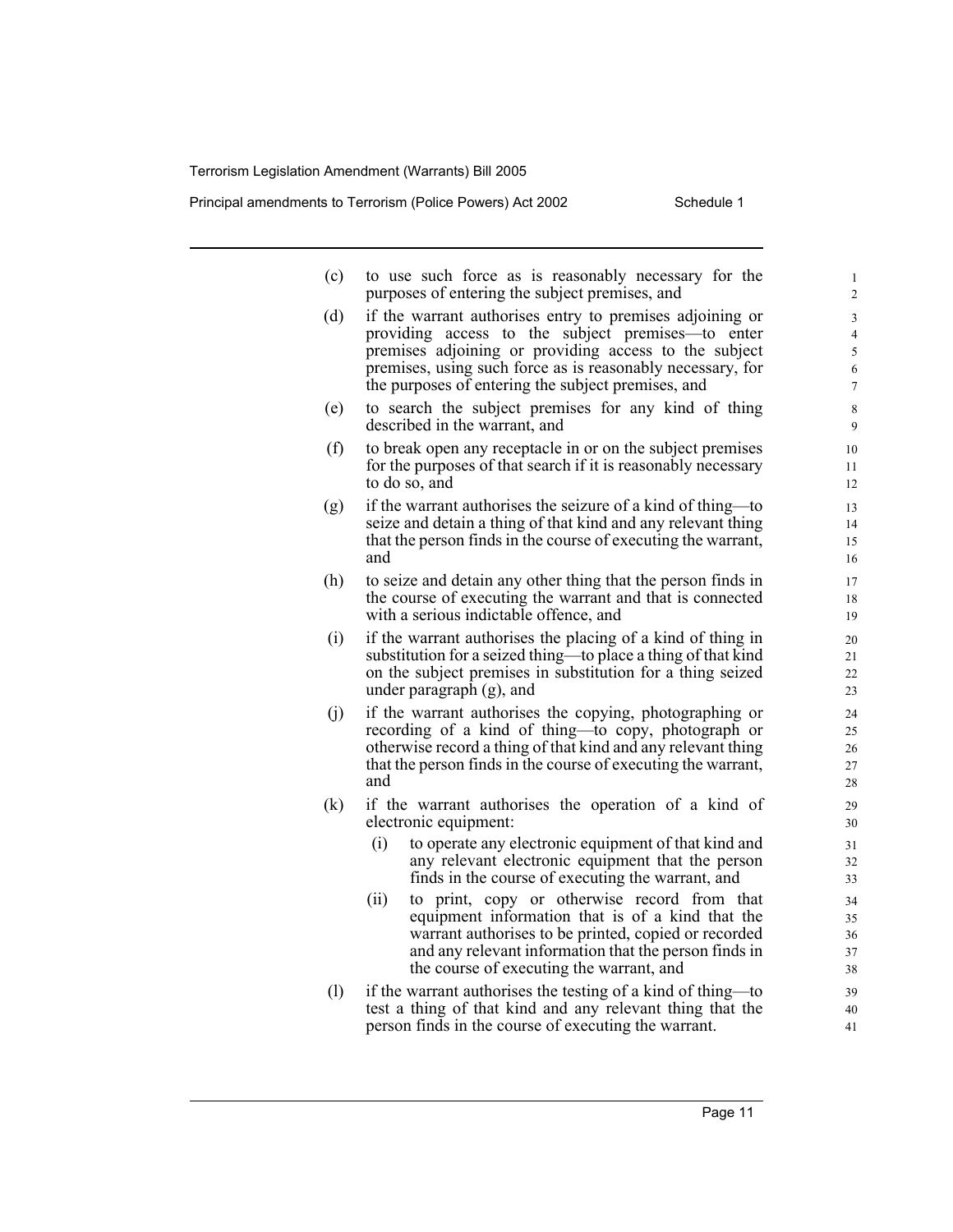|     | (2) |         | A reference in this section to an eligible person, in relation to a<br>warrant, is a reference to:                                                                                                                                                                                                        | $\mathbf{1}$<br>2                  |
|-----|-----|---------|-----------------------------------------------------------------------------------------------------------------------------------------------------------------------------------------------------------------------------------------------------------------------------------------------------------|------------------------------------|
|     |     | (a)     | an eligible police officer if the applicant for the warrant<br>was an eligible police officer, or                                                                                                                                                                                                         | $\mathfrak{Z}$<br>$\overline{4}$   |
|     |     | (b)     | an eligible staff member of the Crime Commission if the<br>applicant for the warrant was an eligible staff member of<br>the Crime Commission.                                                                                                                                                             | $\sqrt{5}$<br>6<br>$\tau$          |
|     | (3) |         | A reference in this section to a relevant thing (including<br>electronic equipment and information) found by an eligible<br>person is a reference to a thing that the person has reasonable<br>grounds to suspect or believe will substantially assist in<br>responding to or preventing a terrorist act. | $\,$ 8 $\,$<br>9<br>10<br>11<br>12 |
|     | (4) |         | For the purposes of this section, a thing is connected with a<br>serious indictable offence only if it is:                                                                                                                                                                                                | 13<br>14                           |
|     |     | (a)     | a thing with respect to which there are reasonable grounds<br>for suspecting or believing the offence has been, is being,<br>or will be committed, or                                                                                                                                                     | 15<br>16<br>17                     |
|     |     | (b)     | a thing that there are reasonable grounds for suspecting or<br>believing will provide evidence of the commission or<br>intended commission of the offence, or                                                                                                                                             | 18<br>19<br>20                     |
|     |     | (c)     | a thing that there are reasonable grounds for suspecting or<br>believing has been, is being, or is intended to be used, in or<br>in connection with the offence.                                                                                                                                          | 21<br>22<br>23                     |
| 27P |     |         | Use of assistants to execute warrant                                                                                                                                                                                                                                                                      | 24                                 |
|     |     |         | A person who is authorised under section 270 to execute a<br>warrant may do so with the aid of such assistants as the person<br>considers necessary.                                                                                                                                                      | 25<br>26<br>27                     |
| 27Q |     |         | <b>Expiry of covert search warrant</b>                                                                                                                                                                                                                                                                    | 28                                 |
|     |     | effect: | Subject to section 27R, a covert search warrant ceases to have                                                                                                                                                                                                                                            | 29<br>30                           |
|     |     | (a)     | on the expiry date specified in the warrant, or                                                                                                                                                                                                                                                           | 31                                 |
|     |     | (b)     | if it is withdrawn by the eligible Judge who issued the<br>warrant—when it is withdrawn, or                                                                                                                                                                                                               | 32<br>33                           |
|     |     | (c)     | when it is executed,                                                                                                                                                                                                                                                                                      | 34                                 |
|     |     |         | whichever occurs first.                                                                                                                                                                                                                                                                                   | 35                                 |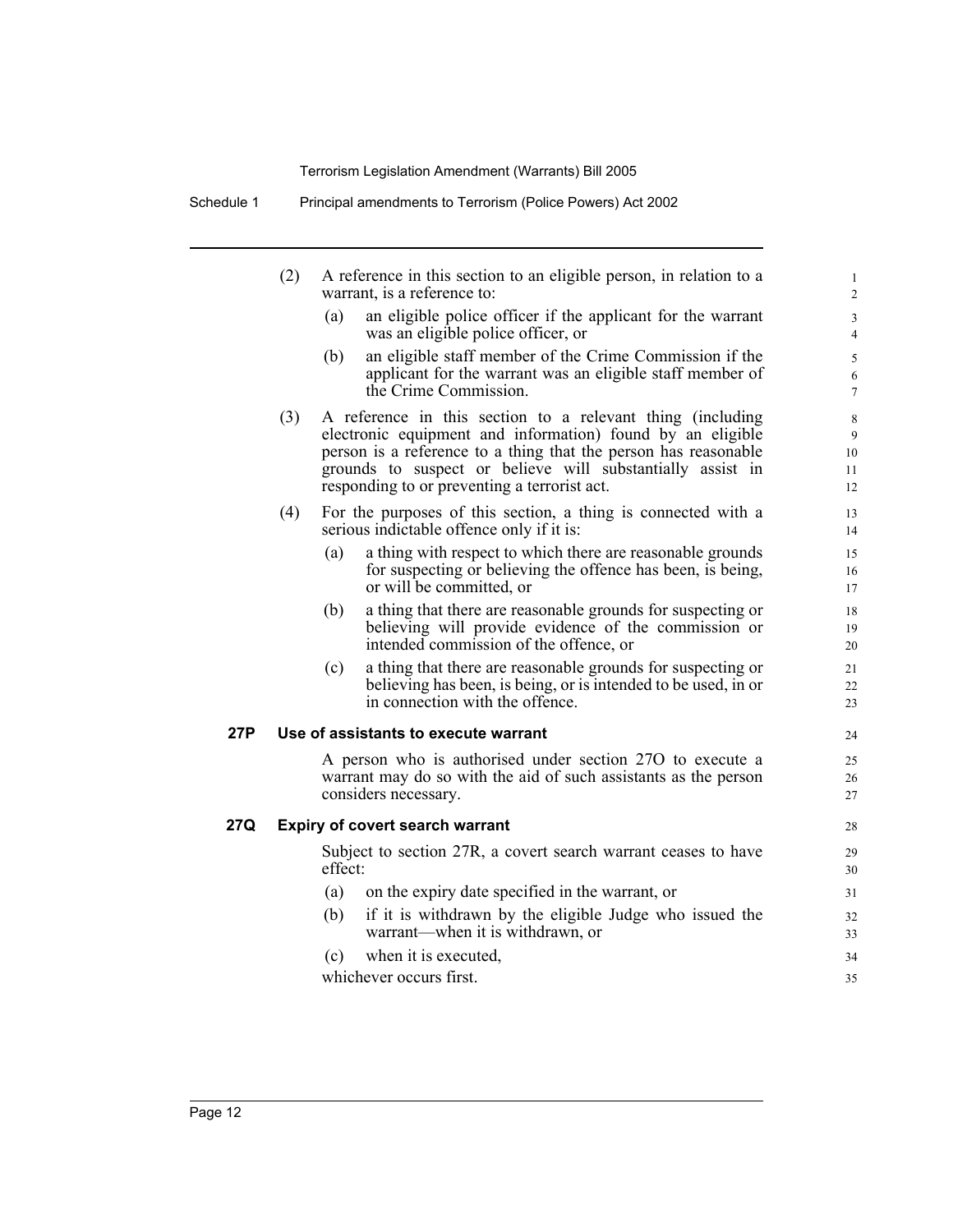Principal amendments to Terrorism (Police Powers) Act 2002 Schedule 1

#### **27R Return or retrieval of a thing seized or placed** (1) A covert search warrant may authorise the return of a thing seized under section 27O (1) (g), or the retrieval of a thing placed under section 27O (1) (i), if the warrant expressly authorises such a return or retrieval. (2) If the warrant authorises the return or retrieval of a thing, the subject premises may be re-entered by a person authorised under section 27O to execute the warrant, but only for the purpose of returning or retrieving the thing (as the case may be) and any such re-entry must occur within 7 days of the first entry under the warrant (or such longer period as is allowed, prior to the expiration of the 7-day period, by an eligible Judge). (3) A person authorised to re-enter premises and return or retrieve a thing under this section may do so with the aid of such assistants as the person considers necessary. **27S Report to eligible Judge on execution of warrant** (1) A person who executes a covert search warrant must provide a report in writing to the eligible Judge who issued the warrant: (a) stating the address or other description of the subject premises, and (b) stating whether or not the warrant was executed, and (c) if the warrant was executed: (i) stating the date on which the warrant was executed, and (ii) stating the name of any person who executed the warrant, and (iii) stating the name of any police officer, staff member of the New South Wales Crime Commission or intelligence gathering officer who assisted in the execution of the warrant and the nature of the assistance provided, and (iv) stating the name of any person believed to be knowingly concerned in the commission of the terrorist act in respect of which the warrant was executed and, if no such person is an occupier of the premises, any occupier (if known) of the premises at which the warrant was executed, and (v) stating the powers that were exercised under the warrant, and 1  $\mathfrak{D}$ 3 4 5 6 7 8 9 10 11 12 13 14 15 16 17 18 19 20 21 22 23  $24$ 25 26 27 28 29 30 31 32 33 34 35 36 37 38 39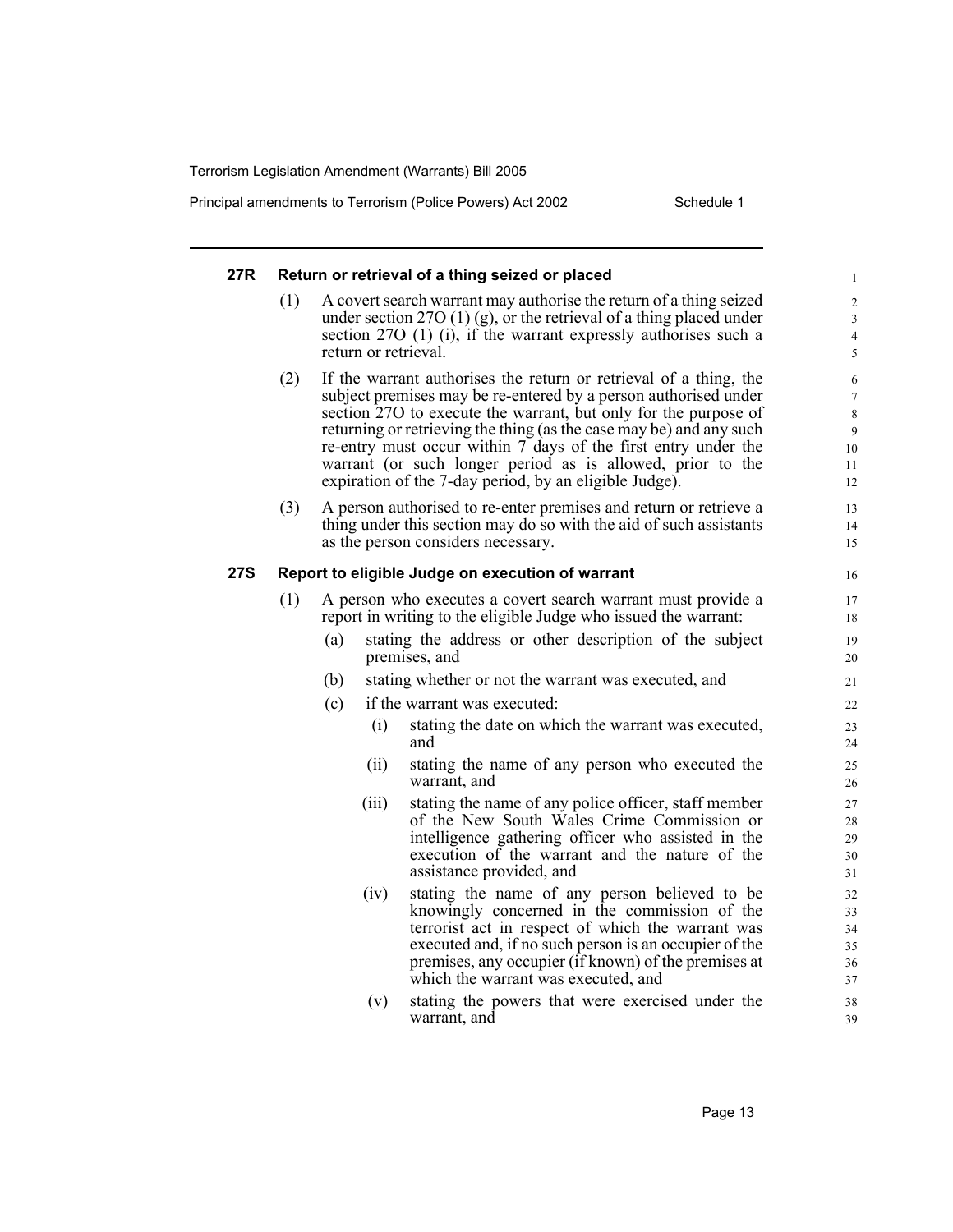| Schedule 1 | Principal amendments to Terrorism (Police Powers) Act 2002 |  |  |
|------------|------------------------------------------------------------|--|--|
|            |                                                            |  |  |

|     |     | (vi)   | setting out briefly the result of the execution of the<br>warrant (including a brief description of anything<br>seized, placed in substitution for a seized thing, | 1<br>$\overline{c}$<br>3 |
|-----|-----|--------|--------------------------------------------------------------------------------------------------------------------------------------------------------------------|--------------------------|
|     |     |        | copied, photographed, recorded, operated, printed<br>or tested), and                                                                                               | $\overline{4}$<br>5      |
|     |     | (vii)  | if a thing was found in the course of executing the                                                                                                                | 6                        |
|     |     |        | warrant and, under section 27O, that thing was (but                                                                                                                | $\tau$                   |
|     |     |        | was not of a kind expressly authorised by the<br>warrant to be) copied, photographed, recorded,                                                                    | $\,$ 8 $\,$<br>9         |
|     |     |        | operated, printed or tested—specifying particulars                                                                                                                 | 10                       |
|     |     |        | of the grounds on which the thing was believed to be                                                                                                               | 11                       |
|     |     |        | a relevant thing or connected with a serious                                                                                                                       | 12                       |
|     |     |        | indictable offence (as the case may be),                                                                                                                           | 13                       |
|     |     | (viii) | if a thing was tested or was seized for the purposes<br>of testing—including a description of the thing and                                                        | 14<br>15                 |
|     |     |        | the type of information obtained (or proposed to be                                                                                                                | 16                       |
|     |     |        | obtained) by testing, and                                                                                                                                          | 17                       |
|     |     | (ix)   | stating whether or not the execution of the warrant                                                                                                                | 18                       |
|     |     |        | assisted in the prevention of, or response to, the                                                                                                                 | 19                       |
|     |     |        | terrorist act in respect of which the warrant was<br>executed and, if so, how it assisted, and                                                                     | 20<br>21                 |
|     |     |        | stating whether or not the execution of the warrant                                                                                                                |                          |
|     |     | (x)    | assisted in the prevention of, or response to, any                                                                                                                 | 22<br>23                 |
|     |     |        | other terrorist act or any serious indictable offence                                                                                                              | 24                       |
|     |     |        | and, if so, how it assisted, and                                                                                                                                   | 25                       |
|     | (d) |        | if the warrant was not executed—setting out briefly the<br>reasons why the warrant was not executed, and                                                           | 26<br>27                 |
|     | (e) |        | containing such other particulars as may be prescribed by                                                                                                          | 28                       |
|     |     |        | the regulations.                                                                                                                                                   | 29                       |
| (2) |     |        | The report must be provided:                                                                                                                                       | 30                       |
|     | (a) |        | if the warrant was executed—within 10 days after it was                                                                                                            | 31                       |
|     |     |        | executed, or                                                                                                                                                       | 32                       |
|     | (b) |        | if the warrant was not executed—within 10 days after:                                                                                                              | 33                       |
|     |     | (i)    | the expiry date specified in the warrant, or                                                                                                                       | 34                       |
|     |     | (ii)   | the date the warrant was withdrawn by the eligible                                                                                                                 | 35                       |
|     |     |        | Judge who issued the warrant.                                                                                                                                      | 36                       |
| (3) |     |        | If premises are entered for the purposes of returning or retrieving                                                                                                | 37                       |
|     |     |        | a thing under section 27R, a report must also be provided in<br>writing to the eligible Judge who issued the warrant:                                              | 38                       |
|     |     |        |                                                                                                                                                                    | 39                       |
|     | (a) |        | stating the address or other description of the premises, and                                                                                                      | 40                       |
|     | (b) |        | stating the date on which the premises were re-entered, and                                                                                                        | 41                       |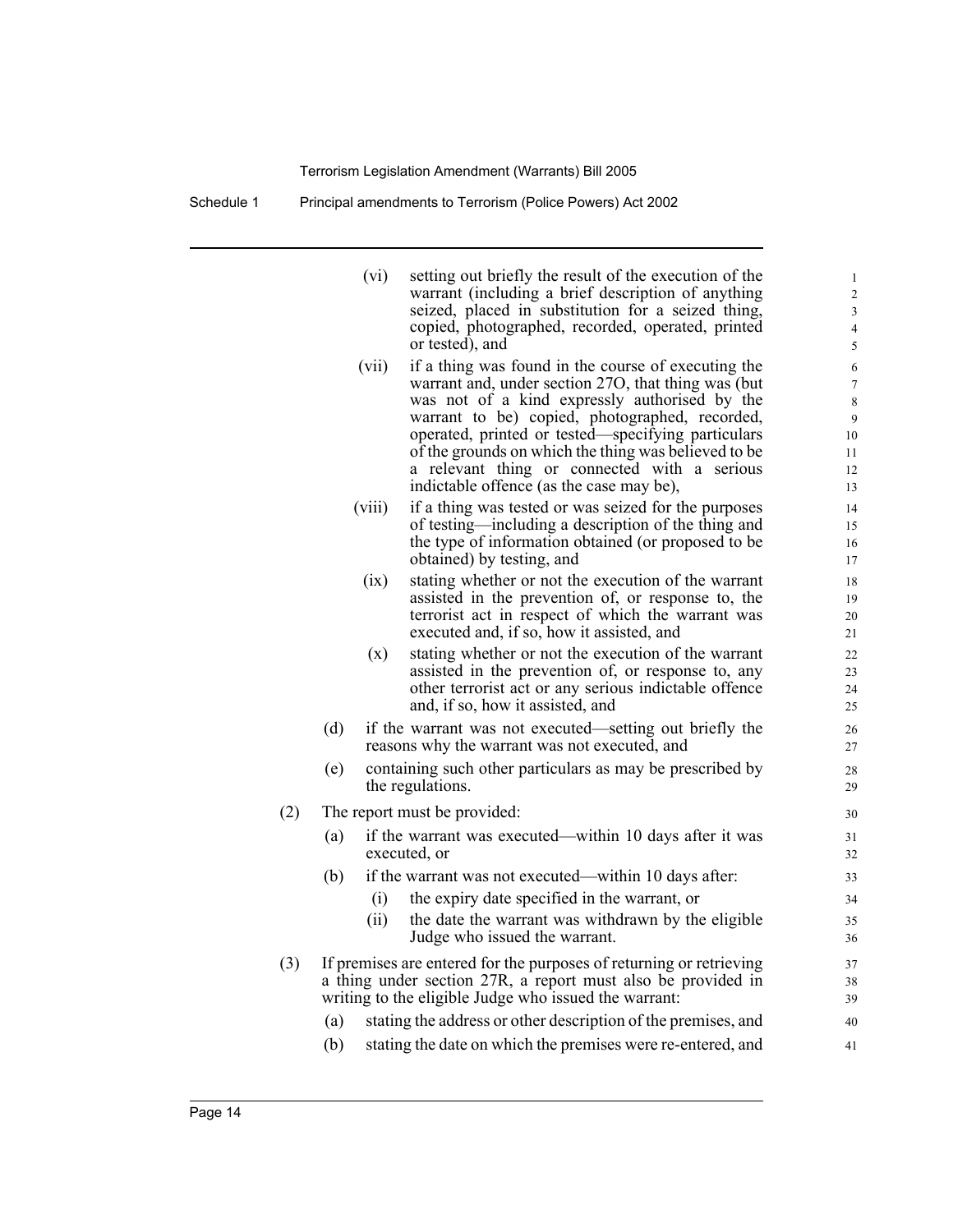**27T Defects in covert search warrants**

Principal amendments to Terrorism (Police Powers) Act 2002 Schedule 1

|     |     | (c) | stating the name of any person who entered the premises<br>for the purposes of the return or retrieval, and                                                                                                                                                                          | $\mathbf{1}$<br>$\overline{2}$                  |
|-----|-----|-----|--------------------------------------------------------------------------------------------------------------------------------------------------------------------------------------------------------------------------------------------------------------------------------------|-------------------------------------------------|
|     |     | (d) | stating the name of any other police officer, staff member<br>of the New South Wales Crime Commission or<br>intelligence gathering officer who assisted in the re-entry<br>of the premises or the return or retrieval of the thing and<br>the nature of any assistance provided, and | 3<br>$\overline{4}$<br>5<br>6<br>$\overline{7}$ |
|     |     | (e) | setting out a brief description of the thing, and                                                                                                                                                                                                                                    | 8                                               |
|     |     | (f) | if the thing was not returned or retrieved—setting out the<br>reasons why the thing was not returned or retrieved, and                                                                                                                                                               | 9<br>10                                         |
|     |     | (g) | containing such other particulars as may be prescribed by<br>the regulations.                                                                                                                                                                                                        | 11<br>12                                        |
|     | (4) |     | The report is to be provided within 10 days after the entry to the<br>premises for the purposes of retrieving or returning the thing<br>under section 27R.                                                                                                                           | 13<br>14<br>15                                  |
|     | (5) |     | The Commissioner of Police or the Crime Commissioner is to<br>ensure that a copy of any report provided under this section is<br>given to the Attorney General.                                                                                                                      | 16<br>17<br>18                                  |
|     | (6) |     | In this section:                                                                                                                                                                                                                                                                     | 19                                              |
|     |     |     | <i>intelligence gathering officer</i> means a person employed by or in<br>the Australian Security Intelligence Organisation or any other<br>intelligence gathering agency prescribed for the purposes of this<br>definition.                                                         | 20<br>21<br>22<br>23                            |
|     |     |     | <i>police officer</i> means a member of:                                                                                                                                                                                                                                             | 24                                              |
|     |     | (a) | NSW Police, or                                                                                                                                                                                                                                                                       | 25                                              |
|     |     | (b) | the Australian Federal Police, or                                                                                                                                                                                                                                                    | 26                                              |
|     |     | (c) | a police force or police service (however described) of<br>another State, a Territory or another country.                                                                                                                                                                            | 27<br>28                                        |
| 27T |     |     | Defects in covert search warrants                                                                                                                                                                                                                                                    | 29                                              |
|     |     |     | A covert search warrant is not invalidated by any defect, other<br>than a defect that affects the substance of the warrant in a material<br>particular.                                                                                                                              | 30<br>31<br>32                                  |
| 27U |     |     | Notice to occupiers of execution of covert search warrant                                                                                                                                                                                                                            | 33                                              |
|     | (1) |     | A person who executes a covert search warrant is to cause an<br>occupier's notice to be prepared under this section.                                                                                                                                                                 | 34<br>35                                        |
|     | (2) |     | The occupier's notice:                                                                                                                                                                                                                                                               | 36                                              |
|     |     | (a) | is to specify the name of the person who applied for the<br>warrant, and                                                                                                                                                                                                             | 37<br>38                                        |
|     |     |     |                                                                                                                                                                                                                                                                                      |                                                 |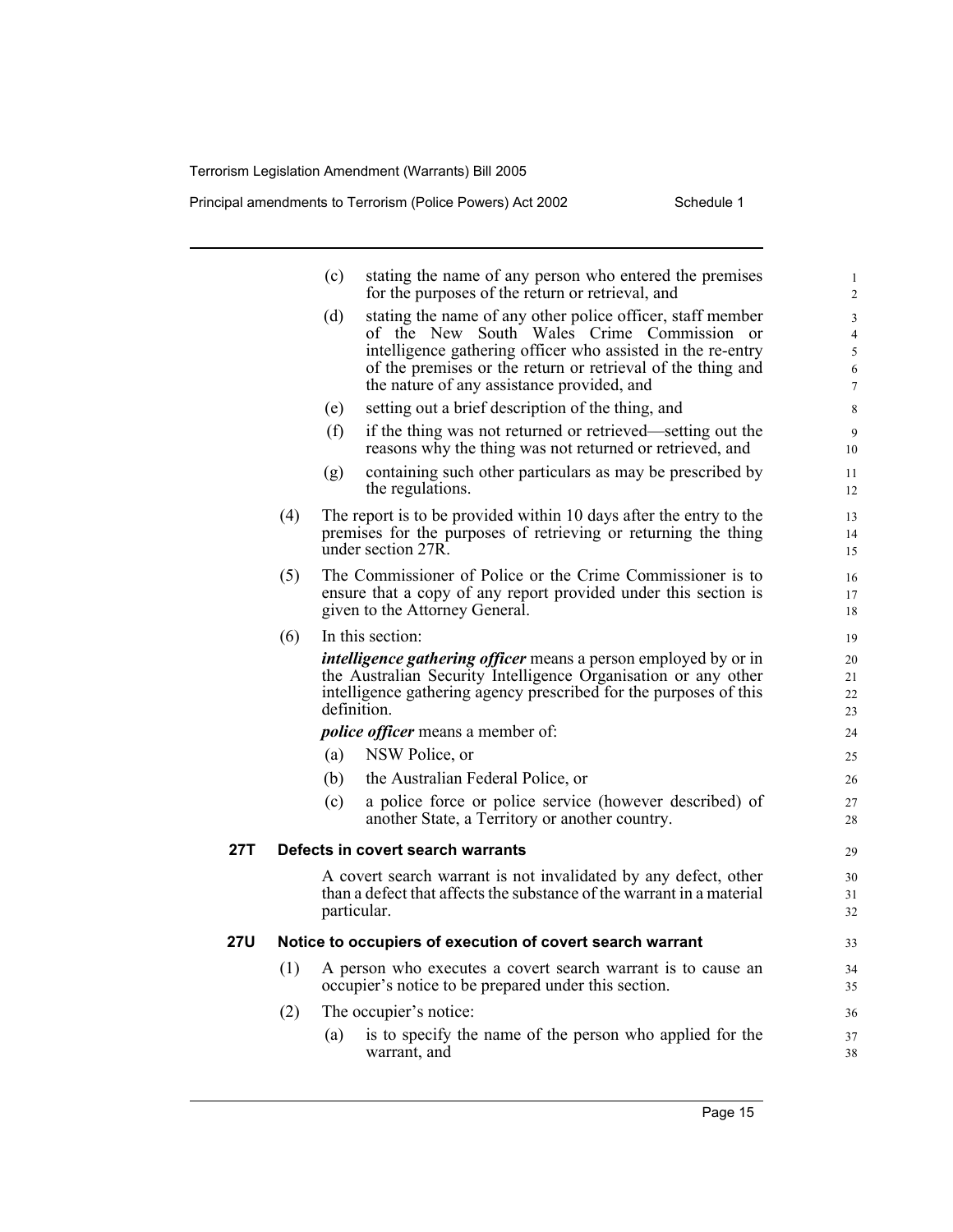|     | (b) | is to specify the name of the eligible Judge who issued the<br>warrant, and                                                                                                                                                                                                        | $\mathbf{1}$<br>$\overline{c}$ |
|-----|-----|------------------------------------------------------------------------------------------------------------------------------------------------------------------------------------------------------------------------------------------------------------------------------------|--------------------------------|
|     | (c) | is to specify the date when the warrant was issued, and                                                                                                                                                                                                                            | 3                              |
|     | (d) | is to specify the date when the warrant was executed, and                                                                                                                                                                                                                          | $\overline{4}$                 |
|     | (e) | is to specify the address or other description of the subject<br>premises, and                                                                                                                                                                                                     | 5<br>6                         |
|     | (f) | is to specify the number of police officers, staff members<br>of the New South Wales Crime Commission<br><sub>or</sub><br>intelligence gathering officers who entered the subject<br>premises for the purposes of executing, or assisting in the<br>execution of, the warrant, and | $\tau$<br>8<br>9<br>10<br>11   |
|     | (g) | is to contain a summary of the nature of the warrant<br>(including the grounds on which a covert search warrant<br>may be issued) and the powers conferred and exercised<br>under the warrant, and                                                                                 | 12<br>13<br>14<br>15           |
|     | (h) | is to describe any thing seized or placed in substitution for<br>a seized thing, and                                                                                                                                                                                               | 16<br>17                       |
|     | (i) | is to describe any thing returned or retrieved under section<br>27R and the date on which the thing was returned or<br>retrieved, and                                                                                                                                              | 18<br>19<br>20                 |
|     | (i) | if the occupier was not, at the time that the warrant was<br>executed, believed to be knowingly concerned in the<br>commission of the terrorist act in respect of which the<br>warrant was executed—is to state this, and                                                          | 21<br>22<br>23<br>24           |
|     | (k) | is to specify or contain any other matters required by the<br>regulations.                                                                                                                                                                                                         | 25<br>26                       |
| (3) |     | Within 6 months of executing the covert search warrant, the<br>person who executed the warrant is to provide the occupier's<br>notice to the eligible Judge who issued the warrant for that<br>Judge's approval.                                                                   | 27<br>28<br>29<br>30           |
| (4) |     | The person must provide such further information (either orally<br>or in writing) as the eligible Judge requires for the purposes of<br>assisting the Judge in determining whether to approve the<br>occupier's notice.                                                            | 31<br>32<br>33<br>34           |
| (5) |     | As soon as practicable after the eligible Judge approves the<br>occupier's notice, the person who executed the warrant is to<br>cause the notice to be given to:                                                                                                                   | 35<br>36<br>37                 |
|     | (a) | any person who, at the time the warrant was executed, was<br>believed to be knowingly concerned in the commission of<br>the terrorist act in respect of which the warrant was<br>executed, and                                                                                     | 38<br>39<br>40<br>41           |
|     |     |                                                                                                                                                                                                                                                                                    |                                |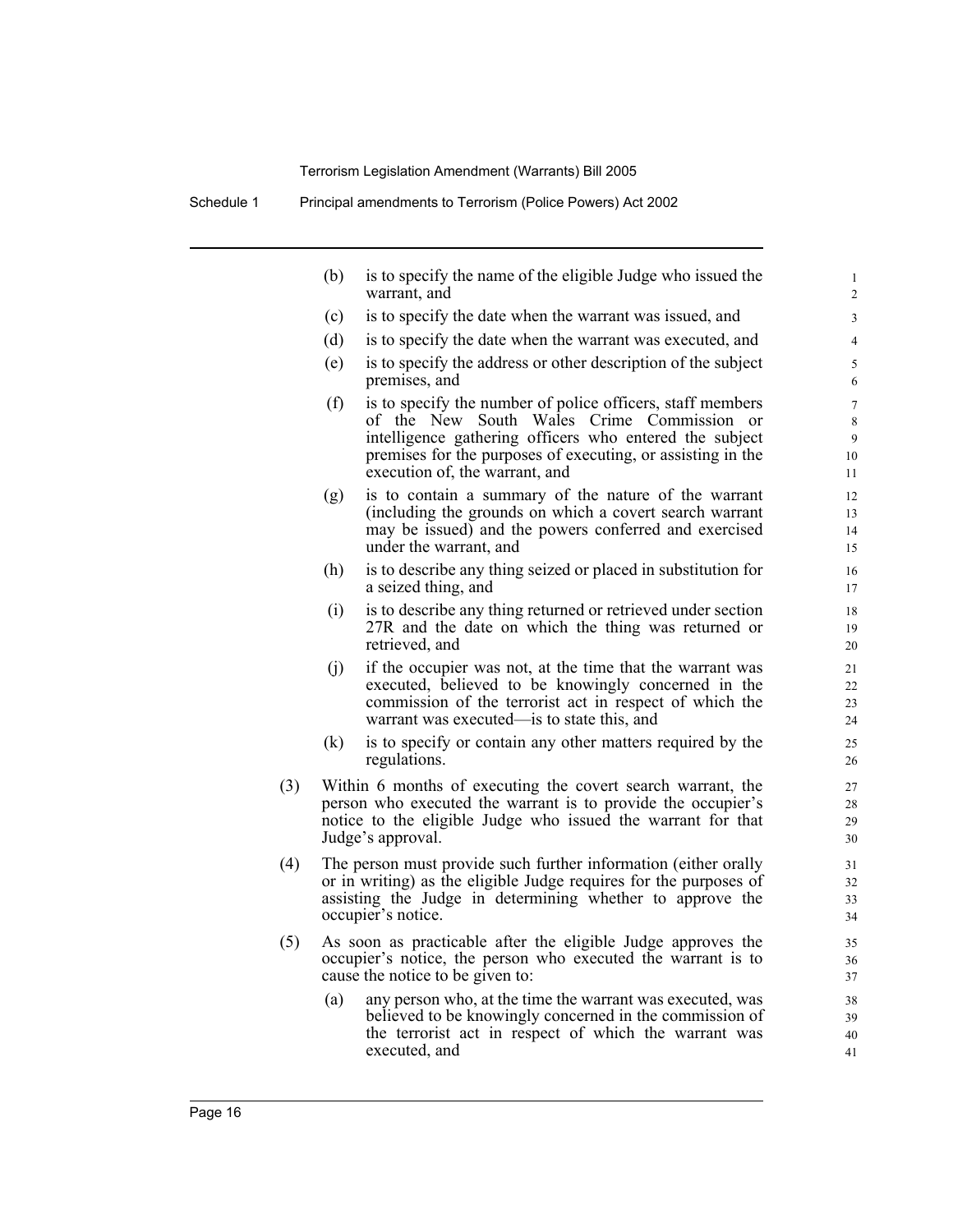Principal amendments to Terrorism (Police Powers) Act 2002 Schedule 1

- (b) if no such person was an occupier of the subject premises when the warrant was executed—a person of or above the age of 18 years known to have occupied the premises at the time the warrant was executed. (6) If no such person is known, or the person's whereabouts are unknown to the person who executed the warrant, the person who executed the warrant is to report back to the eligible Judge who issued the warrant and the Judge may give such directions about the giving of the occupier's notice as the Judge thinks fit. (7) The giving of an occupier's notice under this section may be postponed by the eligible Judge who issued the warrant if that eligible Judge is satisfied that there are reasonable grounds for that postponement. (8) Directions under subsection (6) may be given at the same time as a postponement is granted. (9) The giving of an occupier's notice under this section may be postponed on more than one occasion, but: (a) must not be postponed on any one occasion for a period exceeding 6 months, and (b) must not be postponed for a total period of more than 18 months unless the eligible Judge is satisfied that there are exceptional circumstances justifying the postponement. (10) In this section: *intelligence gathering officer* and *police officer* have the same meanings as in section 27S. (11) A reference in this section and in section 27V to a person who executes a warrant includes a reference to another eligible police officer (if the person was an eligible police officer) or another eligible staff member of the Crime Commission (if the person was such a staff member), but only if the person who executed the warrant: (a) has died, or (b) has ceased to be an eligible police officer or eligible staff member of the Crime Commission (as the case may be), or (c) is absent from duty. **27V Notice to adjoining occupiers of execution of covert search warrant** 1 2 3 4 5 6 7 8 9 10 11 12 13 14 15 16 17 18 19 20 21 22 23  $24$ 25 26 27 28 29 30 31 32 33 34 35 36 37 38
	- (1) A person who executes a covert search warrant is to cause an occupier's notice to be prepared under this section if the

39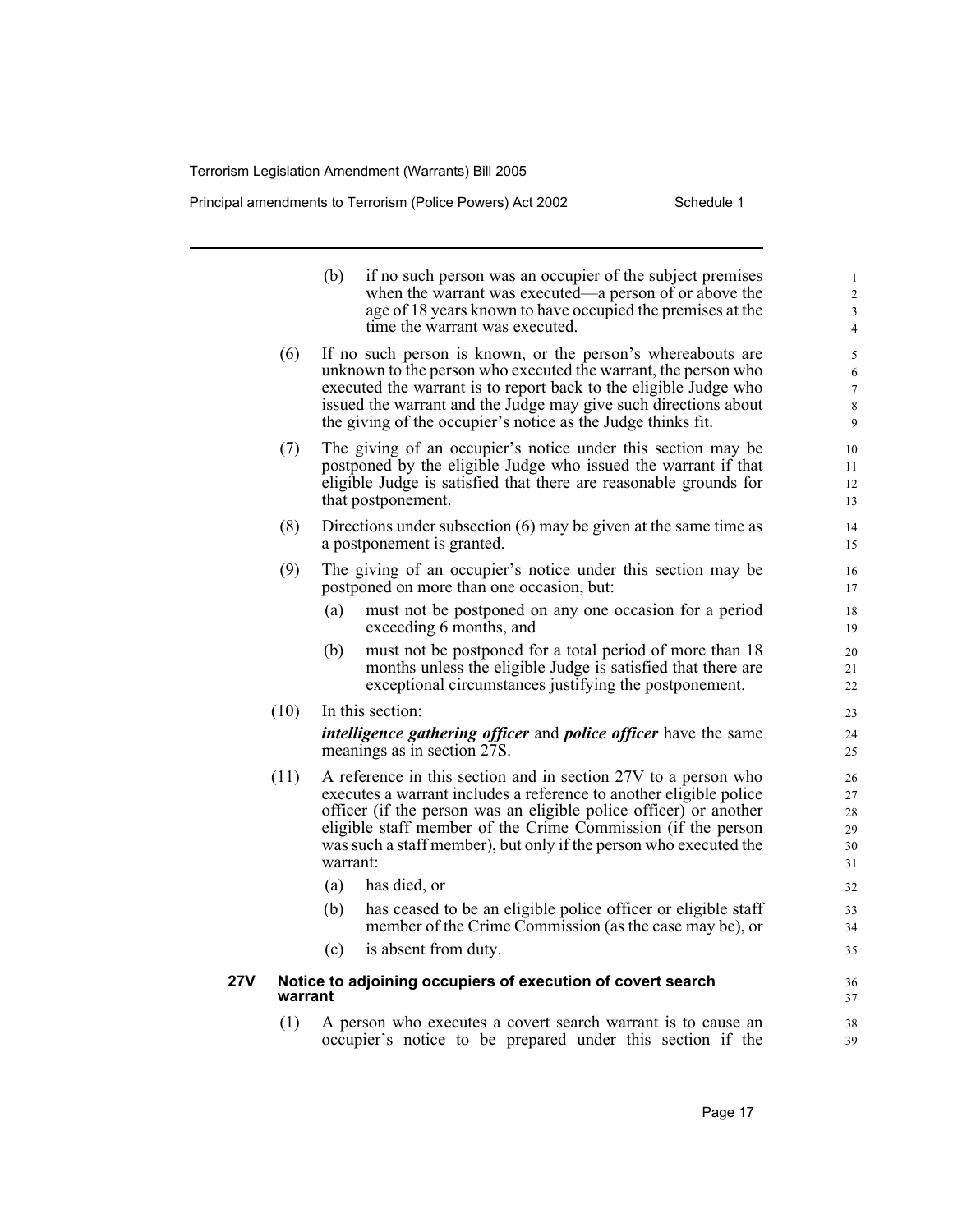Schedule 1 Principal amendments to Terrorism (Police Powers) Act 2002

execution of the warrant involved entering under section 27O (1) (d) premises (the *adjoining premises*) adjoining or providing access to the subject premises.

- (2) The occupier's notice:
	- (a) is to specify or state the matters set out in section 27U (2)  $(a)$ – $(e)$ , and
	- (b) is to specify or contain any other matters required by the regulations.
- (3) The occupier's notice is to be provided to the eligible Judge who issued the warrant for that Judge's approval at the same time as the occupier's notice prepared under section 27U in relation to the execution of the warrant is provided under section 27U (3).
- (4) As soon as practicable after the eligible Judge approves the occupier's notice under this section, the person who executed the warrant is to cause the notice to be given to a person of or above the age of 18 years known to have occupied the adjoining premises.
- (5) The provisions of section 27U apply in relation to an occupier's notice prepared under this section as follows:
	- (a) section 27U (4) and (6)–(9) apply as if a reference in those provisions to an occupier's notice were a reference to an occupier's notice prepared under this section,
	- (b) section 27U (6) applies as if a reference in that provision to a person referred to in section 27U (5) were a reference to an occupier referred to in subsection (4).

#### **27W Destruction of records**

- (1) Within 12 months of the execution of a covert search warrant, the Commissioner of Police or the Crime Commissioner is to determine whether any copy, photocopy or other record made in the execution of the warrant is reasonably required for the purpose of an investigation or proceedings.
- (2) Within each subsequent period of 12 months, the Commissioner of Police or the Crime Commissioner is to further determine whether any such record is reasonably required for that purpose for so long as the record remains in existence.
- (3) The Commissioner of Police or the Crime Commissioner is to ensure that any such record is destroyed as soon as practicable after determining that its retention is no longer reasonably required for that purpose.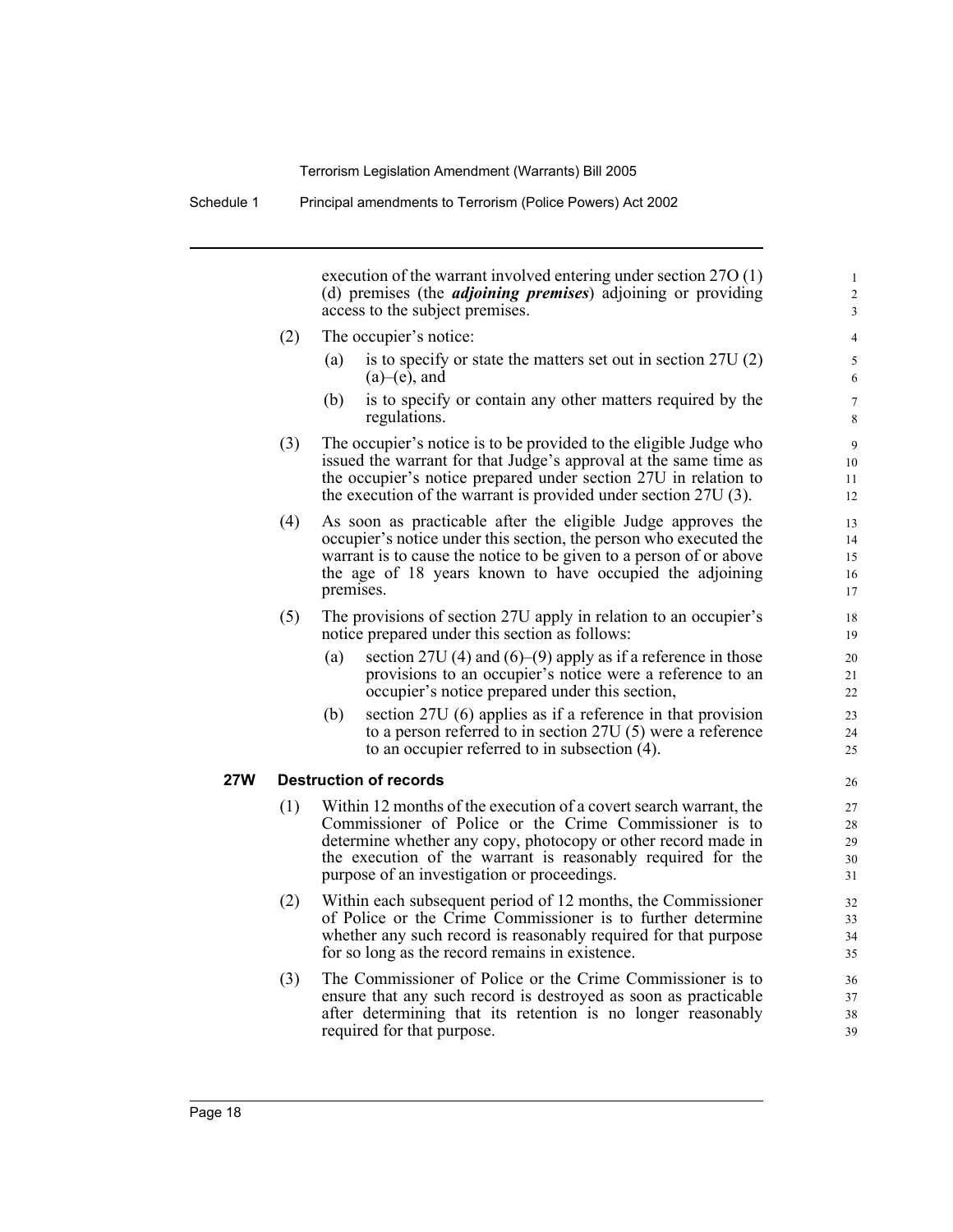Principal amendments to Terrorism (Police Powers) Act 2002 Schedule 1

- (4) A requirement imposed under this section on the Commissioner of Police applies only in relation to a record made in the execution of a warrant by an eligible police officer.
- (5) A requirement imposed under this section on the Crime Commissioner applies only in relation to a record made in the execution of a warrant by an eligible staff member of the Crime Commission.

### **Division 5 Miscellaneous**

#### **27X Death or absence of eligible Judge who issued covert search warrant**

If the eligible Judge who issued a covert search warrant has died, has ceased to be an eligible Judge or is absent:

- (a) a warrant required to be provided to that Judge under section 27I, or
- (b) a report required to be provided to that Judge under section 27S, or
- (c) an occupier's notice required to be provided to that Judge under section 27U or 27V, or
- (d) a power exercisable by that Judge under section 27U or 27V,

may be provided to, or may be exercised by, as the case may be, any other eligible Judge.

#### **27Y Applications to be dealt with in absence of public**

Applications under this Part and any other matters arising under this Part that are dealt with by an eligible Judge are to be dealt with in the absence of the public.

#### **27Z False or misleading information in applications or reports to eligible Judge**

(1) A person must not, in or in connection with an application for a covert search warrant, a report or an occupier's notice, give information to an eligible Judge that the person knows to be false or misleading in a material particular.

Maximum penalty: 100 penalty units or imprisonment for 2 years, or both.

(2) This section applies to an application for a telephone warrant as well as an application for a covert search warrant made in person.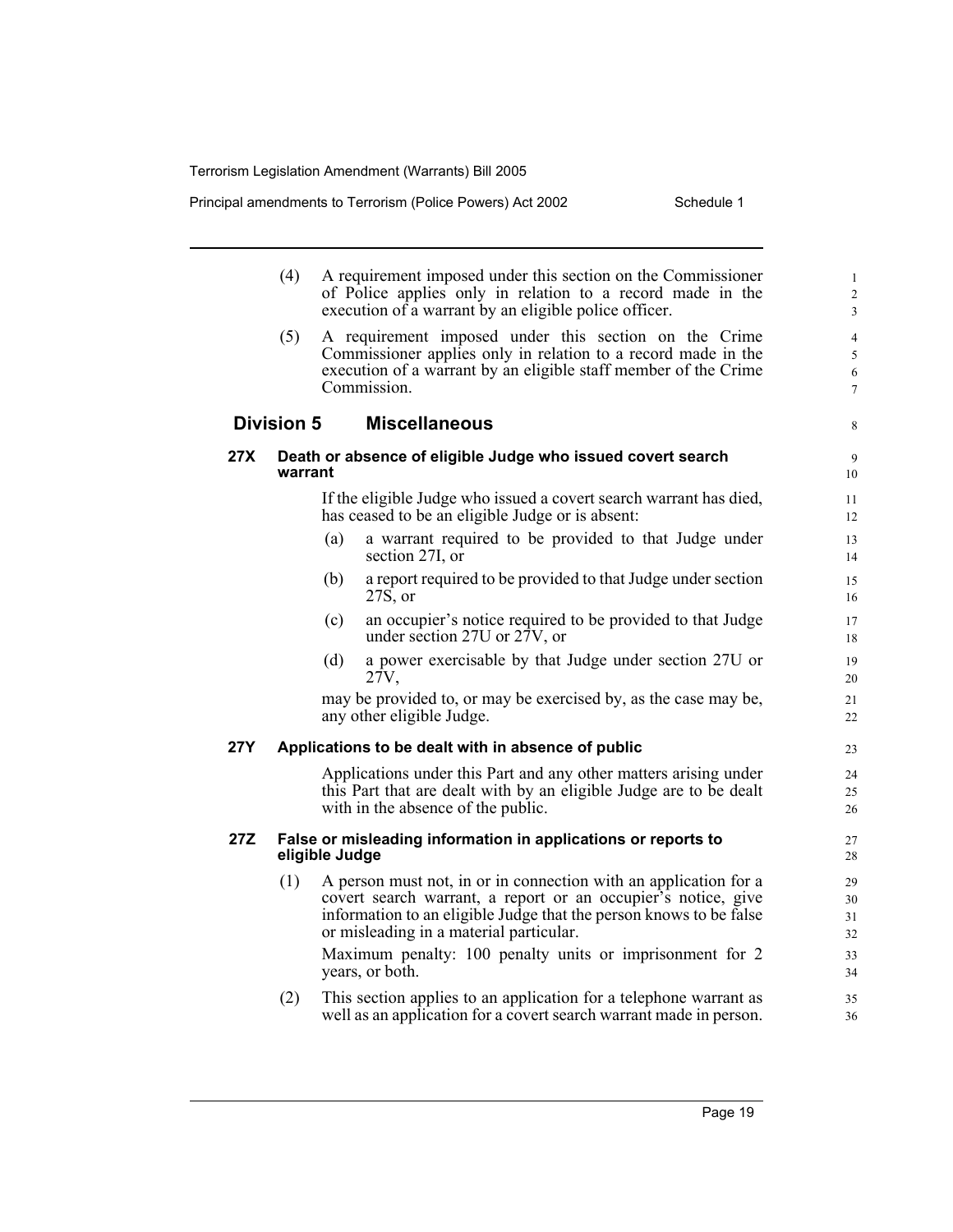Schedule 1 Principal amendments to Terrorism (Police Powers) Act 2002

(3) This section applies whether or not the information given is also verified on oath or affirmation or by affidavit.

1 2

## **27ZA Publication of documents**

| 27ZA |     |     | <b>Publication of documents</b>                                                                                                                                                                                                                             | $\mathfrak{Z}$                                       |
|------|-----|-----|-------------------------------------------------------------------------------------------------------------------------------------------------------------------------------------------------------------------------------------------------------------|------------------------------------------------------|
|      | (1) |     | A person must not intentionally or recklessly publish an<br>application for a covert search warrant, a report prepared under<br>section 27S, an occupier's notice or any information directly<br>derived from such an application, report or notice unless: | $\overline{4}$<br>$\sqrt{5}$<br>$\sqrt{6}$<br>$\tau$ |
|      |     | (a) | an occupier's notice that relates to the execution of the<br>warrant has been given under section 27U, or                                                                                                                                                   | $\,$ 8 $\,$<br>9                                     |
|      |     | (b) | directions have been given in relation to the giving of the<br>occupier's notice under section 27U (6).                                                                                                                                                     | 10<br>11                                             |
|      |     |     | Maximum penalty: 50 penalty units or imprisonment for 12<br>months, or both.                                                                                                                                                                                | 12<br>13                                             |
|      | (2) |     | This section does not make it an offence to publish any<br>application, report, notice or information if the publication is for<br>the purposes of:                                                                                                         | 14<br>15<br>16                                       |
|      |     | (a) | exercising any functions under this Part, or                                                                                                                                                                                                                | 17                                                   |
|      |     | (b) | the internal management of NSW Police, the New South<br>Wales Crime Commission, the Supreme Court or the<br>Attorney General's Department.                                                                                                                  | 18<br>19<br>20                                       |
| 27ZB |     |     | Annual reports to be given to Attorney General and Police Minister                                                                                                                                                                                          | 21                                                   |
|      | (1) |     | The Commissioner of Police and the Crime Commissioner must<br>each report annually on the exercise of powers under this Part by<br>eligible police officers and eligible staff members of the Crime<br>Commission respectively.                             | 22<br>23<br>24<br>25                                 |
|      | (2) |     | Each report is to be provided, within 4 months after each 30 June,<br>to the Police Minister and the Attorney General.                                                                                                                                      | 26<br>27                                             |
|      | (3) |     | The report is to specify the following matters in relation to the<br>year ended on that 30 June:                                                                                                                                                            | 28<br>29                                             |
|      |     | (a) | the number of applications for covert search warrants<br>made under this Part and the number of those applications<br>granted,                                                                                                                              | 30<br>31<br>32                                       |
|      |     | (b) | the number of applications for telephone warrants and the<br>number of those applications granted,                                                                                                                                                          | 33<br>34                                             |
|      |     | (c) | the number of covert search warrants executed,                                                                                                                                                                                                              | 35                                                   |
|      |     | (d) | the number of covert search warrants under which any<br>things were seized,                                                                                                                                                                                 | 36<br>37                                             |
|      |     |     |                                                                                                                                                                                                                                                             |                                                      |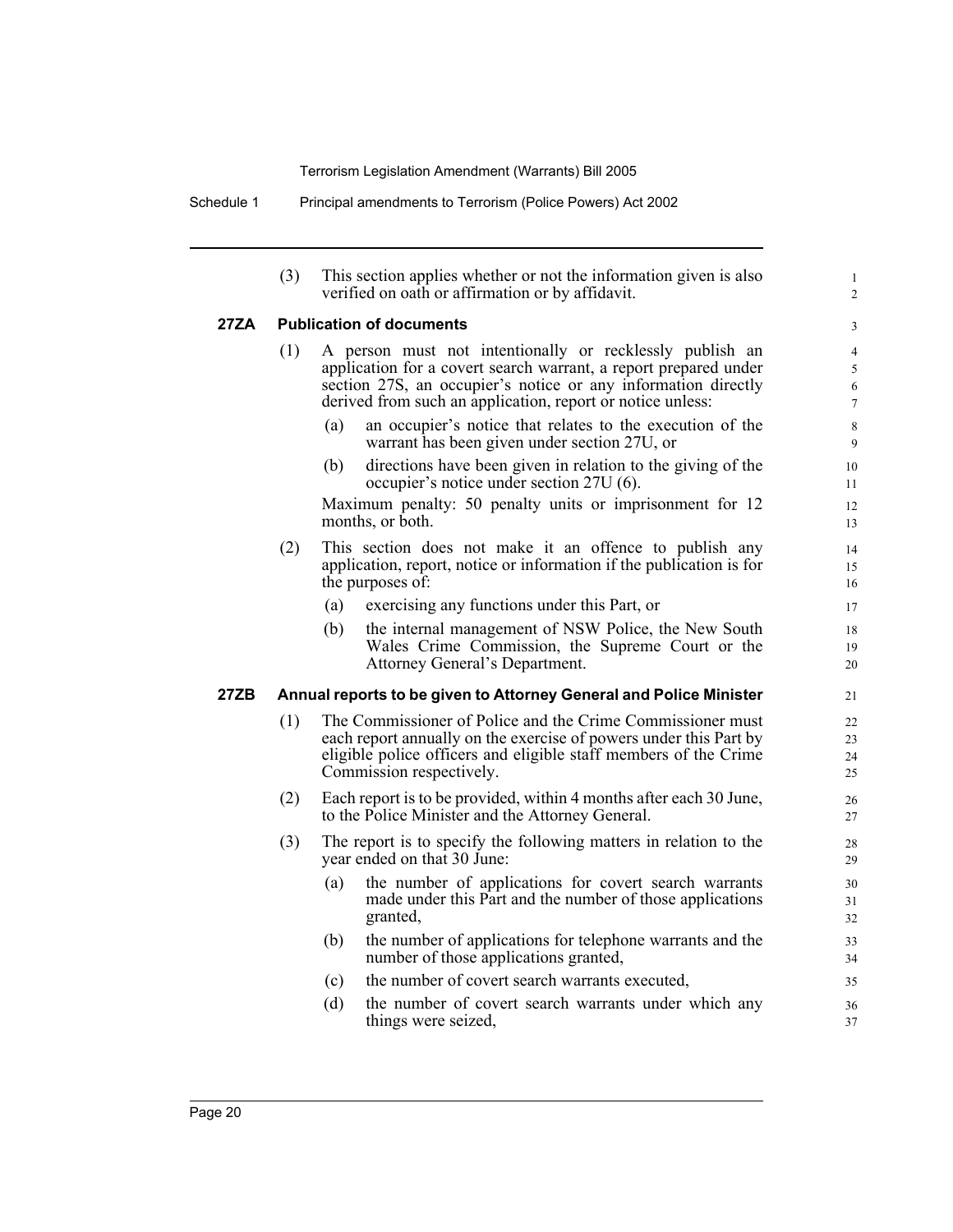Principal amendments to Terrorism (Police Powers) Act 2002 Schedule 1

|             |                                | (e)<br>the number of covert search warrants under which any<br>things were placed in substitution for seized things,                                                                                                                                                                                                                                        |  |  |  |
|-------------|--------------------------------|-------------------------------------------------------------------------------------------------------------------------------------------------------------------------------------------------------------------------------------------------------------------------------------------------------------------------------------------------------------|--|--|--|
|             |                                | (f)<br>the number of covert search warrants under which any<br>things were returned or retrieved,                                                                                                                                                                                                                                                           |  |  |  |
|             |                                | the number of covert search warrants under which any<br>(g)<br>things were copied, photographed or otherwise recorded,                                                                                                                                                                                                                                      |  |  |  |
|             |                                | (h)<br>the number of covert search warrants under which any<br>electronic equipment was operated by eligible police<br>officers or eligible staff members of the Crime<br>Commission,                                                                                                                                                                       |  |  |  |
|             |                                | the number of covert search warrants under which any<br>(i)<br>things were tested,                                                                                                                                                                                                                                                                          |  |  |  |
|             |                                | the number of arrests made in connection with a terrorist<br>(j)<br>act in respect of which a covert search warrant was<br>executed and the number of those arrests that have led to<br>the laying of charges in relation to the terrorist act,                                                                                                             |  |  |  |
|             |                                | the number of complaints that are made under any Act<br>(k)<br>about conduct relating to the execution of a covert search<br>warrant by an eligible police officer or an eligible staff<br>member of the Crime Commission and the number of<br>those complaints that are, or have been, the subject of an<br>investigation under any Act,                   |  |  |  |
|             |                                | (1)<br>any other matters requested by the Police Minister or the<br>Attorney General.                                                                                                                                                                                                                                                                       |  |  |  |
|             | (4)                            | The reports may be combined with any other annual report of<br>NSW Police or the New South Wales Crime Commission.                                                                                                                                                                                                                                          |  |  |  |
|             | (5)                            | The reports are to be tabled in each House of Parliament as soon<br>as practicable after they are received by the Attorney General.                                                                                                                                                                                                                         |  |  |  |
| <b>27ZC</b> | <b>Monitoring by Ombudsman</b> |                                                                                                                                                                                                                                                                                                                                                             |  |  |  |
|             | (1)                            | For the period of 2 years after the commencement of this Part (as<br>inserted by the Terrorism Legislation Amendment (Warrants) Act<br>2005), the Ombudsman is to keep under scrutiny the exercise of<br>powers conferred on members of NSW Police, the Crime<br>Commissioner and members of staff of the New South Wales<br>Crime Commission by this Part. |  |  |  |
|             | (2)                            | For that purpose, the Ombudsman may require the Commissioner<br>of Police, the Crime Commissioner or the Director-General of the<br>Attorney General's Department to provide information about the<br>exercise of those powers.                                                                                                                             |  |  |  |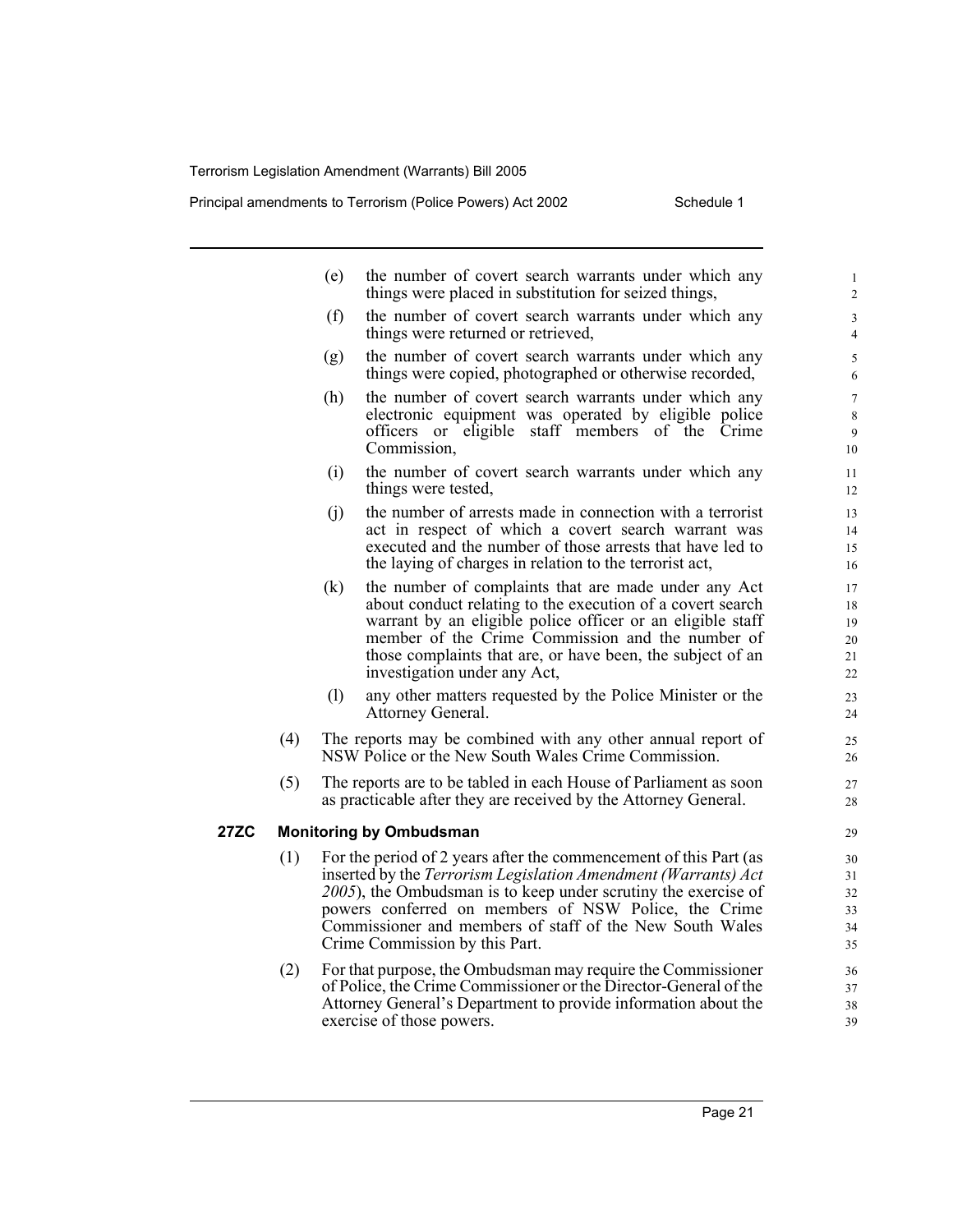Schedule 1 Principal amendments to Terrorism (Police Powers) Act 2002

|                                                                                                    |                          | (3)                |                                                                                                                                                                         |             | The Ombudsman must, as soon as practicable after the expiration<br>of that 2-year period, prepare a report on the exercise of those<br>powers and furnish a copy of the report to the Minister, the<br>Commissioner of Police and the Crime Commissioner. | $\mathbf{1}$<br>$\overline{c}$<br>$\mathfrak{Z}$<br>$\overline{4}$ |  |
|----------------------------------------------------------------------------------------------------|--------------------------|--------------------|-------------------------------------------------------------------------------------------------------------------------------------------------------------------------|-------------|-----------------------------------------------------------------------------------------------------------------------------------------------------------------------------------------------------------------------------------------------------------|--------------------------------------------------------------------|--|
|                                                                                                    |                          | (4)                | The Minister is to lay (or cause to be laid) a copy of the report<br>before both Houses of Parliament as soon as practicable after the<br>Minister receives the report. |             |                                                                                                                                                                                                                                                           |                                                                    |  |
|                                                                                                    |                          | (5)                |                                                                                                                                                                         |             | If a House of Parliament is not sitting when the Minister seeks to<br>lay a report before it, the Minister may present copies of the<br>report to the Clerk of the House concerned.                                                                       | 8<br>9<br>10                                                       |  |
|                                                                                                    |                          | (6)                |                                                                                                                                                                         | The report: |                                                                                                                                                                                                                                                           |                                                                    |  |
|                                                                                                    |                          |                    | (a)                                                                                                                                                                     |             | is, on presentation and for all purposes, taken to have been<br>laid before the House, and                                                                                                                                                                | 12<br>13                                                           |  |
|                                                                                                    |                          |                    | (b)                                                                                                                                                                     |             | may be printed by authority of the Clerk of the House, and                                                                                                                                                                                                | 14                                                                 |  |
|                                                                                                    |                          |                    | (c)                                                                                                                                                                     |             | if so printed, is for all purposes taken to be a document<br>published by or under the authority of the House, and                                                                                                                                        | 15<br>16                                                           |  |
|                                                                                                    |                          |                    | (d)                                                                                                                                                                     |             | is to be recorded:                                                                                                                                                                                                                                        | 17                                                                 |  |
|                                                                                                    |                          |                    |                                                                                                                                                                         | (i)         | in the case of the Legislative Council, in the Minutes<br>of the Proceedings of the Legislative Council, and                                                                                                                                              | 18<br>19                                                           |  |
|                                                                                                    |                          |                    |                                                                                                                                                                         | (i)         | in the case of the Legislative Assembly, in the Votes<br>and Proceedings of the Legislative Assembly,                                                                                                                                                     | 20<br>21                                                           |  |
|                                                                                                    |                          |                    |                                                                                                                                                                         |             | on the first sitting day of the House after receipt of the<br>report by the Clerk.                                                                                                                                                                        | 22<br>23                                                           |  |
| [2]                                                                                                |                          | <b>Section 29A</b> |                                                                                                                                                                         |             |                                                                                                                                                                                                                                                           | 24                                                                 |  |
|                                                                                                    | Insert after section 29: |                    |                                                                                                                                                                         |             |                                                                                                                                                                                                                                                           | 25                                                                 |  |
| 29A<br>Ministerial arrangements for things seized in connection with<br>extra-territorial offences |                          |                    |                                                                                                                                                                         |             |                                                                                                                                                                                                                                                           | 26<br>27                                                           |  |
|                                                                                                    |                          |                    |                                                                                                                                                                         |             | The Minister may enter into arrangements with a Minister of the<br>Commonwealth under which:                                                                                                                                                              | 28<br>29                                                           |  |
|                                                                                                    |                          |                    | (a)                                                                                                                                                                     |             | things seized under this Act that may be relevant to the<br>investigation of an offence against the law of the<br>Commonwealth:                                                                                                                           | 30<br>31<br>32                                                     |  |
|                                                                                                    |                          |                    |                                                                                                                                                                         | (i)         | are to be transmitted to the Commissioner of the<br>Australian Federal Police for the purposes of the<br>investigation of, or proceedings in respect of, that<br>offence, and                                                                             | 33<br>34<br>35<br>36                                               |  |
|                                                                                                    |                          |                    |                                                                                                                                                                         | (ii)        | when no longer required for the purposes of any<br>such investigation or proceedings, are (unless                                                                                                                                                         | 37<br>38                                                           |  |
|                                                                                                    |                          |                    |                                                                                                                                                                         |             |                                                                                                                                                                                                                                                           |                                                                    |  |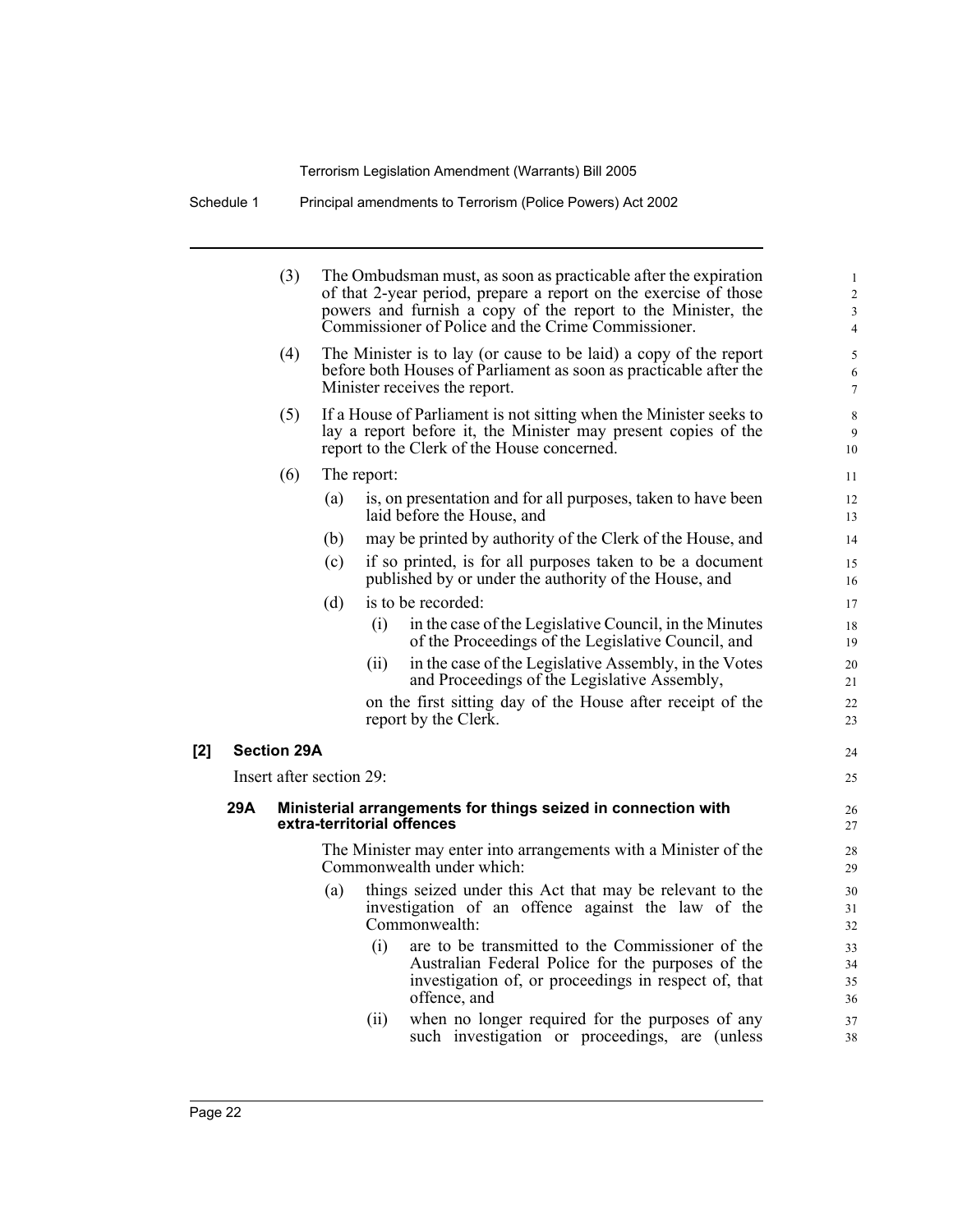Principal amendments to Terrorism (Police Powers) Act 2002 Schedule 1

disposed of by order or direction of a court or Magistrate) to be returned to the Commissioner of Police or (if the things have been seized by a member of staff of the New South Wales Crime Commission) the Commissioner for the New South Wales Crime Commission, and

- (b) things seized under the law of the Commonwealth that may be relevant to the investigation of an offence against the law of this State:
	- (i) are to be transmitted to the Commissioner of Police, and
	- (ii) when no longer required for the purposes of the investigation of an offence, or proceedings in respect of an offence, are (unless disposed of by order or direction of a court or Magistrate) to be returned to the Commissioner of the Australian Federal Police.

#### **[3] Section 36 Review of Act**

Insert after section 36 (1):

(1A) For the purpose of the review, the Minister may require the Commissioner of Police or the Commissioner for the New South Wales Crime Commission to provide information about the exercise of functions in respect of covert search warrants under this Act by members of NSW Police, members of the Crime Commission or members of staff of the Crime Commission.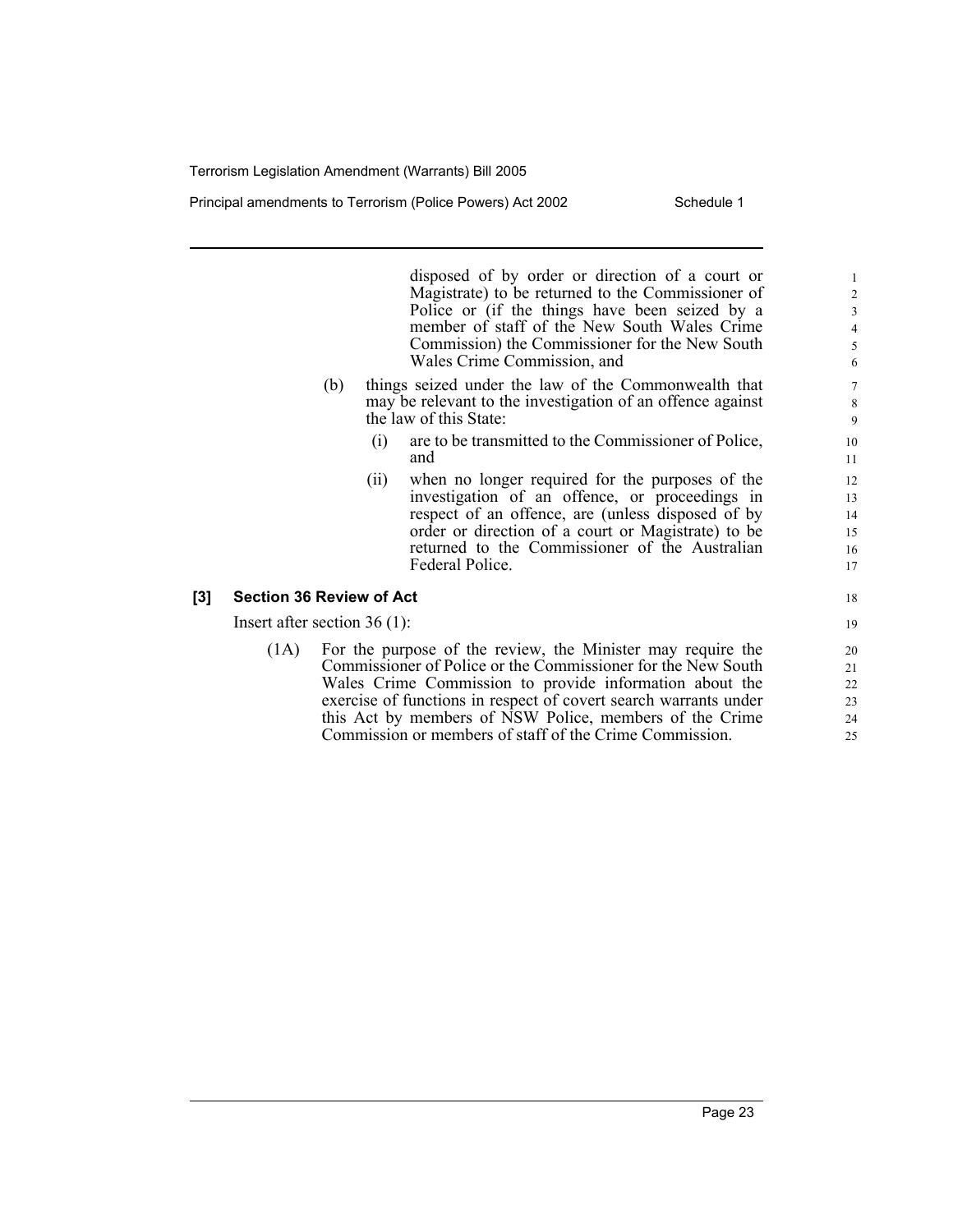Schedule 2 Consequential amendments to Terrorism (Police Powers) Act 2002

## **Schedule 2 Consequential amendments to Terrorism (Police Powers) Act 2002**

(Section 3)

1 2

3

| [1]   | <b>Section 4 Other definitions</b> |                   |                                                                                                                                   |          |  |  |
|-------|------------------------------------|-------------------|-----------------------------------------------------------------------------------------------------------------------------------|----------|--|--|
|       |                                    |                   | Omit the definitions of <i>authorisation</i> , <i>recognised law enforcement officer</i><br>and <i>target</i> from section 4 (1). | 5<br>6   |  |  |
| [2]   |                                    | Section 4 (1)     |                                                                                                                                   | 7        |  |  |
|       |                                    |                   | Insert in alphabetical order:                                                                                                     | 8        |  |  |
|       |                                    |                   | <i>exercise</i> a function includes perform a duty.                                                                               | 9        |  |  |
|       |                                    |                   | <i>function</i> includes a power or duty.                                                                                         | 10       |  |  |
|       |                                    |                   | <i>occupier</i> of premises includes a person in charge of the premises.                                                          | 11       |  |  |
| $[3]$ |                                    | Section 4 (2)     |                                                                                                                                   | 12       |  |  |
|       |                                    |                   | Omit the subsection.                                                                                                              | 13       |  |  |
| [4]   |                                    | <b>Section 4A</b> |                                                                                                                                   | 14       |  |  |
|       |                                    |                   | Insert after section 4:                                                                                                           | 15       |  |  |
|       | 4A                                 |                   | <b>Extraterritoriality of terrorist act no barrier</b>                                                                            | 16       |  |  |
|       |                                    |                   | To avoid doubt, functions conferred by this Act in relation to a                                                                  | 17       |  |  |
|       |                                    |                   | terrorist act may be exercised whether or not the terrorist act has                                                               | 18       |  |  |
|       |                                    |                   | been, is being, or is likely to be committed in New South Wales.                                                                  | 19       |  |  |
| [5]   | Part 2                             |                   |                                                                                                                                   | 20       |  |  |
|       | Insert after Part 1:               |                   |                                                                                                                                   |          |  |  |
|       | Part 2                             |                   | <b>Special powers</b>                                                                                                             | 22       |  |  |
|       | Preliminary<br><b>Division 1</b>   |                   |                                                                                                                                   |          |  |  |
|       | 4B                                 |                   | Interpretation                                                                                                                    |          |  |  |
|       |                                    | (1)               | In this Part:                                                                                                                     | 25       |  |  |
|       |                                    |                   | <i>authorisation</i> means an authorisation given under this Part in                                                              | 26       |  |  |
|       |                                    |                   | accordance with Division 2.                                                                                                       | 27       |  |  |
|       |                                    |                   | <i>recognised law enforcement officer</i> means a person appointed<br>under Division 4.                                           | 28<br>29 |  |  |
|       |                                    |                   | <i>target</i> of an authorisation—see section 7(2).                                                                               | 30       |  |  |
|       |                                    |                   |                                                                                                                                   |          |  |  |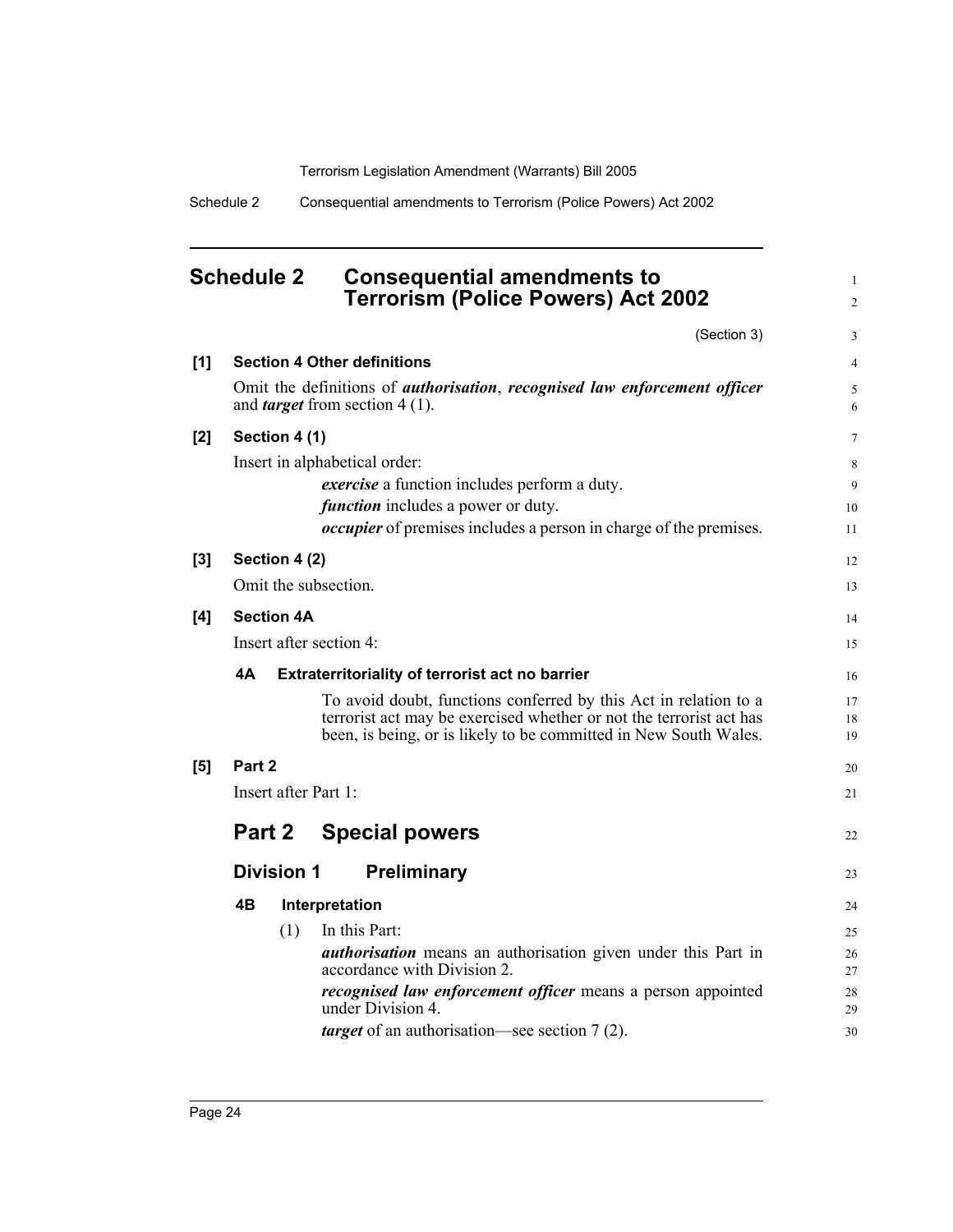|        | (2)                                                                                         |     | For the purposes of this Part:                                                                                                                           | $\mathbf{1}$                          |  |  |
|--------|---------------------------------------------------------------------------------------------|-----|----------------------------------------------------------------------------------------------------------------------------------------------------------|---------------------------------------|--|--|
|        |                                                                                             | (a) | a person in an area that is the target of an authorisation<br>includes a person who is about to enter the area or who has<br>recently left the area, and | $\overline{c}$<br>3<br>$\overline{4}$ |  |  |
|        |                                                                                             | (b) | a vehicle in an area that is the target of an authorisation<br>includes a vehicle that is about to enter the area or that has<br>recently left the area. | 5<br>6<br>$\overline{7}$              |  |  |
| [6]    | Parts 2-4                                                                                   |     |                                                                                                                                                          | 8                                     |  |  |
|        |                                                                                             |     | Renumber as Divisions 2–4 of Part 2 (as inserted by item [5]).                                                                                           | 9                                     |  |  |
| $[7]$  | Sections 5, 6, 8 (2), 11 (3), 13 (1), 15, 19A (1), 20 (1), 21, 22, 23 (1), 24 (5)<br>and 26 |     |                                                                                                                                                          |                                       |  |  |
|        |                                                                                             |     | Omit "this Part" wherever occurring. Insert instead "this Division".                                                                                     | 12                                    |  |  |
| [8]    | $(2)$ , 24 (1) and 25 (1)                                                                   |     | Sections 5-7, 10 (3) (a), 14 (and the note to the section), 14A (1), 15, 23                                                                              | 13<br>14                              |  |  |
|        |                                                                                             |     | Omit "this Act" wherever occurring. Insert instead "this Part".                                                                                          | 15                                    |  |  |
| [9]    | Section 14, note                                                                            |     |                                                                                                                                                          | 16                                    |  |  |
|        |                                                                                             |     | Omit "Part 4". Insert instead "Division 4".                                                                                                              | 17                                    |  |  |
| $[10]$ | Part 2 (as inserted by item [5]), Division 3 (as renumbered by item [6])                    |     |                                                                                                                                                          |                                       |  |  |
|        |                                                                                             |     | Omit "Special powers" from the heading. Insert instead "Powers".                                                                                         | 19                                    |  |  |
| $[11]$ | Section 26 Report to be given to Attorney General and Police Minister                       |     |                                                                                                                                                          |                                       |  |  |
|        |                                                                                             |     | Renumber section 26 as section 14B and transfer to the end of Division 2 of<br>Part 2 (as renumbered by item [6]).                                       | 21<br>22                              |  |  |
| $[12]$ | <b>Part 5 Miscellaneous</b>                                                                 |     |                                                                                                                                                          | 23                                    |  |  |
|        | Renumber as Part 4.                                                                         |     |                                                                                                                                                          | 24                                    |  |  |
| $[13]$ |                                                                                             |     | Section 27 Return of seized things                                                                                                                       | 25                                    |  |  |
|        |                                                                                             |     | Omit "special" from section 27 (1).                                                                                                                      | 26                                    |  |  |
| $[14]$ | Section 27 (1) (a)                                                                          |     |                                                                                                                                                          | 27                                    |  |  |
|        | Omit "as evidence".                                                                         |     |                                                                                                                                                          | 28                                    |  |  |
| $[15]$ |                                                                                             |     | Section 28 Disposal of property on application to court                                                                                                  | 29                                    |  |  |
|        |                                                                                             |     | Omit "special" from section 28 (1).                                                                                                                      | 30                                    |  |  |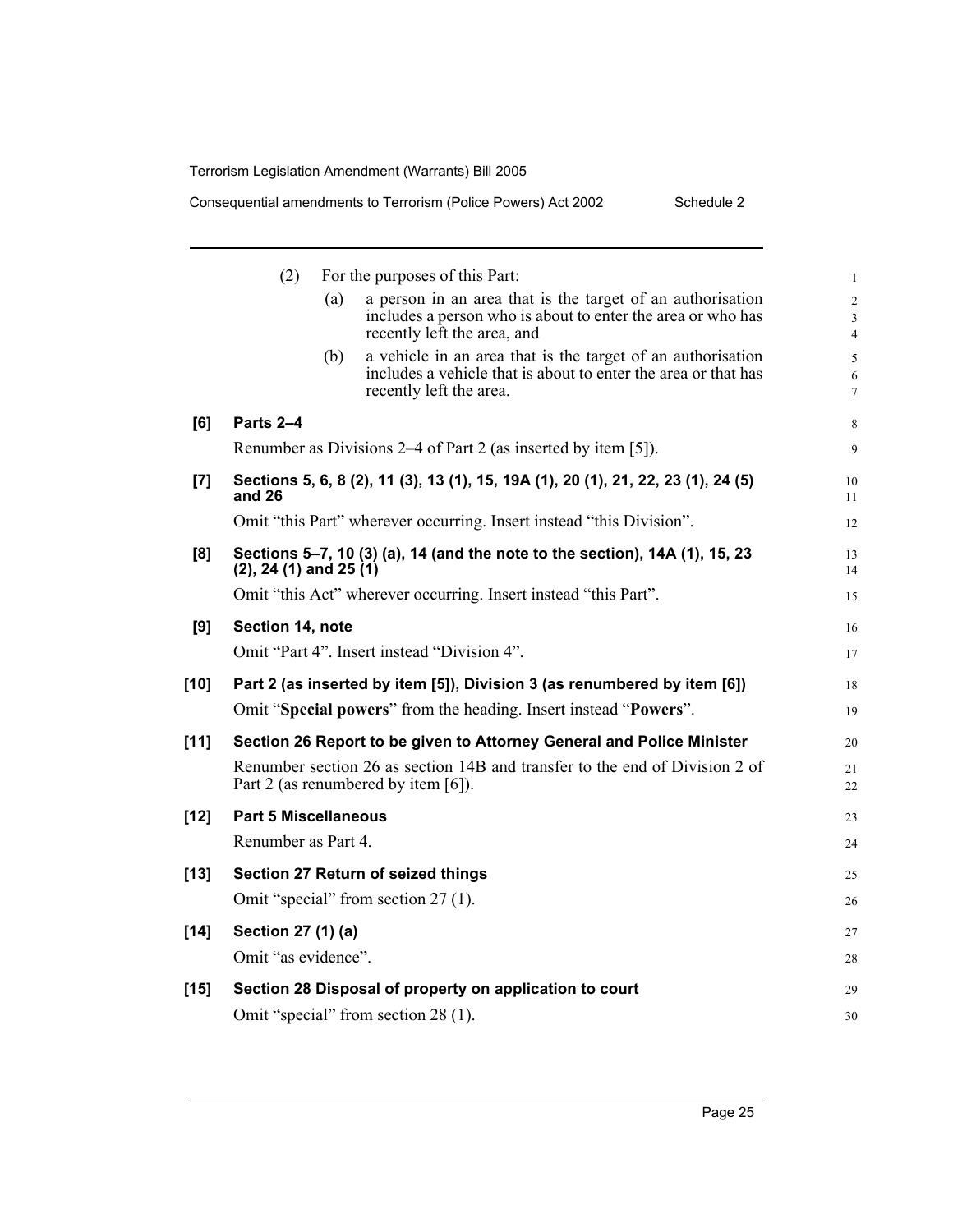Schedule 2 Consequential amendments to Terrorism (Police Powers) Act 2002

| $[16]$ |                                                  | authorisation     |                          | Section 29 Protection of police acting in execution of Part 2                                                                                                                         | 1<br>$\overline{c}$ |  |  |  |  |
|--------|--------------------------------------------------|-------------------|--------------------------|---------------------------------------------------------------------------------------------------------------------------------------------------------------------------------------|---------------------|--|--|--|--|
|        |                                                  |                   |                          | Omit "this Act". Insert instead "Part 2".                                                                                                                                             | 3                   |  |  |  |  |
| $[17]$ | <b>Section 35</b>                                |                   |                          |                                                                                                                                                                                       | 4                   |  |  |  |  |
|        |                                                  |                   | Insert after section 34: |                                                                                                                                                                                       | 5                   |  |  |  |  |
|        | 35<br><b>Savings and transitional provisions</b> |                   |                          |                                                                                                                                                                                       |                     |  |  |  |  |
|        | Schedule 2 has effect.                           |                   |                          |                                                                                                                                                                                       |                     |  |  |  |  |
| $[18]$ |                                                  | <b>Schedule 2</b> |                          |                                                                                                                                                                                       | 8                   |  |  |  |  |
|        | Insert after Schedule 1:                         |                   |                          | 9                                                                                                                                                                                     |                     |  |  |  |  |
|        |                                                  | <b>Schedule 2</b> |                          | Savings and transitional provisions                                                                                                                                                   | 10                  |  |  |  |  |
|        |                                                  |                   |                          | (Section 35)                                                                                                                                                                          | 11                  |  |  |  |  |
|        | Part 1                                           |                   | General                  |                                                                                                                                                                                       | 12                  |  |  |  |  |
|        | 1                                                |                   | <b>Regulations</b>       |                                                                                                                                                                                       | 13                  |  |  |  |  |
|        |                                                  | (1)               | Acts:                    | The regulations may contain provisions of a savings or<br>transitional nature consequent on the enactment of the following                                                            | 14<br>15<br>16      |  |  |  |  |
|        |                                                  |                   |                          | Terrorism Legislation Amendment (Warrants) Act 2005                                                                                                                                   | 17                  |  |  |  |  |
|        |                                                  | (2)               |                          | Any such provision may, if the regulations so provide, take effect<br>from the date of assent to the Act concerned or a later date.                                                   | 18<br>19            |  |  |  |  |
|        |                                                  | (3)               |                          | To the extent to which any such provision takes effect from a date<br>that is earlier than the date of its publication in the Gazette, the<br>provision does not operate so as:       | 20<br>21<br>22      |  |  |  |  |
|        |                                                  |                   | (a)                      | to affect, in a manner prejudicial to any person (other than<br>the State or an authority of the State), the rights of that<br>person existing before the date of its publication, or | 23<br>24<br>25      |  |  |  |  |
|        |                                                  |                   | (b)                      | to impose liabilities on any person (other than the State or<br>an authority of the State) in respect of anything done or<br>omitted to be done before the date of its publication.   | 26<br>27<br>28      |  |  |  |  |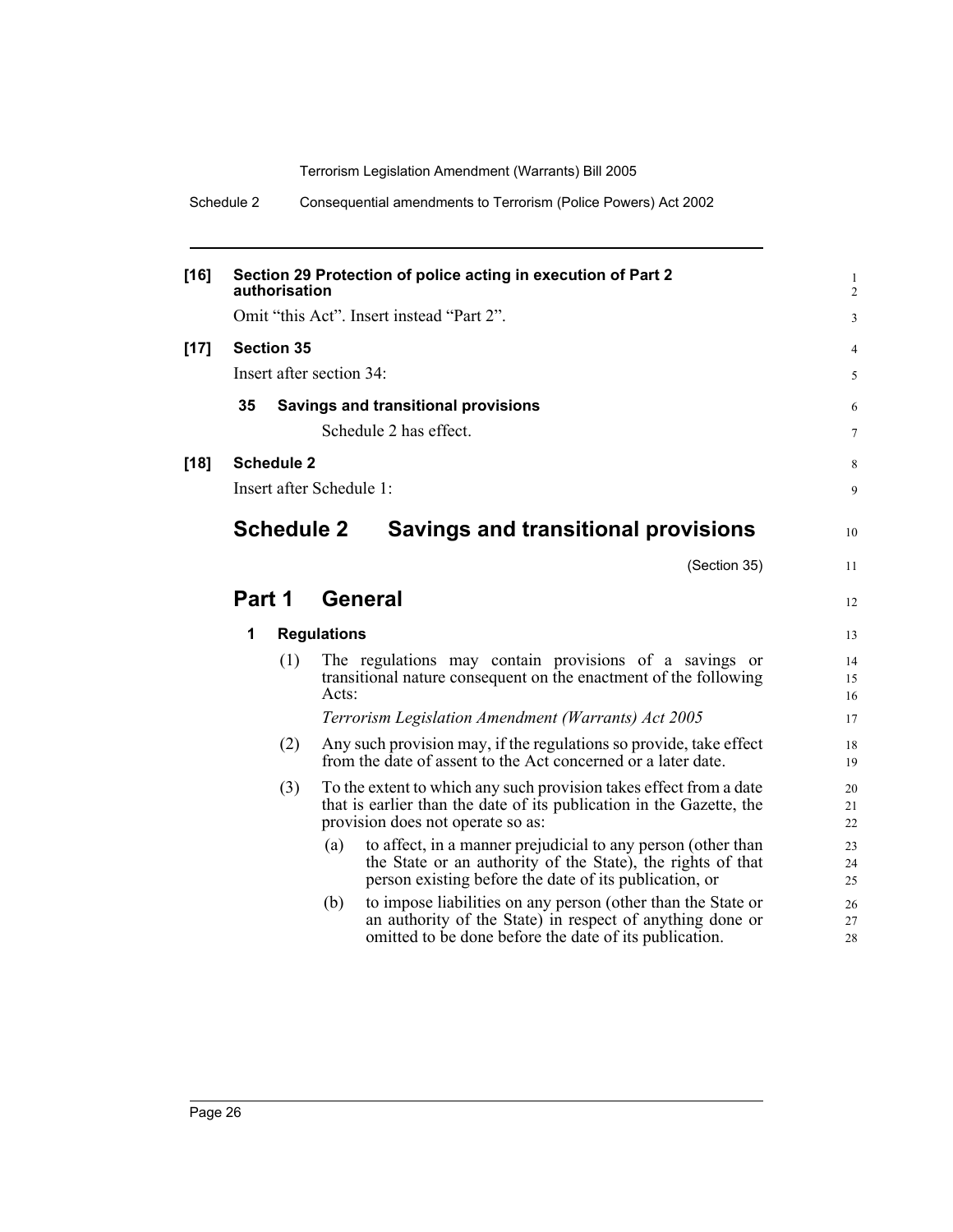Consequential amendments to Terrorism (Police Powers) Act 2002 Schedule 2

## **Part 2 Provision consequent on enactment of Terrorism Legislation Amendment (Warrants) Act 2005**

#### **2 Covert search warrants**

Part 3 of this Act (as inserted by the *Terrorism Legislation Amendment (Warrants) Act 2005*) applies in relation to a terrorist act, whether committed before or after the commencement of that Part.

1 2 3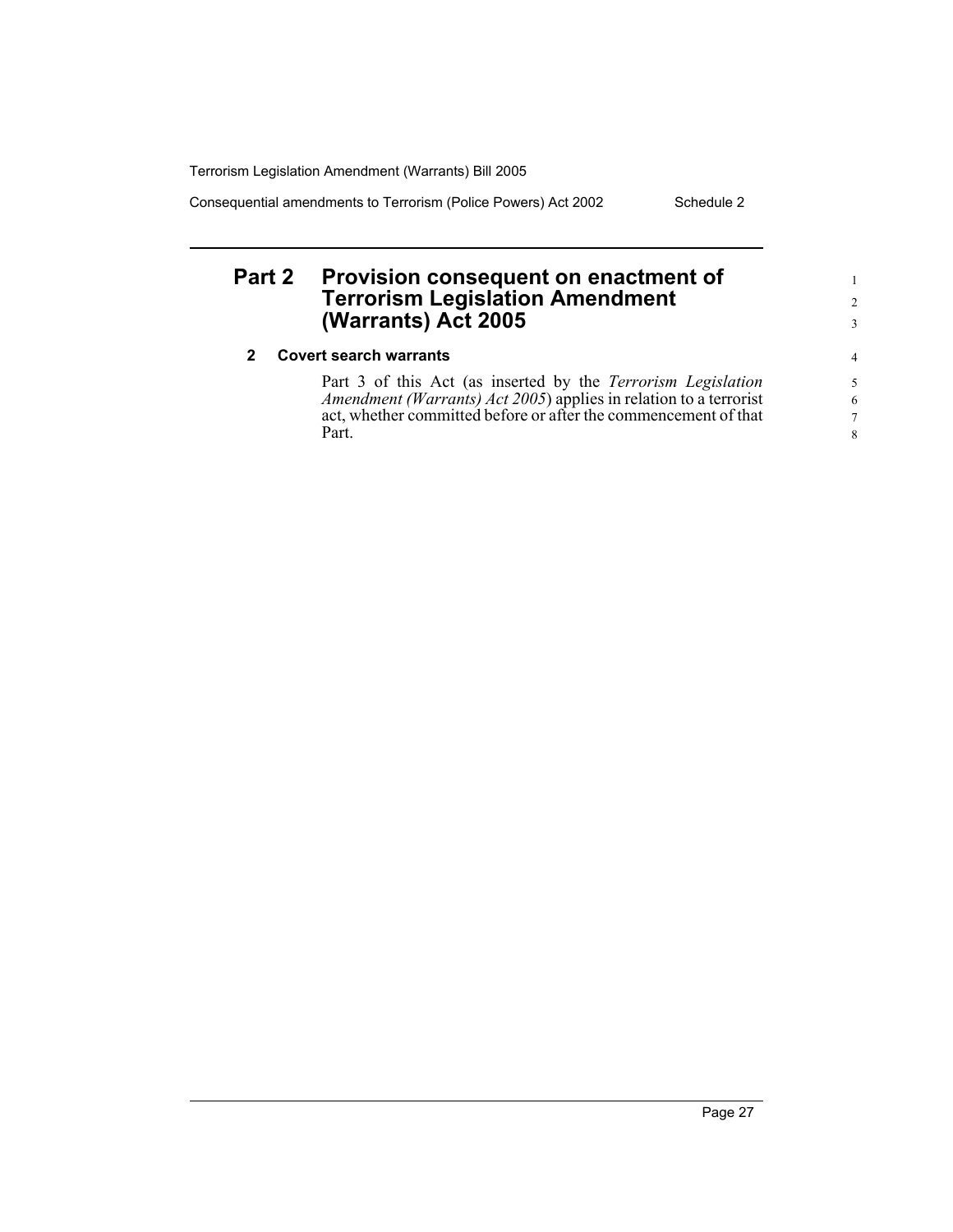Schedule 3 Amendment of Listening Devices Act 1984

### **Schedule 3 Amendment of Listening Devices Act 1984**

(Section 4) **[1] Section 16 Warrants authorising use of listening devices** Insert "or, if the offence is a terrorism offence, 90 days" after "days" in section 16 (4) (c). **[2] Section 16 (8)** Insert after section 16 (7): (8) In this section: *terrorism offence* means an offence under Part 6B of the *Crimes Act 1900* or an offence against section 101.1, 101.2, 101.4, 101.5, 101.6, 102.2, 102.3, 102.4, 102.5, 102.6, 102.7 or 103.1 of the Criminal Code set out in the Schedule to the *Criminal Code Act 1995* of the Commonwealth. 3 4 5 7 9 10 11 12 13 14

1 2

6

8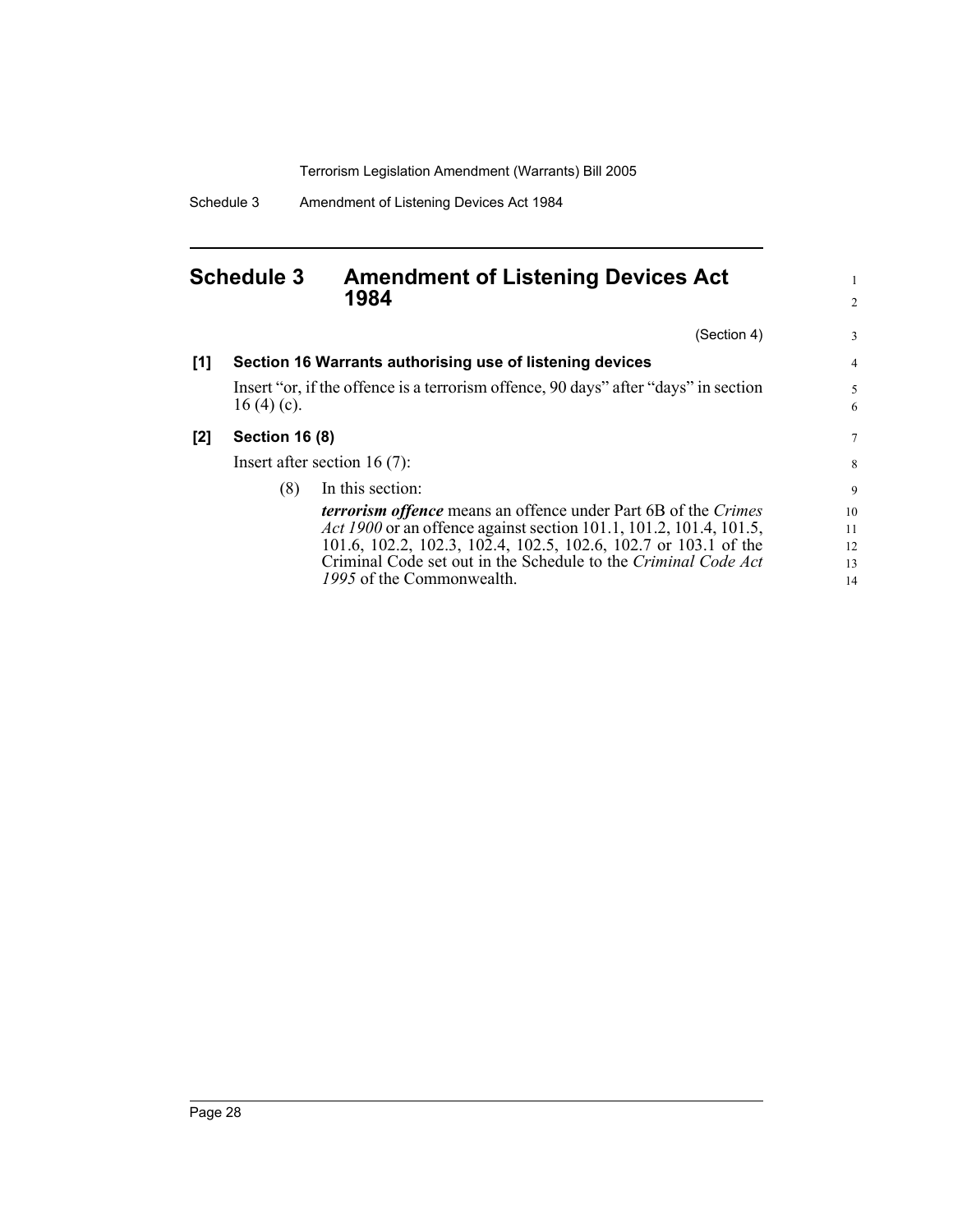Amendment of Crimes Act 1900 Schedule 4

| <b>Schedule 4</b> |                                 | <b>Amendment of Crimes Act 1900</b>                                                                                                                                                                                                               |                      |  |  |
|-------------------|---------------------------------|---------------------------------------------------------------------------------------------------------------------------------------------------------------------------------------------------------------------------------------------------|----------------------|--|--|
|                   |                                 | (Section 5)                                                                                                                                                                                                                                       | 2                    |  |  |
| Part 6B           |                                 | 3                                                                                                                                                                                                                                                 |                      |  |  |
|                   | Insert after Part 6A:           |                                                                                                                                                                                                                                                   |                      |  |  |
|                   |                                 | <b>Part 6B Terrorism</b>                                                                                                                                                                                                                          | 5                    |  |  |
|                   |                                 | Note. This Part is to be repealed on the second anniversary of its commencement.                                                                                                                                                                  | 6                    |  |  |
| 3101              |                                 | <b>Definitions</b>                                                                                                                                                                                                                                | $\tau$               |  |  |
|                   |                                 | In this Part:                                                                                                                                                                                                                                     | 8                    |  |  |
|                   |                                 | <b>Commonwealth Criminal Code means the Criminal Code set out</b>                                                                                                                                                                                 | 9                    |  |  |
|                   |                                 | in the Schedule to the Criminal Code Act 1995 of the                                                                                                                                                                                              | 10                   |  |  |
|                   |                                 | Commonwealth                                                                                                                                                                                                                                      | 11                   |  |  |
|                   |                                 | terrorist organisation and member of a terrorist organisation                                                                                                                                                                                     | 12                   |  |  |
|                   |                                 | have the meaning they are given by section 102.1 of the<br>Commonwealth Criminal Code.                                                                                                                                                            | 13                   |  |  |
|                   |                                 |                                                                                                                                                                                                                                                   | 14                   |  |  |
| 310J              |                                 | Membership of terrorist organisation                                                                                                                                                                                                              | 15                   |  |  |
|                   | (1)                             | A person commits an offence if:                                                                                                                                                                                                                   | 16                   |  |  |
|                   |                                 | the person intentionally is a member of a terrorist<br>(a)<br>organisation, and                                                                                                                                                                   | 17<br>18             |  |  |
|                   |                                 | the organisation is a terrorist organisation, and<br>(b)                                                                                                                                                                                          | 19                   |  |  |
|                   |                                 | the person knows the organisation is a terrorist<br>(c)<br>organisation.                                                                                                                                                                          | 20<br>21             |  |  |
|                   |                                 | Maximum penalty: Imprisonment for 10 years.                                                                                                                                                                                                       | 22                   |  |  |
|                   | (2)                             | Subsection (1) does not apply if the person proves that he or she<br>took all reasonable steps to cease to be a member of the<br>organisation as soon as practicable after the person knew that the<br>organisation was a terrorist organisation. | 23<br>24<br>25<br>26 |  |  |
| 310K              | <b>Multiplicity of offences</b> |                                                                                                                                                                                                                                                   |                      |  |  |
|                   |                                 | If:                                                                                                                                                                                                                                               | 27<br>28             |  |  |
|                   |                                 | an act or omission is an offence against both this Part and<br>(a)<br>the Commonwealth Criminal Code, and                                                                                                                                         | 29<br>30             |  |  |